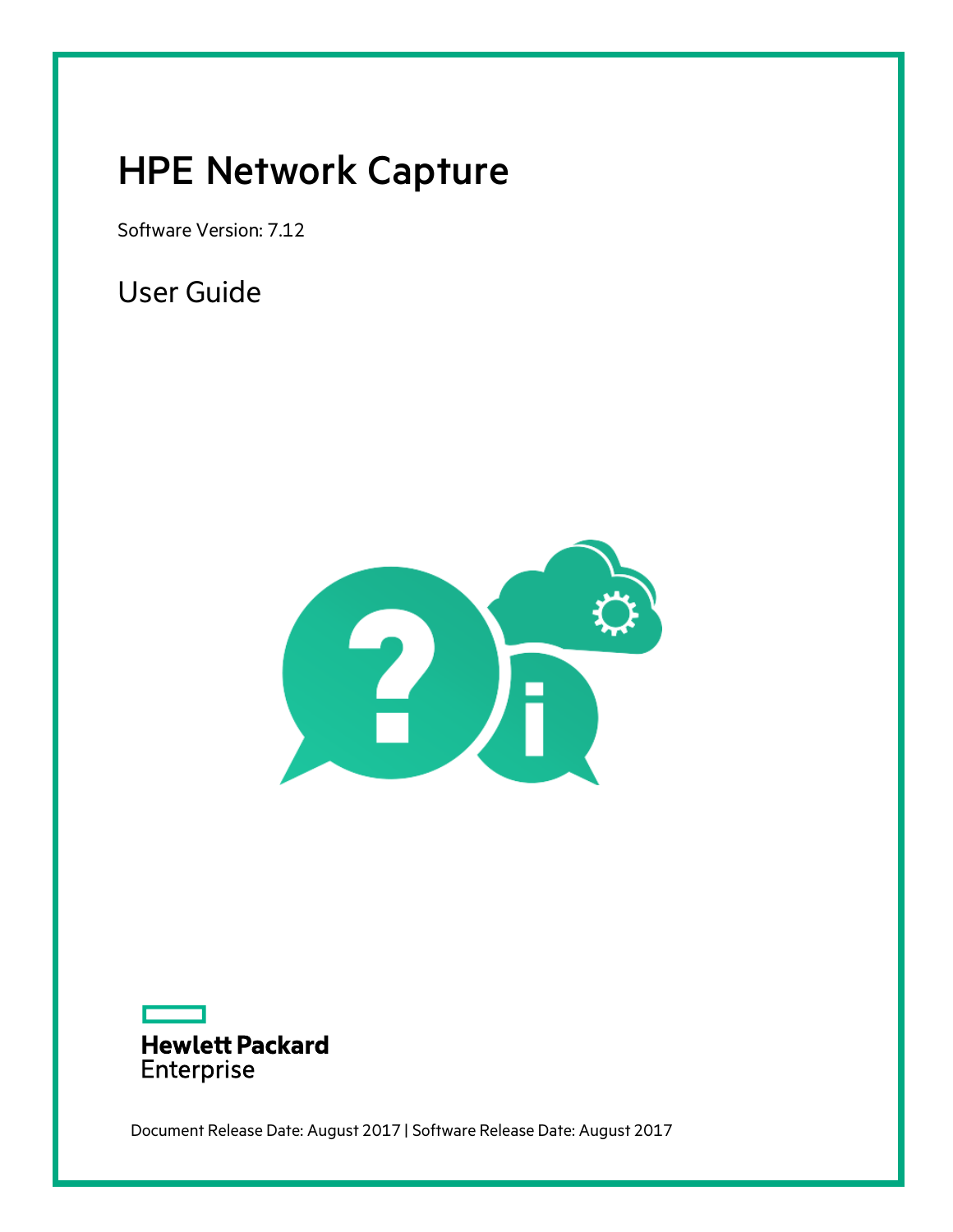### Legal Notices

#### **Warranty**

The only warranties for Hewlett Packard Enterprise Development LP products and services are set forth in the express warranty statements accompanying such products and services. Nothing herein should be construed as constituting an additional warranty. HPE shall not be liable for technical or editorial errors or omissions contained herein.

The information contained herein is subject to change without notice.

#### Restricted Rights Legend

Confidential computer software. Valid license from HPE required for possession, use or copying. Consistent with FAR 12.211 and 12.212, Commercial Computer Software, Computer Software Documentation, and Technical Data for Commercial Items are licensed to the U.S. Government under vendor's standard commercial license.

#### Copyright Notice

© Copyright 2015-2017 Hewlett Packard Enterprise Development LP

#### Trademark Notices

Adobe™ is a trademark of Adobe Systems Incorporated.

Microsoft® and Windows® are U.S. registered trademarks of Microsoft Corporation.

Linux® is the registered trademark of Linus Torvalds in the U.S. and other countries.

Oracle and Java are registered trademarks of Oracle and/or its affiliates.

Red Hat® is a registered trademark of Red Hat, Inc. in the United States and other countries.

VMware® is a registered trademark of VMware, Inc. in the United States and other countries.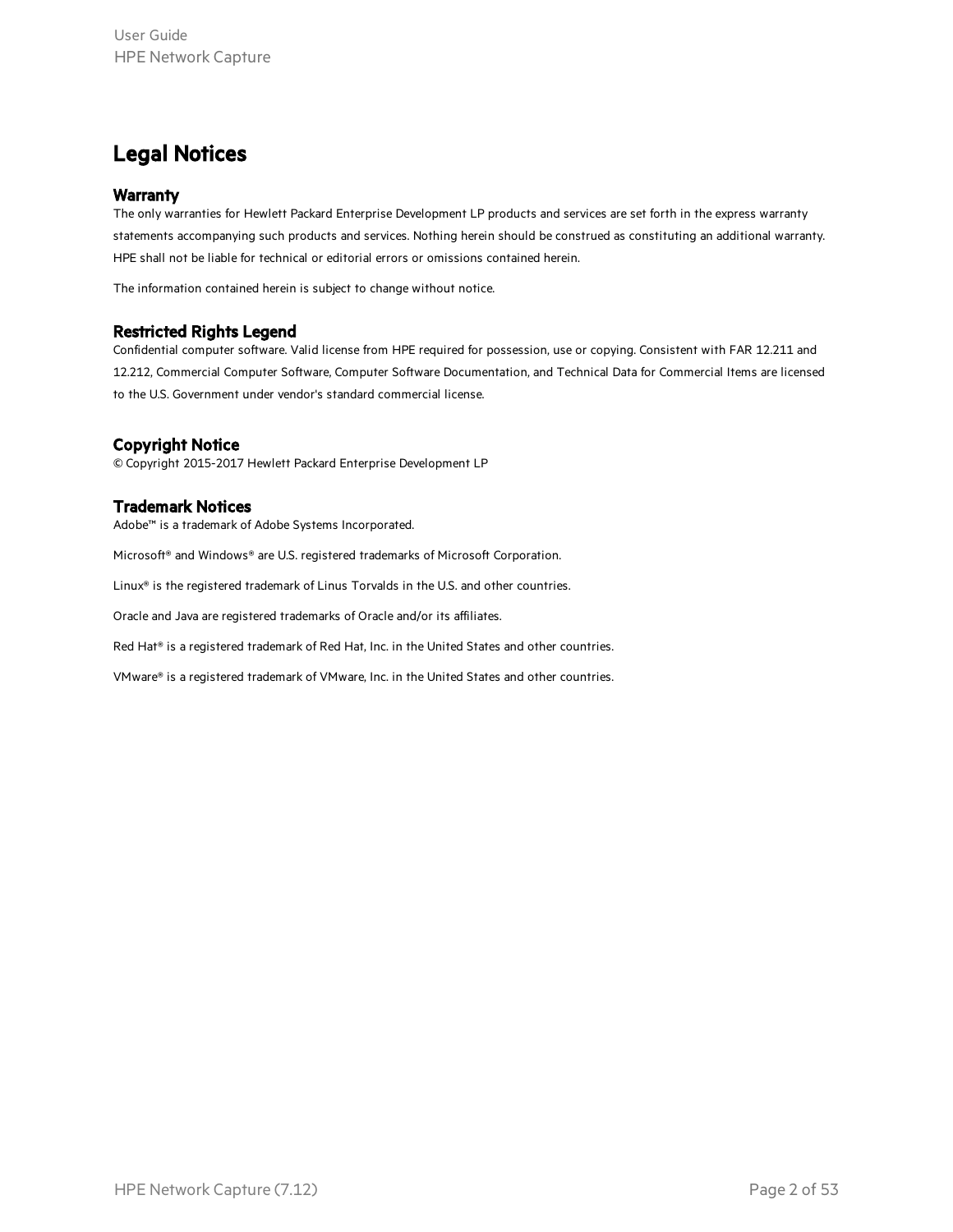# **Contents**

| Changing between Secure and Non-Secure Communication Post Installation 24 |  |
|---------------------------------------------------------------------------|--|
|                                                                           |  |
|                                                                           |  |
|                                                                           |  |
|                                                                           |  |
|                                                                           |  |
|                                                                           |  |
|                                                                           |  |
|                                                                           |  |
|                                                                           |  |
|                                                                           |  |
|                                                                           |  |
|                                                                           |  |
|                                                                           |  |
|                                                                           |  |
|                                                                           |  |
|                                                                           |  |
|                                                                           |  |
|                                                                           |  |
|                                                                           |  |
|                                                                           |  |
|                                                                           |  |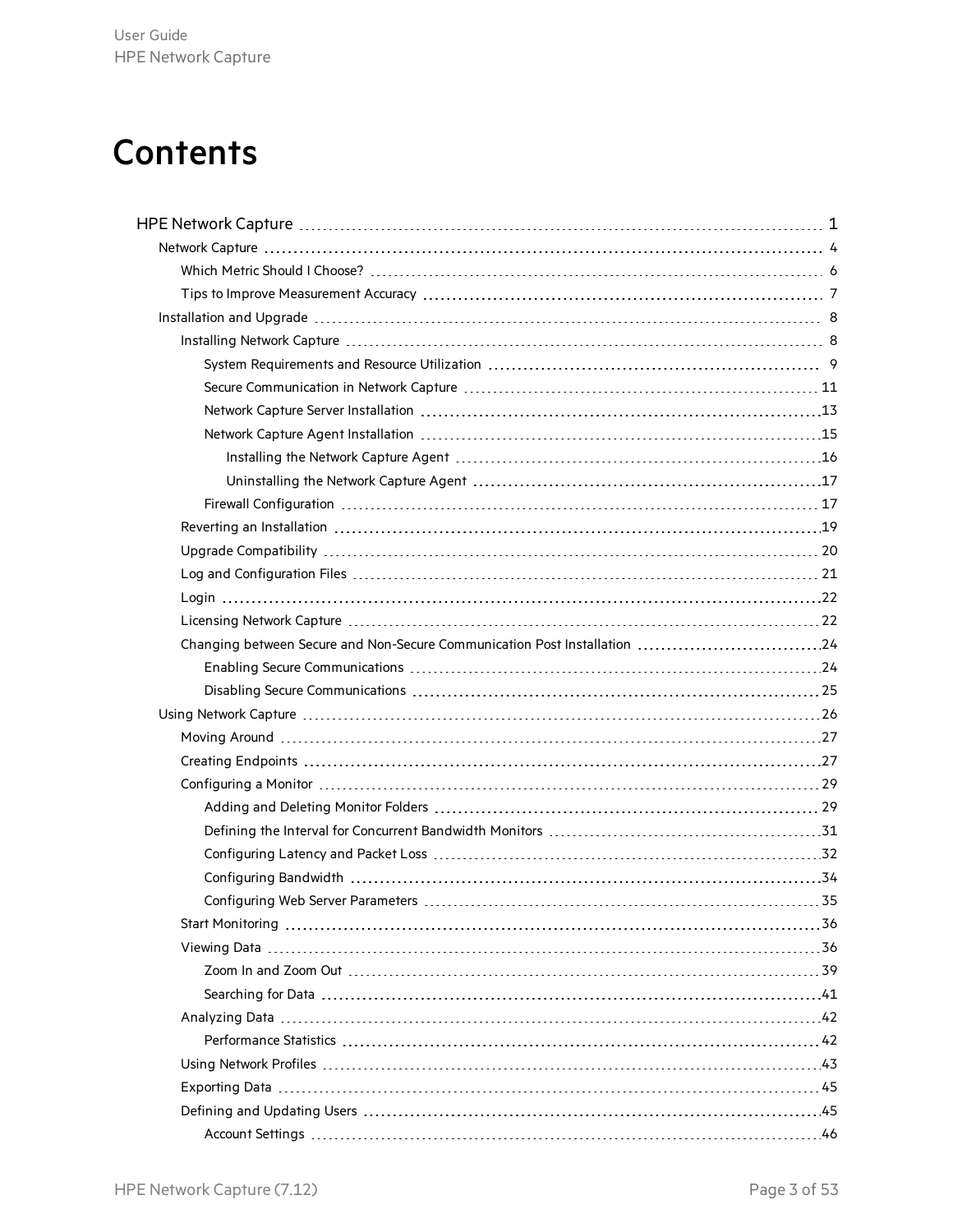<span id="page-3-0"></span>

|--|

# Network Capture

Network Capture records actual network conditions, enabling the import and recreation of network environments into pre-production and testing labs. In addition, Network Profiles utilize data that includes real-world network conditions of mobile and broadband Internet users from major cities around the world. This data is used to accurately assess and analyze the performance of distributed applications using HPE's applications.

When you record network conditions, your goal is probably to see how your applications will react with various network parameters. Perhaps you're consolidating your data server, and want to check how various applications will behave in production network conditions. Perhaps you're testing a new feature and want to ensure that each business process will perform well in production.

Use Network Capture to record and identify application performance problems occurring at a remote location, by measuring network conditions such as latency, packet loss, bandwidth availability across any given network topology. Network Capture can measure production links around the globe for a duration of up to one month.

After completing a recording, you can export the data for reporting purposes, or emulate these conditions in HPE's network emulation products. You can export a complete run, or a specific period within the run, for example, the period with the highest latency values.

With Network Capture's web-based interface, you can record up to 25 simultaneous links (license dependent), and view the actual locations on the dynamic map. You can search easily forspecific monitors, users and results. Schedule the monitors to start and stop at different times and for various durations, including recurrence if required.

Network Capture provides powerful analysis options to select the lowest, mean and highest conditions from the recorded data. A variety of measurements and calculations provide detailed information that can be used to evaluate application response time under various conditions.

This diagram shows the relationship of the components in the Network Capture configuration.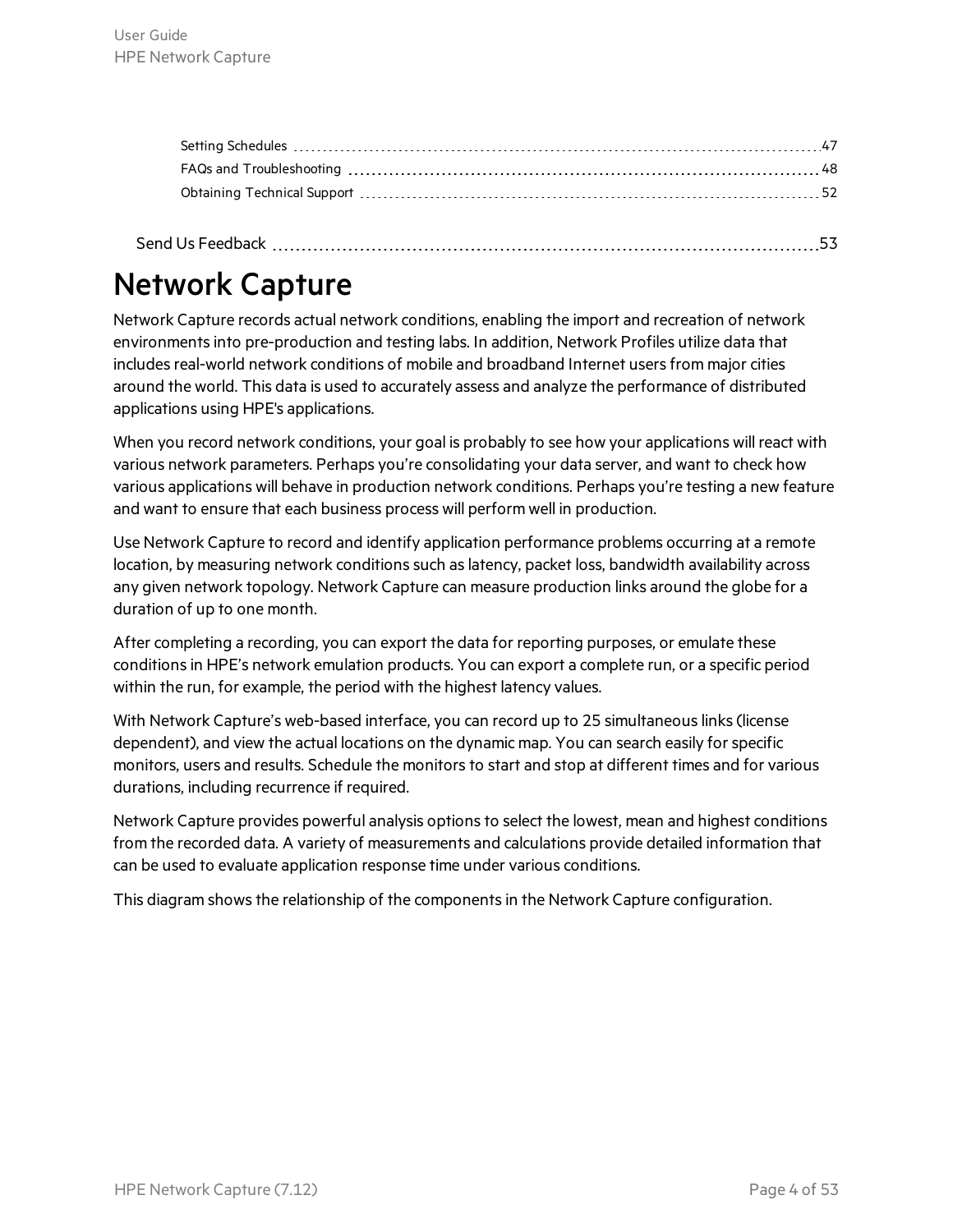

#### **Concurrent Measurements of more than one Metric**

While latency, loss and jitter can be measured concurrently, bandwidth cannot be measured in parallel, because doing so impacts the accuracy of the measurements. Therefore, Network Capture optimizes the percentage distribution, or the system overall time allocation between measurements of bandwidth and latency, packet loss and jitter.

For the best system configuration conditions, at least 75% of the measurement's duration is devoted to latency, loss and jitter measurements and up to ±25% to bandwidth. When measuring with the worst network configuration conditions, at least ±75% of the duration is devoted to latency, loss and jitter. For further information, see "Defining the Interval for [Concurrent](#page-30-0) Bandwidth Monitors" on page 31.

The scheduling algorithm is optimized and automatically calibrated to support a star topology, where the center (root) of the topology is set as the source of all the monitors.

#### See also:

- "Which Metric Should I [Choose?"](#page-5-0) on the next page
- **.** "Tips to Improve [Measurement](#page-6-0) Accuracy" on page 7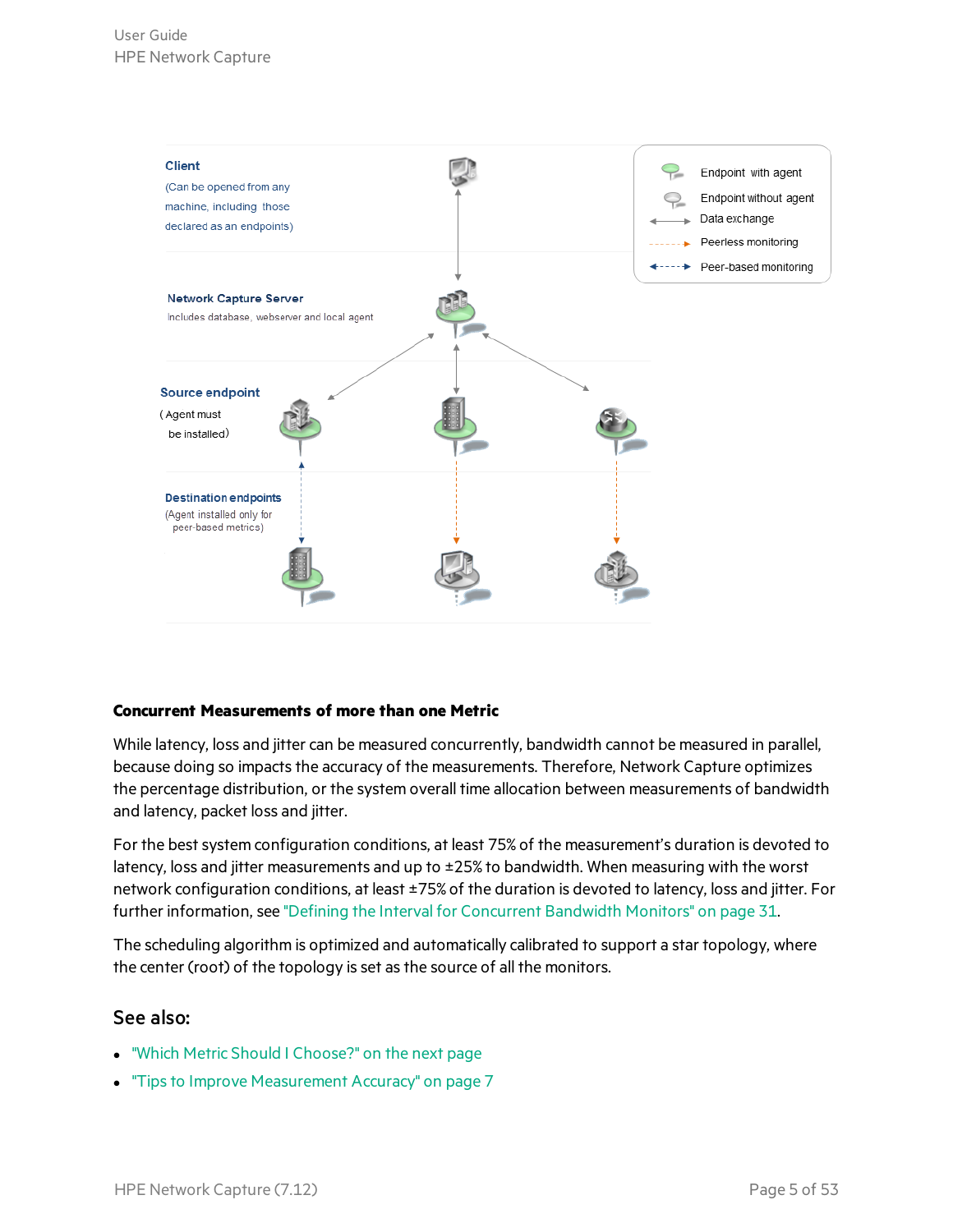T

### <span id="page-5-0"></span>Which Metric Should I Choose?

The following table compares certain features of each metric that is used to measure network conditions.

Note: All metrics are less accurate when the Endpoint is running CPU-intensive processes. Loadgenerating tasks should not be run on an Endpoint machine. Network accelerators and proxy servers intercepting Network Capture traffic may hinder the accuracy of the results.

Network overhead is affected by the probing interval and other factors.

| <b>Metric</b>                    | <b>Requirements</b>                                                                                                                                | <b>Measurement</b><br>Of                             | <b>Network</b><br>Overhead                                           |
|----------------------------------|----------------------------------------------------------------------------------------------------------------------------------------------------|------------------------------------------------------|----------------------------------------------------------------------|
| <b>ICMP Echo</b><br>(Ping)       | Target machine should be configured to respond to<br>ICMP requests.                                                                                | ICMP echo<br>request and<br>echo response            | Minimal                                                              |
| <b>UDP</b>                       | Network Capture agent installed on both Endpoints.<br>UDP port must be allowed in the firewall.                                                    | <b>UDP</b><br>transmission<br>time                   | Minimal                                                              |
| TCP (peer-<br>less)              | Available only for peerless targets. Requires a TCP<br>server listening to the selected port and that no TCP<br>proxies are present on the path.   | <b>TCP</b><br>connection<br>setup (TCP<br>handshake) | Minimal                                                              |
| TCP (peer-<br>based)             | Used to measure TCP Response Time. Network<br>Capture agent installed on both Endpoints. TCP port<br>must be allowed in the firewall.              | TCP response<br>time per data<br>packet              | Minimal                                                              |
| <b>HTTP</b><br>Response<br>Time  | Requires HTTP server (e.g. web server) on target<br>Endpoint.                                                                                      | <b>HTTP</b><br>Response<br>Time                      | Depends on the<br><b>HTTP</b> request<br>chosen, usually<br>minimal. |
| Unidirectional<br>Estimate       | Target Endpoint should respond to either NTP ICMP<br>echo, or ICMP timestamp requests. UDP port<br>allowed on firewalls between source and target. | Outbound<br>available<br>bandwidth                   | Substantial                                                          |
| <b>Bidirectional</b><br>estimate | Network Capture agent installed on both Endpoints.<br>UDP port allowed on firewalls between source and<br>target endpoints.                        | Outbound and<br>inbound<br>available<br>bandwidth    | Moderate                                                             |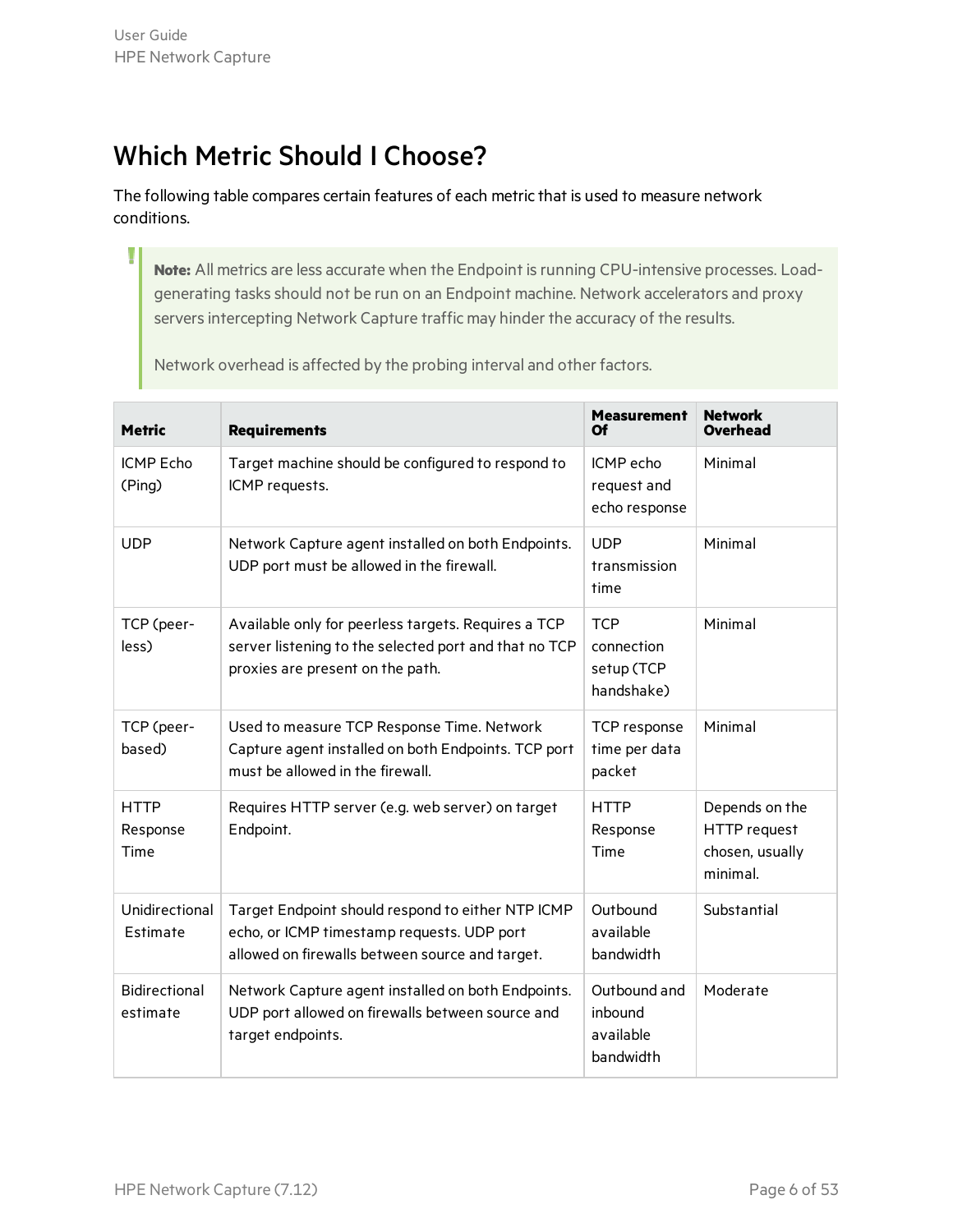| <b>Metric</b>                    | <b>Requirements</b>                                                                     | <b>Measurement</b><br>Οf                          | <b>Network</b><br><b>Overhead</b> |
|----------------------------------|-----------------------------------------------------------------------------------------|---------------------------------------------------|-----------------------------------|
| Robust<br>Bidrectional<br>Sample | Network Capture agent installed on both Endpoints.<br>TCP port allowed on the firewall. | Outbound and<br>inbound<br>available<br>bandwidth | Substantial                       |

#### **Note:**

**TCP Packet Loss:** When an acknowledgment of the TCP header is not received, retries are attempted to establish the connection, usually three to four times, depending upon the operating system.

A packet is defined as lost using the TCP protocol if Network Capture detects that a retransmission has occurred.

#### **HTTP Packet Loss:**

Prior to measuring with the HTTP protocol, a connection between both Endpoints needs to be defined. Once established, a header request is sent.

Packets are considered to be lost in the following cases:

- No connection is established between monitor endpoints.
- Server response is not as defined by the user.
- The response time takes longer than the acceptable value defined by the user using the Timeout parameter.

### <span id="page-6-0"></span>Tips to Improve Measurement Accuracy

- When measuring Unidirectional Bandwidth to a specific Target Endpoint, avoid measuring additional bandwidth metrics to the same Target.
- To provide more accurate bandwidth measurements, avoid measuring both latency and bandwidth simultaneously especially if the Available Bandwidth is low. The reason for this recommendation is that peerless metrics(ICMP, TCP and HTTP) may take measurementssimultaneously with the bandwidth probing, and may utilize some of the available bandwidth.
- For additional information about bandwidth measurements, see ["Defining](#page-30-0) the Interval for [Concurrent](#page-30-0) Bandwidth Monitors" on page 31.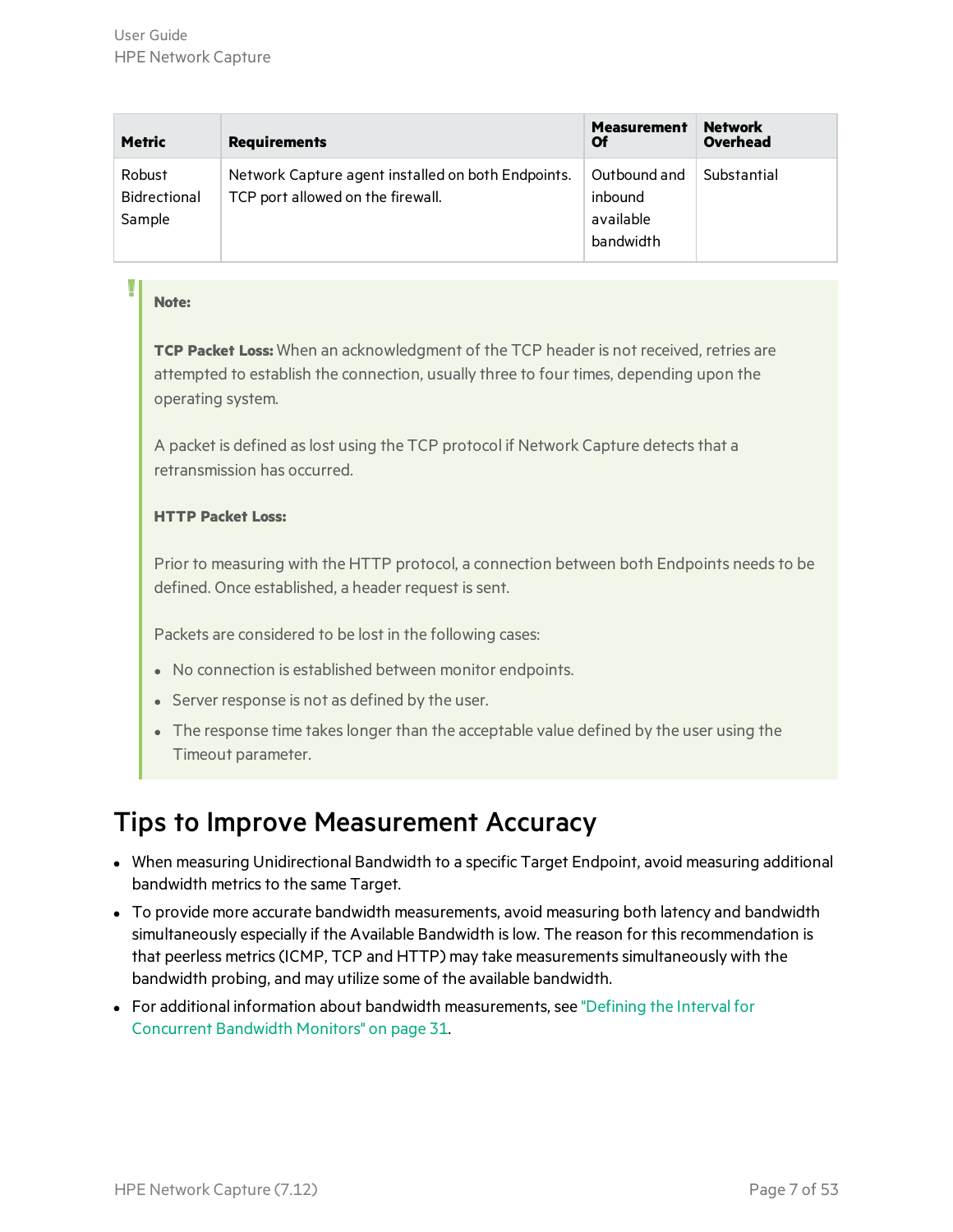# <span id="page-7-0"></span>Installation and Upgrade

Network Capture records actual network conditions and enables the import and recreation of network environments into pre-production and testing labs. This data is used to accurately assess and analyze the performance of distributed applications using the HPE Network Virtualization network appliance and desktop applications.

### <span id="page-7-1"></span>Installing Network Capture

The Network Capture Server installer installs the Server, Web Server and Agent components. To conduct peer-based probing, the Network Capture Agent must also be installed on the Target machine. To install Network Capture components, you must have Windows™ Local Administrator permissions.

**Note:** Certain installation errors may be displayed in the MS WindowsInstaller logs and not in the Network Capture logs. For more information, see "Log and [Configuration](#page-20-0) Files" on page 21.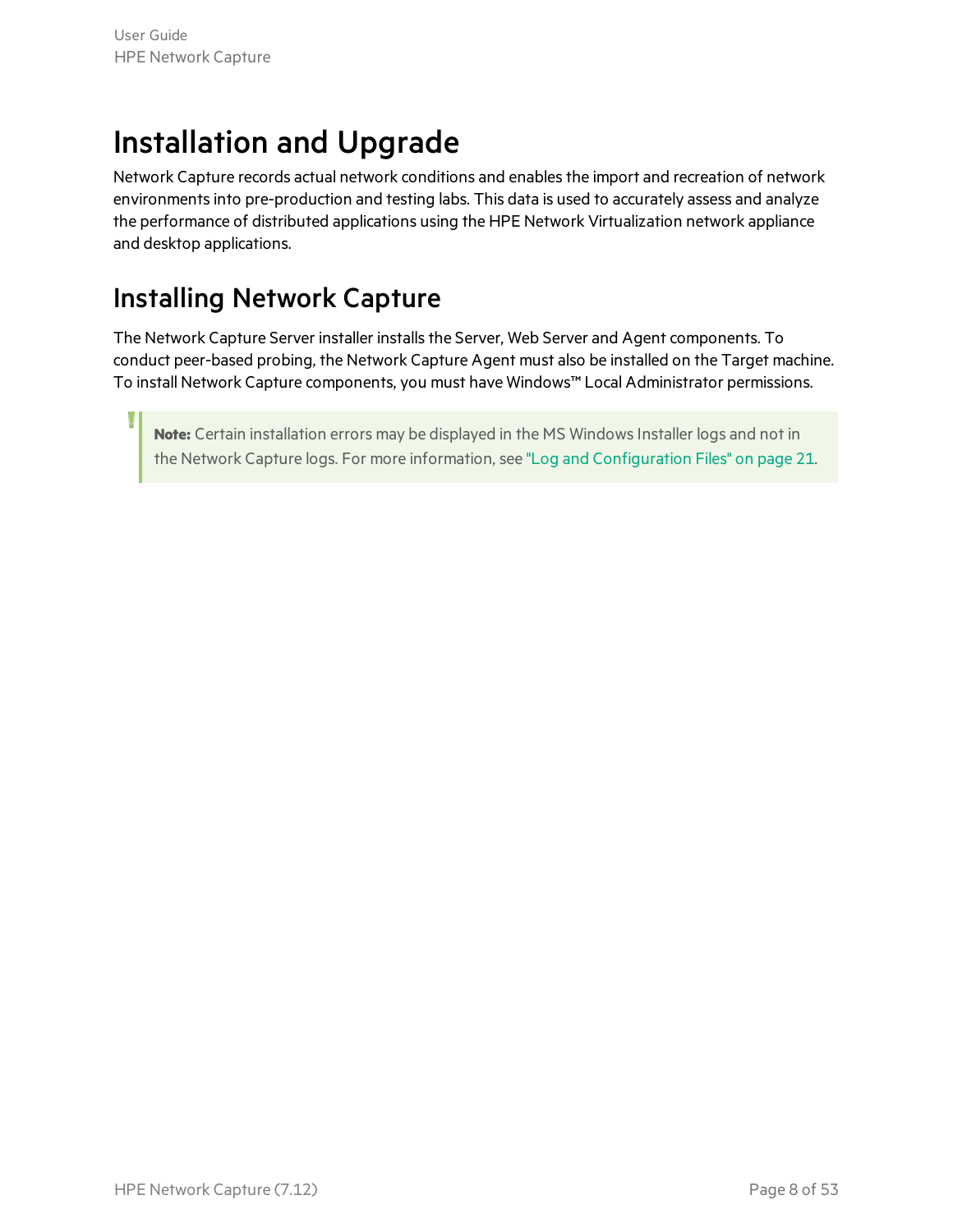### <span id="page-8-0"></span>System Requirements and Resource Utilization

System Requirements can vary according to the usage on the specific Server and Agent machine.

Three levels of usage are defined for the Agent:

- Light: Agent, either a Source or a Target, is involved in up to 5 concurrently running monitors
- **Medium:** Agent, either a Source or a Target, is involved in up to 10 concurrently running monitors
- Heavy: Agent, either a Source or a Target, is involved in up to 25 concurrently running monitors

**Note:** Since an Agent is always installed on the Server machine as part of the Server installation, consider the Agent requirements when determining the system requirements.

#### Network Capture Server System Requirements

The minimum requirements for Network Capture Server (including the Web Server component) are:

| Processor                                                                       | 1.3 GHz (32 bit or 64 bit)                                                                                                                                                               |
|---------------------------------------------------------------------------------|------------------------------------------------------------------------------------------------------------------------------------------------------------------------------------------|
| Memory                                                                          | 2 GB RAM                                                                                                                                                                                 |
| Free Hard Disk Space                                                            | 100 GB of free disk space (includes space for recordings)                                                                                                                                |
| Network Adapter                                                                 | Network Interface Card, WIFI, Cellular Cards or Virtual NICs                                                                                                                             |
| <b>Browser</b>                                                                  | Internet Explorer 7.0 or higher<br>• FireFox 4.0 or higher<br>Note: Supported screen resolution is 1280x800 and higher<br>with a zoom level of 100%.                                     |
| <b>Operating Systems - Network</b><br>Capture Server<br>(English versions only) | Microsoft Windows:<br>Server 2008 SP2 (32/64-bit)<br>• Server 2008 R2 (64 bit)<br>Server 2008 R2 Hyper-V (64-bit)<br>Windows 8.1 (32/64-bit)<br>Windows 2012 R2 (64-bit)<br>Windows 2016 |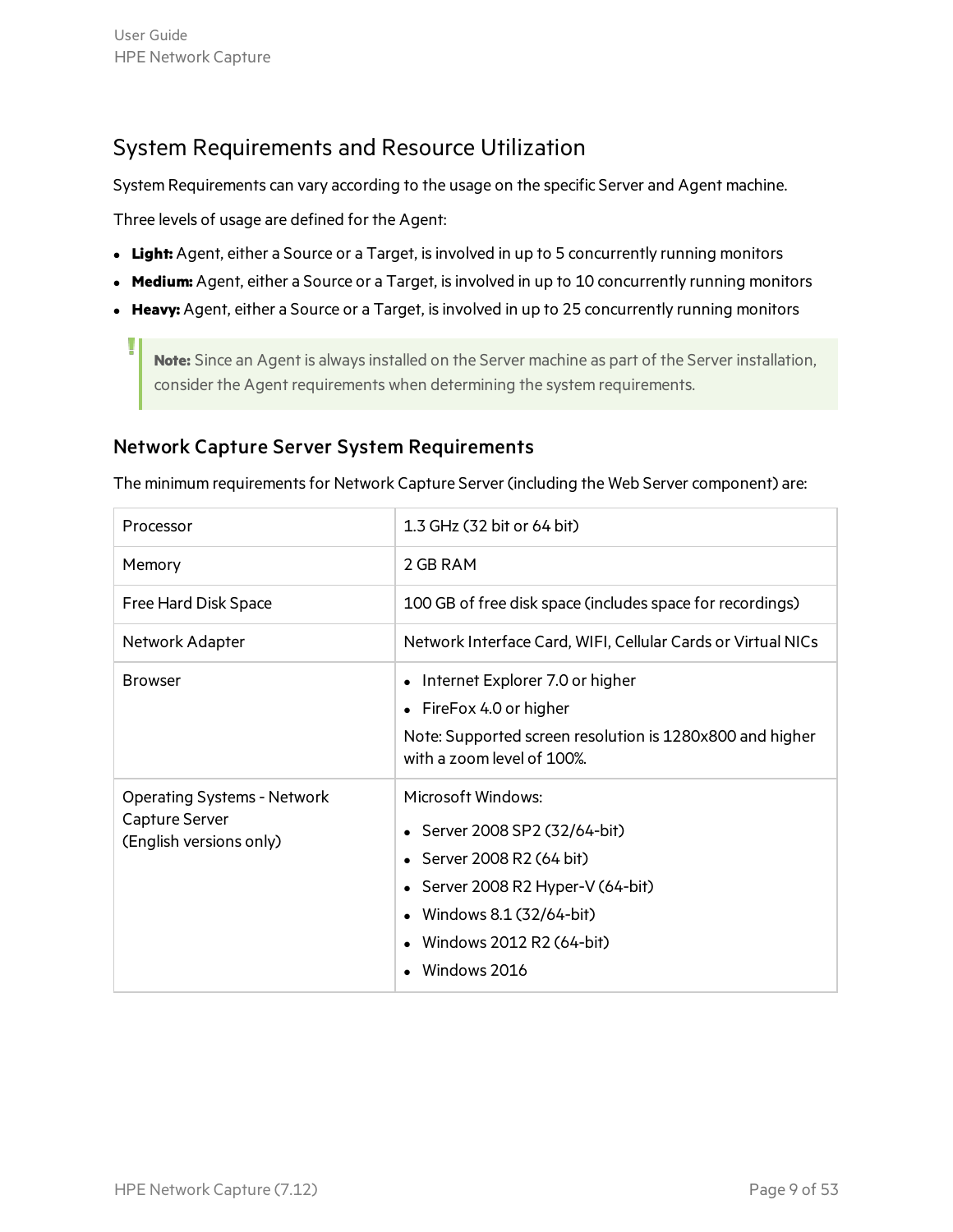| <b>Operating Systems - Network</b><br>Capture Agent<br>(English versions only) | Microsoft Windows:<br>• Server 2008 SP2 (32/64 bit)<br>• Server 2008 R2 $(64 \text{ bit})$<br>• Windows $7(32/64 \text{ bit})$ *<br>$\bullet$ Windows 8.1<br>$\bullet$ Windows 10 |
|--------------------------------------------------------------------------------|-----------------------------------------------------------------------------------------------------------------------------------------------------------------------------------|
| Remote Access                                                                  | Microsoft RDP for supported operating systems                                                                                                                                     |
| Virtualization                                                                 | VMware ESXi 4.0 Windows 2008 HyperV (64 bit) VMware<br>Workstation 6.0 and higher                                                                                                 |

### Network Capture Agent System Requirements

The requirements for the Network Capture Agent are:

| Processor                          | Light usage: 1.3 GHz (32 bit or 64 bit)<br>$\bullet$<br>Medium usage: 2 GHz (32 or 64 bit)<br>$\bullet$<br>Heavy: 3 GHz Dual-Core (32 or 64 bit) |
|------------------------------------|--------------------------------------------------------------------------------------------------------------------------------------------------|
| Memory                             | Light usage: 1 GB RAM<br>Medium usage: 2 GB RAM<br>Heavy usage: 4 GB RAM<br>$\bullet$                                                            |
| Free Hard Disk Space               | 1 GB of free disk space                                                                                                                          |
| Network Adapter                    | Ethernet or Network Interface Card, WIFI, Cellular<br>Cards, Virtual NICs                                                                        |
| Virtualization                     | VMware ESXi 4.0<br>• Windows 2008 HyperV (64 bit)<br>• VMware Workstation 6.0 or higher                                                          |
| Network Capture Agent (standalone) | Microsoft Windows:                                                                                                                               |
| English versions only              | • Server 2008 SP2 (32/64 bit)                                                                                                                    |
|                                    | • Server 2008 R2 (64 bit)                                                                                                                        |
|                                    | Windows 7 (32/64 bit) *                                                                                                                          |
| *Light and medium usage only       |                                                                                                                                                  |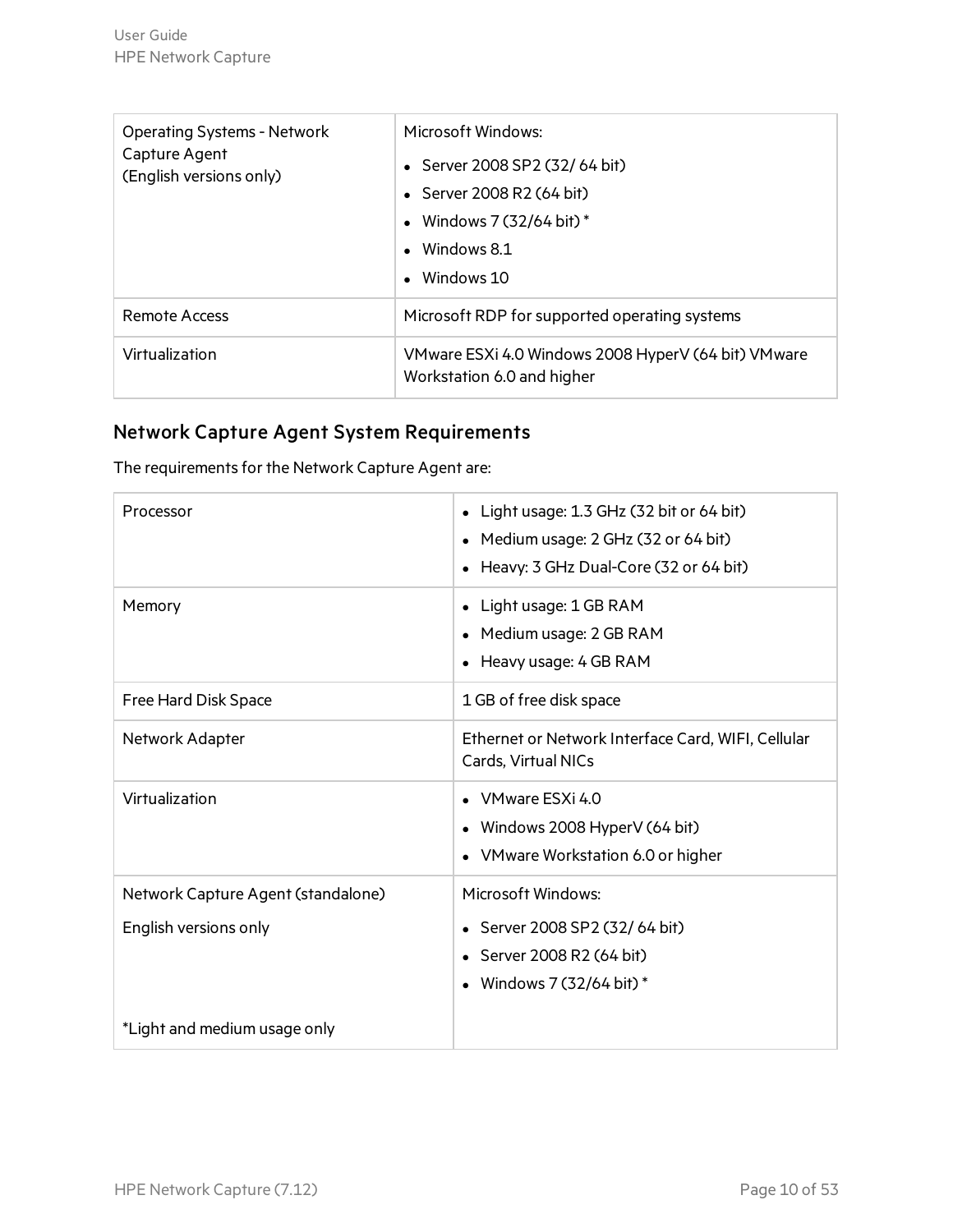#### Resource Utilization with Heavy Usage

|                                                           | Agent CPU | Server CPU | <b>Agent Memory</b> |
|-----------------------------------------------------------|-----------|------------|---------------------|
| Windows Server 2008 32 Core 2<br>Duo E7500 3 GHz 4 GB RAM | 30%       | 7%         | 1 GB                |
| Windows 7 Enterprise Core 2 Duo<br>E7500 3 GHZ 4 GB RAM   | 30%       |            | 1 GB                |

### <span id="page-10-0"></span>Secure Communication in Network Capture

Encrypted communication is supported on Network Capture:

- from the Client (browser) to the Web Server component
- from the Web Server component to the Server
- from the Agent to the Server

Encrypted communication is NOT supported on Network Capture from an Agent to any other Agent, including the local Agent installed on the Server machine.

Enabling secure communication on the Network Capture Server creates a self-signed certificate on the Server machine.

**Note:** Neither Clients nor Agents have any means to validate the Server certificate used during the secure connection to the Server. Therefore:

- A security warning is displayed when a user logs on to the Network Capture UI. This warning is presented by the web browser, because the browser does not recognize the Server certificate.
- Agents log a warning message containing the certificate information and then silently accept it.

Consequently, although the established connection is using HTTPS, it is vulnerable to the manin-the-middle attack.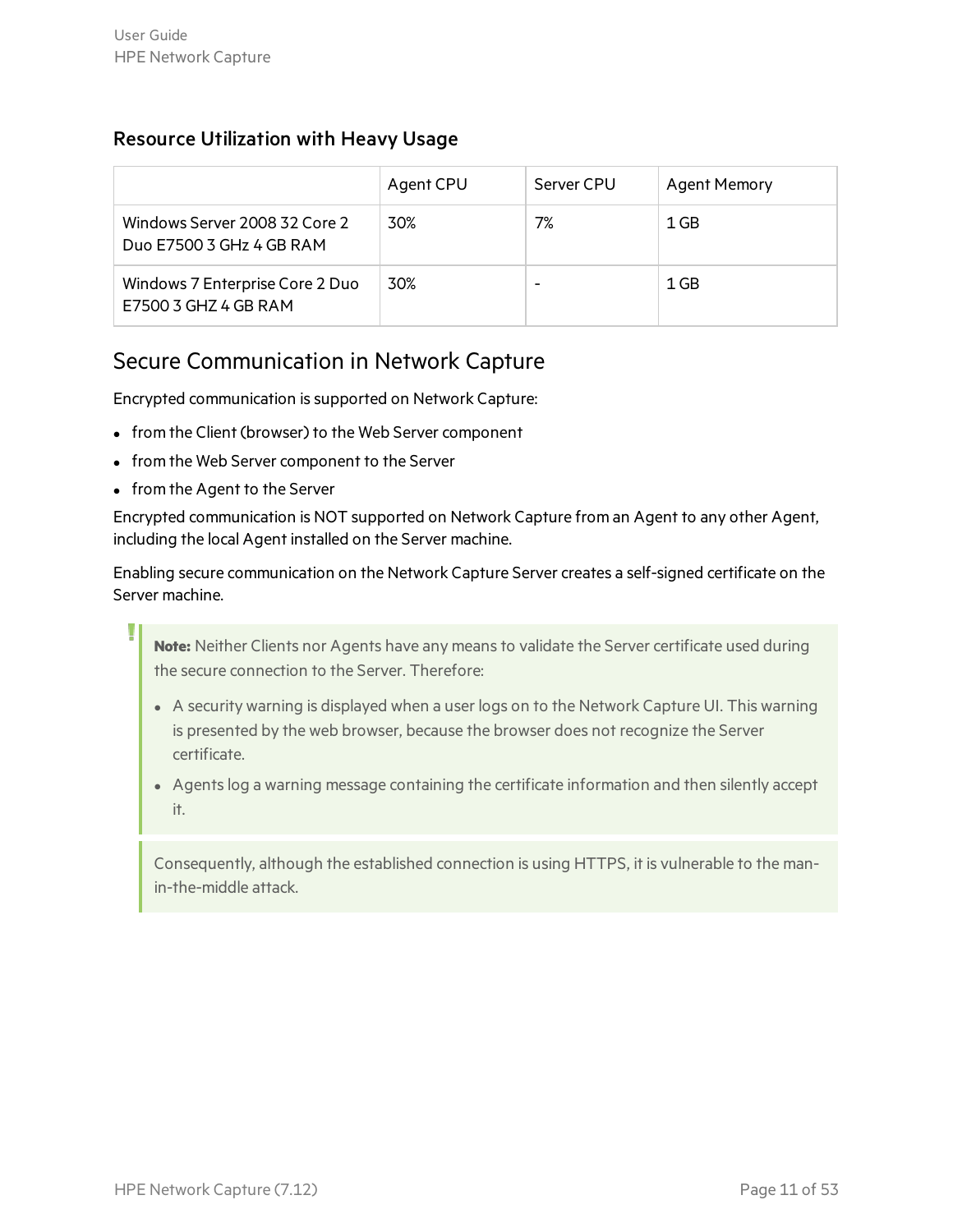The diagram shows the secure and non-secure channels, when secure communication is enabled on the Server and Agent.



**Note:** Firewall rules must be defined for each "arrow" in the diagram. For details, see ["Firewall](#page-16-1) [Configuration"](#page-16-1) on page 17.

For example, in a configuration where:

- The Remote Network Capture Agent is listening on port 80
- The Network Capture Server is listening on port 443
- The Local Network Capture Agent is listening on port 90
- A Monitor is configured with the Local Agent as the Source and the Remote Agent as the Destination, and it measures latency using the TCP Protocol on port 997 (default port).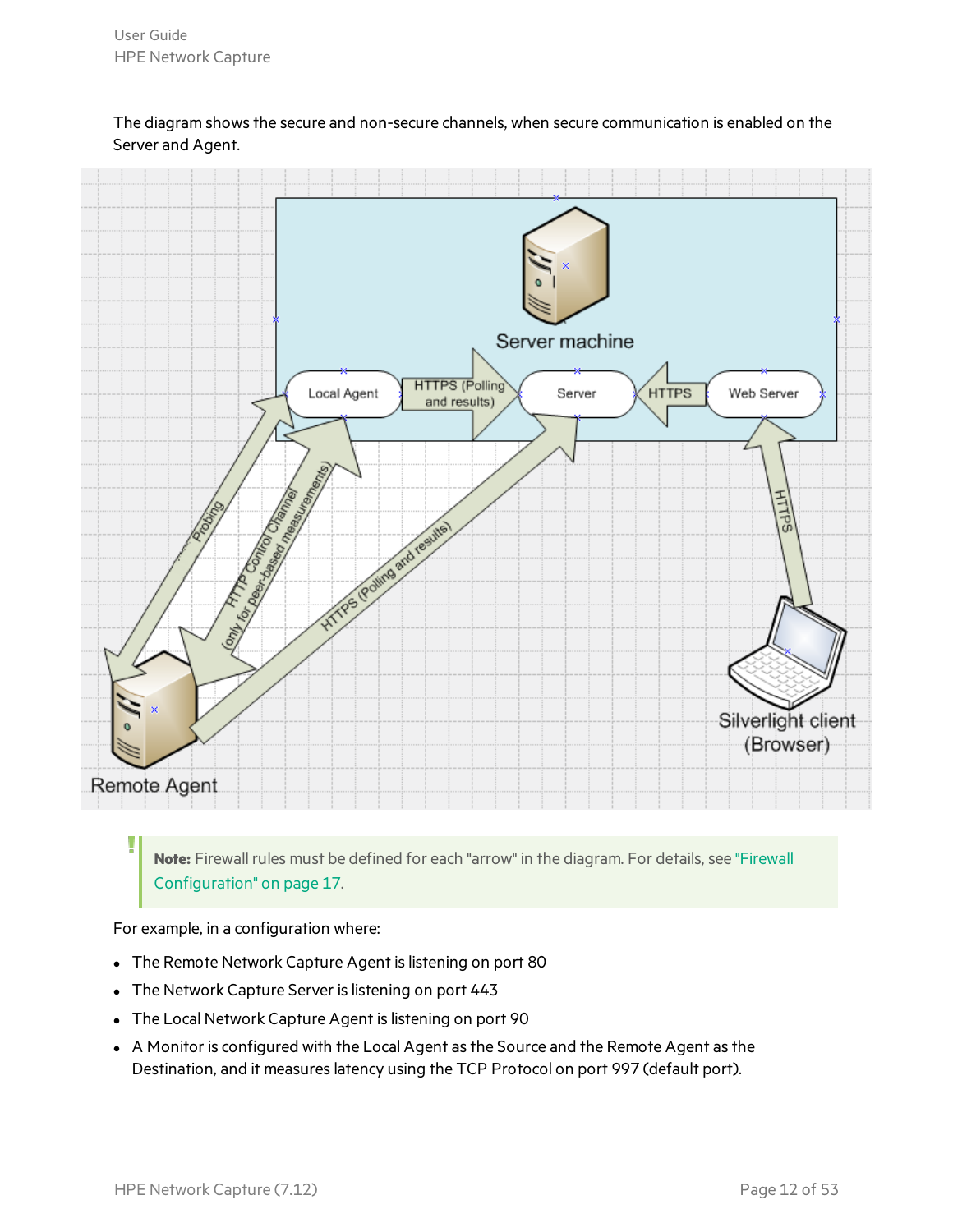The following channels use the following ports:

- Source and Destination Agents use secured communication via port 443 to publish themselves and poll; the Source sends results back to the Server.
- The Destination Agent contacts the Source via the non-secured control channel using port 90 if the Destination Agent restarts or undergoes a crash recovery.
- Source Agent connects to the Destination Agent via the non-secured control channel on port 80.
- <span id="page-12-0"></span>• Source Agent probes for latency using non-secured communication on port 997.

### Network Capture Server Installation

The Network Capture Server installer also installs the Network Capture Web Server and a local Network Capture Agent.

#### **Prerequisites**

**IIS** (must be installed prior to installation of the Network Capture Server). For IIS 7.0, ensure that IIS 6.0 Metabase Compatibility is enabled.

**Note:** Windows 8.1 and Windows 2012 R2 require the following settings:

- Web Server > Common HTTP Features > Static Content
- Web Server > Performance > Static and Dynamic Content Compression
- .NET Framework 4.5 Features > WCF Services > HTTP and TCP Activation

#### <sup>l</sup> **MySQL**

#### **MySQL Server Standard Edition** One of the following supported versions must be installed:

- $\bullet$  Version 5.1
- Version 5.5 build 40 or earlier
- Version 5.6 build 21 or earlier

**Note:** On a 64-bit OS, install the 64-bit version of MySQL.

#### **MySQL Connector/NET**

• Version 6.8.3 or later

**Note:** MySQL configuration such as port settings, the 'root' user password, and database connection type should not be altered after completing the Network Capture installation. If MySQL configuration changes are required, contact support at [https://softwaresupport.hpe.com/.](https://softwaresupport.hpe.com/)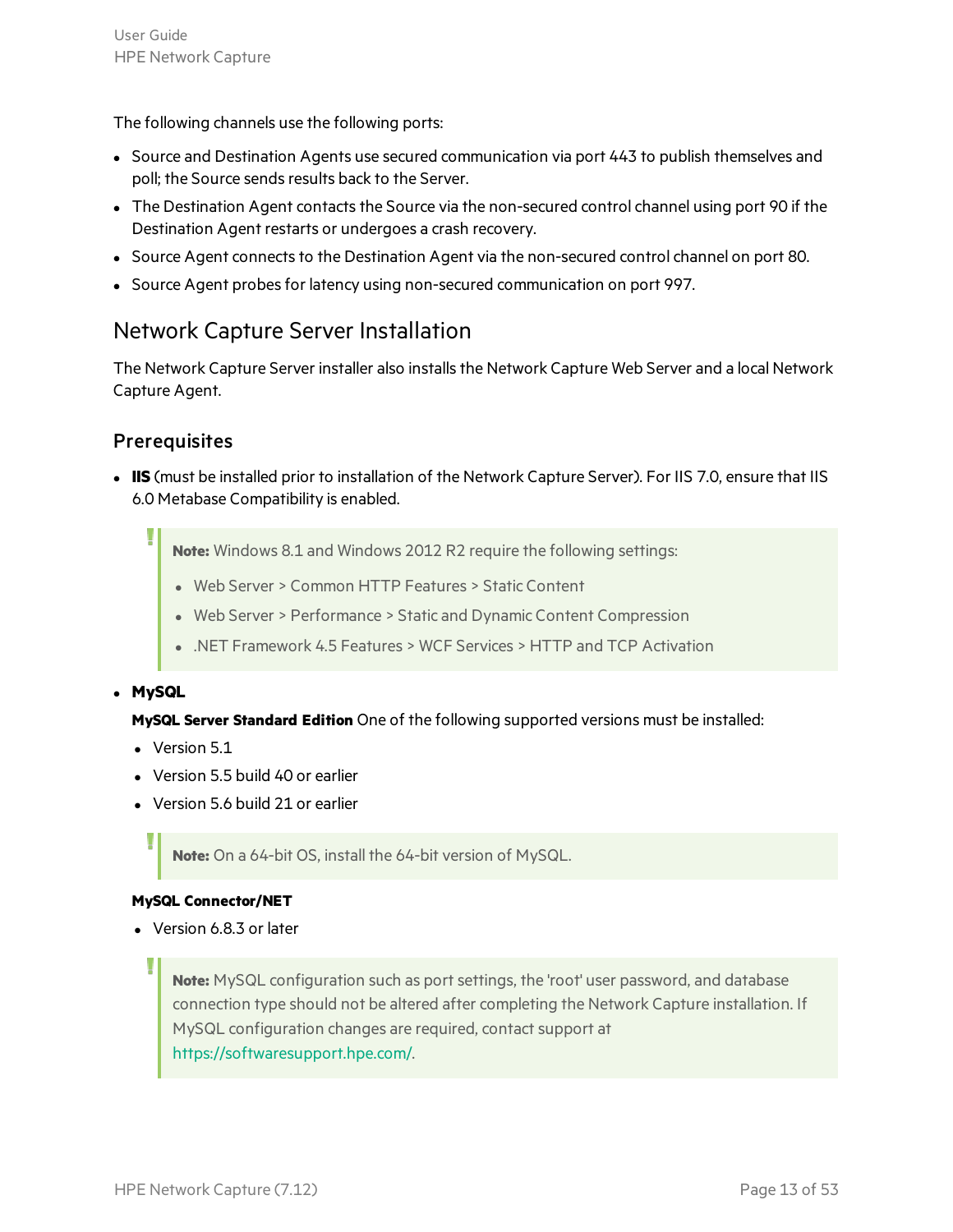**WinPcap** 4.1.2 or higher <https://www.winpcap.org/install/default>

**Note:** For Windows 8.1 and Windows 2012 R2, use WinPcap 4.1.3 or higher.

The following components will be installed as part of the installation if they are not already installed on your machine:

- **Microsoft .NET Framework 4.0 Full**
- Microsoft Visual C++ 2005 SP1 Redistributable Package
- Dynamic IIS Content Compression (highly recommended to enhance performance and reduce the load on network resources; may utilize additional machine resources)

#### To install the Network Capture Server:

1. Asthe Administrator, run **NC.Server.Setup.exe** and follow the instructionsin the wizard. If required, a customized port can be selected during the installation process. During the installation, you can change the Network Capture Server and the local Agent port number. This may be required, if an another application (such as Skype) is using the default port.

**Note:**

**Dynamic IP addresses.** IP Addresses are not recommended if dynamic IP Addresses are used, asthey can change when the machine isrebooted; use the hostname, URL or FQDN.

**NAT.** If the Server machine is behind NAT, only the external address should be defined; do not use the internal host name or IP as the Server address. For the local Agent that is installed with the Server, see "Network Capture Agent [Installation"](#page-14-0) on the next page.

Configure the NAT device to enable port forwarding of the Network Capture Server port defined during installation (80\443 or user-defined).

- 2. Restart the host machine when the installation completes.
- 3. Ensure that the Network Capture Server and Agent Services are up and running.

#### Enabling Secure Communication (HTTPS) on the Server

Secure Communication (HTTPS) is enabled on the Network Capture Server as part of the installation wizard; make sure to select the **HTTPS** option.

**Note:** If you enable HTTPS on a non-default port, you must perform the following steps after installation.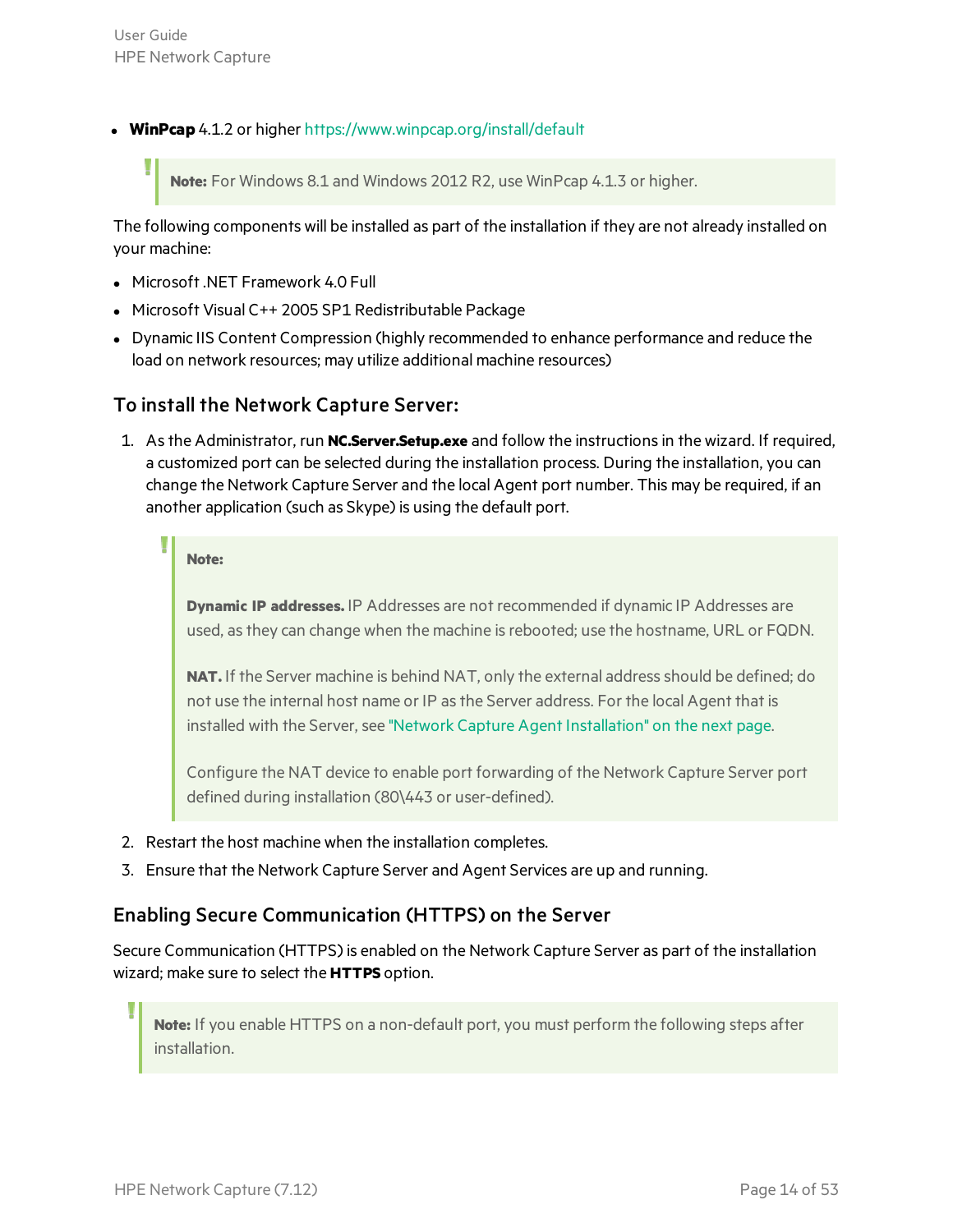In IIS Manager, in the Site Bindings dialog box, add an additional binding for the IIS Default Web Site using the following parameters:

- Type: https
- IP Address: All Unassigned
- Port: <your custom port>
- SSL certificate: <select the certificate created by Network Capture>

You can also enable secure communication at any time post-installation. For details, see ["Changing](#page-23-0) between Secure and Non-Secure [Communication](#page-23-0) Post Installation" on page 24.

<span id="page-14-1"></span>For additional details regarding secure communication components, see "Secure [Communication](#page-10-0) in Network [Capture"](#page-10-0) on page 11.

#### Uninstalling Network Capture Components

Remove all three components separately:

- Network Capture Web Server
- Network Capture Agent
- Network Capture Server

#### To uninstall the Network Capture Server Components:

- 1. Log in to the UI and stop all running monitors.
- 2. Back up recording files, by default in C:\Program Files\HPE\NetworkCapture\CatcherFiles, to another place on your hard drive, or another location.
- 3. Asthe Administrator, in the Control Panel double-click the **Add/Remove programs** icon, select the HPE Network Capture component, and click the **Change/Remove** button. Follow the on-screen instructions.

#### **OR**

Run **NC.<component>.Setup.exe** and select **Remove**; follow the instructionsin the wizard.

During the uninstall, you will have the option to retain your database for future use. Ensure that you know your MySQL 'root' user password.

Restart the host machine when the uninstallation of all components completes.

#### <span id="page-14-0"></span>Network Capture Agent Installation

For all types of measurements, the Network Capture Agent must be installed on the Source Endpoint. In addition, bidirectional bandwidth and other peer-based measurements require an Agent at the Target Endpoint. For details, see "FAQs and [Troubleshooting"](#page-47-0) on page 48.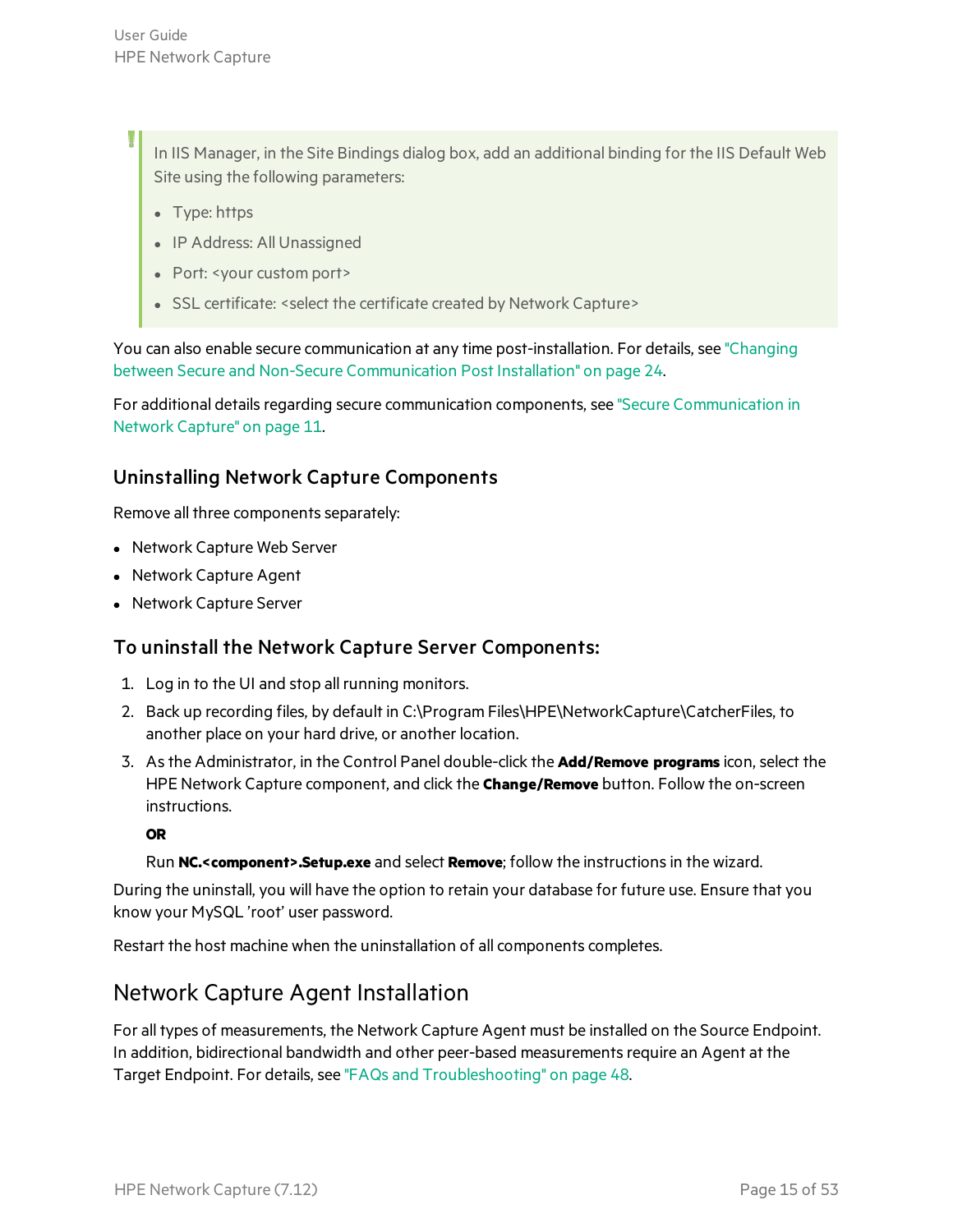#### <span id="page-15-0"></span>Installing the Network Capture Agent

#### **Prerequisites**

 $\bullet$  WinPcap 4.1.2 or higher

**Note:** For Windows 8.1 and Windows 2012 R2, use WinPcap 4.1.3 or higher.

The following components will be installed as part of the installation if they are not already installed on your machine:

- **Microsoft .NET Framework 4.0 Full**
- Microsoft Visual C++ 2005 SP1 Redistributable Package

#### To install the Network Capture Agent:

Log in to the Network Capture user interface. From the Options menu select **Download Agent** and download the **NC.Agent.Setup.exe** file. Thisfile is also available in the installation package.

**Note:** In the browser, make sure to allow Popup windows and the 'Download Files' option is enabled in the browser Security Settings.

As an administrator, run **NC.Agent.Setup.exe** file and follow the instructionsin the wizard. During the installation, you can change the Network Capture Agent port number. This may be required, if an another application (such as Skype) is using the default port. If Server is configured for secure communication, make sure to select the **Secure Connection (HTTPS)** option. Secure communication may be enabled at any time post-installation. For details, see ["Installing](#page-15-0) the Network Capture Agent" above. For additional details regarding secure communication components, see "Secure [Communication](#page-10-0) in Network [Capture"](#page-10-0) on page 11.

#### **Note:**

- IP Addresses are not recommended if dynamic IP Addresses are used, as they can change when the machine is rebooted; use the hostname, URL or FQDN.
- During installation of the Network Capture Agent, when specifying the Network Capture Server address and port, ensure that you enter the Network Capture Server details in the same format as you have entered it in the Network Capture Server installation.

For example, if you entered the host name during the Network Capture Server installation, use the same host name, not the IP address, during the Network Capture Agent installation.

• If the Network Capture Agent is behind NAT and is required to communicate with other Source or Target Agents that are not behind the sameNAT, both the internal and external addresses must be provided. Configure the NAT device to enable port forwarding of the Network Capture Agent's port, defined during the installation (80 or user-defined), and in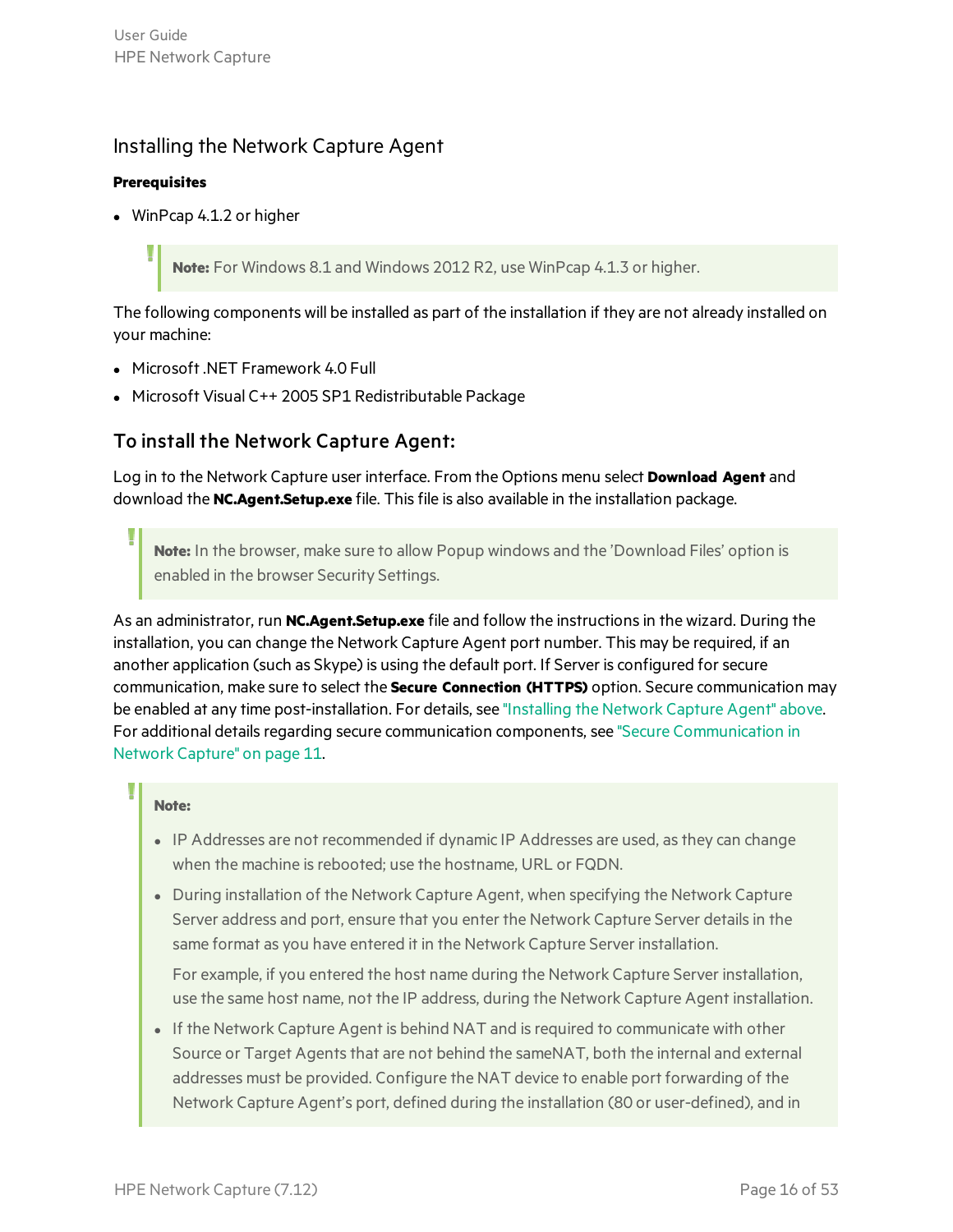Ţ

addition, enable port forwarding of any metrics' ports that are used by the Monitors. For details, see port specifications in "Firewall [Configuration"](#page-16-1) below.

#### <span id="page-16-0"></span>Uninstalling the Network Capture Agent

#### **To uninstall the Network Capture Agent:**

- 1. Log in to the UI and stop all running monitors.
- 2. Backup the file **NC.Agent.Host.exe.GUID** (thisfile may not be present in every configuration), by default located in \<AgentRootFolder>\Bin.
- 3. Asthe Administrator, in the Control Panel, double-click the **Add/Remove Programs icon**, select HPE **Network Capture Agent**, and click the **Change/Remove button**. Follow the on-screen instructions.

**Or**

Run **NC.Agent.Setup.exe** and select **Remove**; follow the instructionsin the wizard.

- 4. When reinstalling or upgrading, replace the file **NC.Agent.Host.exe.GUID** with the original file that was backed up.
- 5. Restart the host machine when the installation completes.
- 6. When reinstalling or upgrading:
	- a. Log in to the Network Capture UI.
	- b. In the Endpoint page'stoolbar, click **Scan All Endpoints Availability**. Two Endpoints with the same address are displayed; delete the Endpoint with the Status of Unreachable one (red icon).

#### <span id="page-16-1"></span>Firewall Configuration

Ensure that ports required for Network Capture internal communications and monitoring are not blocked by any firewalls.

#### Network Capture Server

The following ports are generally involved:

- 443 for secure communication (may vary, depending upon the operating system)
- 80 for non-secure communication (may vary, depending upon the operating system)

**Note:** Since the Network Capture Server also includes a local Agent, make sure to configure the required Agent ports on the firewall as described in the following sections.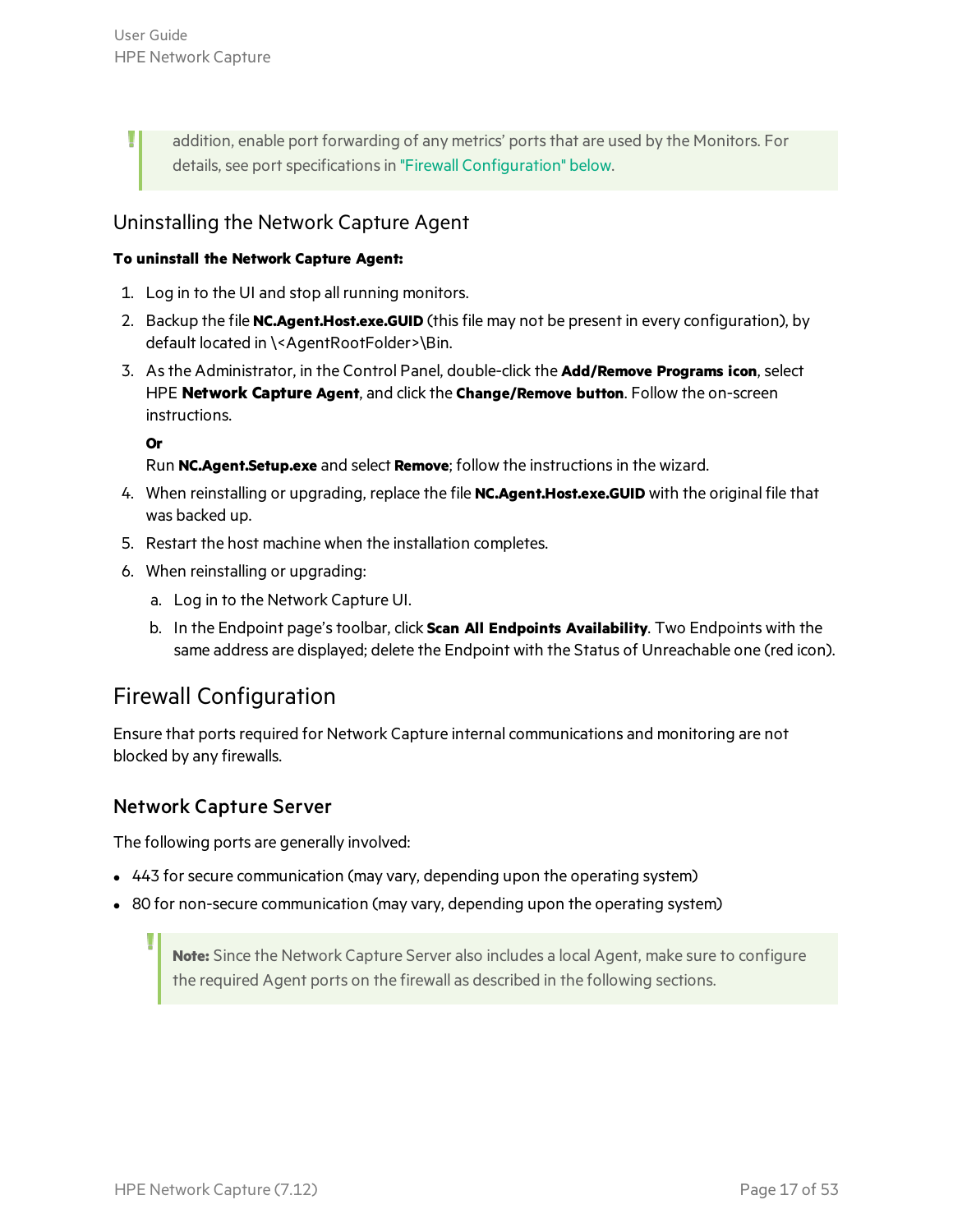#### Network Capture Source Agents

For communication with the Network Capture Server:

• Outbound TCP port 80\443 (or another TCP port defined during Network Capture Server installation)

For communication with the Network Capture Target Agent:

• Outbound TCP port 80 (or another TCP port defined during Network Capture Target Agent installation)

For the following metrics:

- **TCP** peerless: outbound TCP 80 (or another user-configurable port)
- **TCP** peer based: outbound TCP 997 (or another user-configurable port)
- **UDP:** outbound UDP 997 (or another user-configurable port)
- <sup>l</sup> **Unidirectional Estimate:**
	- Outbound UDP 53 (or another user-configurable probing port)
	- Outbound ICMP timestamp or ICMP Echo reply (according to selected Pinging Protocol)
- <sup>l</sup> **Bidirectional Estimate:** outbound UDP 998 (or another user-configurable port)
- **Robust Bidirectional Sample:** outbound TCP 995 (or another user-configurable port)

#### Target Agent Based Endpoints

For the communication with Network Capture Source Agent:

• Inbound TCP port 80 (or another user-configurable TCP port) is open

For the following metrics:

- <sup>l</sup> **ICMP metric:** ICMP Echo reply
- **TCP peerless:** inbound TCP 80 (or another user-configurable TCP port)
- **TCP** peer based: inbound TCP 997 (or another user-configurable TCP port)
- **UDP:** inbound UDP 997 (or another user-configurable port)
- <sup>l</sup> **Unidirectional Estimate:**
	- Inbound UDP 53 (or another user-configurable probing port)
	- Inbound ICMP timestamp or ICMP Echo reply (according to selected Pinging Protocol)
- <sup>l</sup> **Timestamp\ICMP Echo reply\Inbound UDP:** 123 according to the selected pinging protocol
- **Bidirectional Estimate:** inbound UDP 998 (or another user-configurable port)
- **Robust Bidirectional Sample:** inbound TCP 995 (or another user-configurable port)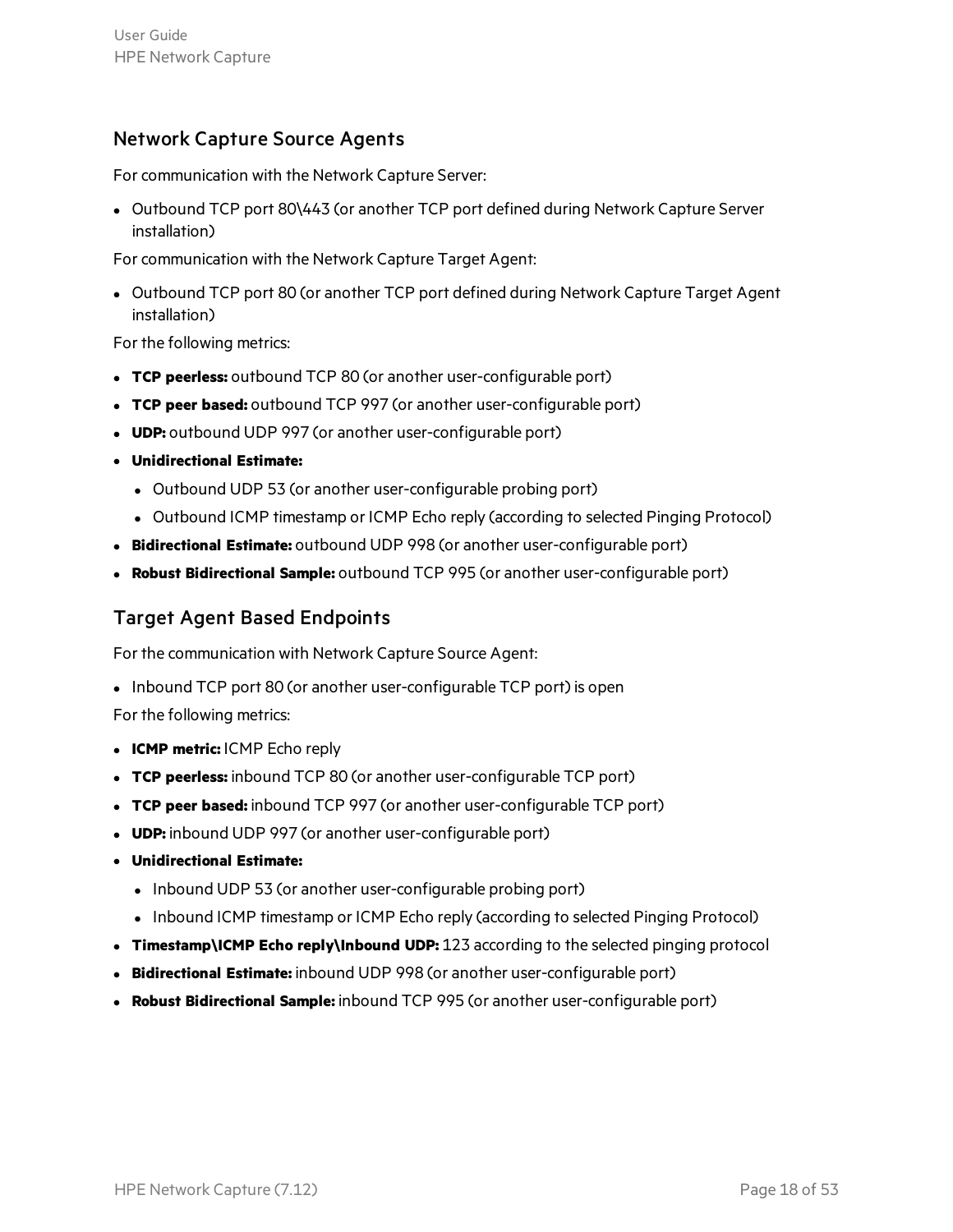#### Target Agent Less Endpoints

For the following metrics:

- **ICMP:** ICMP Echo reply.
- <sup>l</sup> **TCP peerless:** (inbound TCP 80\customized)
- <sup>l</sup> **Unidirectional Estimate:**
	- Inbound UDP 53 (or another user-configurable probing port)
	- Inbound ICMP timestamp or ICMP Echo reply (according to selected Pinging Protocol)

### <span id="page-18-0"></span>Reverting an Installation

When an install is aborted, the Network Capture installation provides two ways of reverting a PC to its previous state.

#### Installation rollback

- Rollback is an integrated feature. No user interaction is needed to trigger it.
- <sup>l</sup> Rollback Actions are triggered when the setup encounters an abort (automatic failure or manual cancellation).
- Modifications performed by the setup program are reversed.
	- Installed files will be removed.
	- Shortcuts or registry entries added will also be removed.
	- New directories created by the install and log files will NOT be removed.

#### System Restore Point

If your PC has become corrupt during the software install, you may run System Restore, which is a native Windows feature. This feature automatically monitors and records key system changes to your PC. The Network Capture installation supports System Restore by setting multiple system restore points, including before starting the file transfer; you may then use the System Restore wizard to restore the system to its latest successful restore point. Or you may choose a different restore point manually.

**Note:** Not all Windows versions utilize System Restore. For example, Windows 8.1 utilizes System Restore, but Windows Server 2008 does not.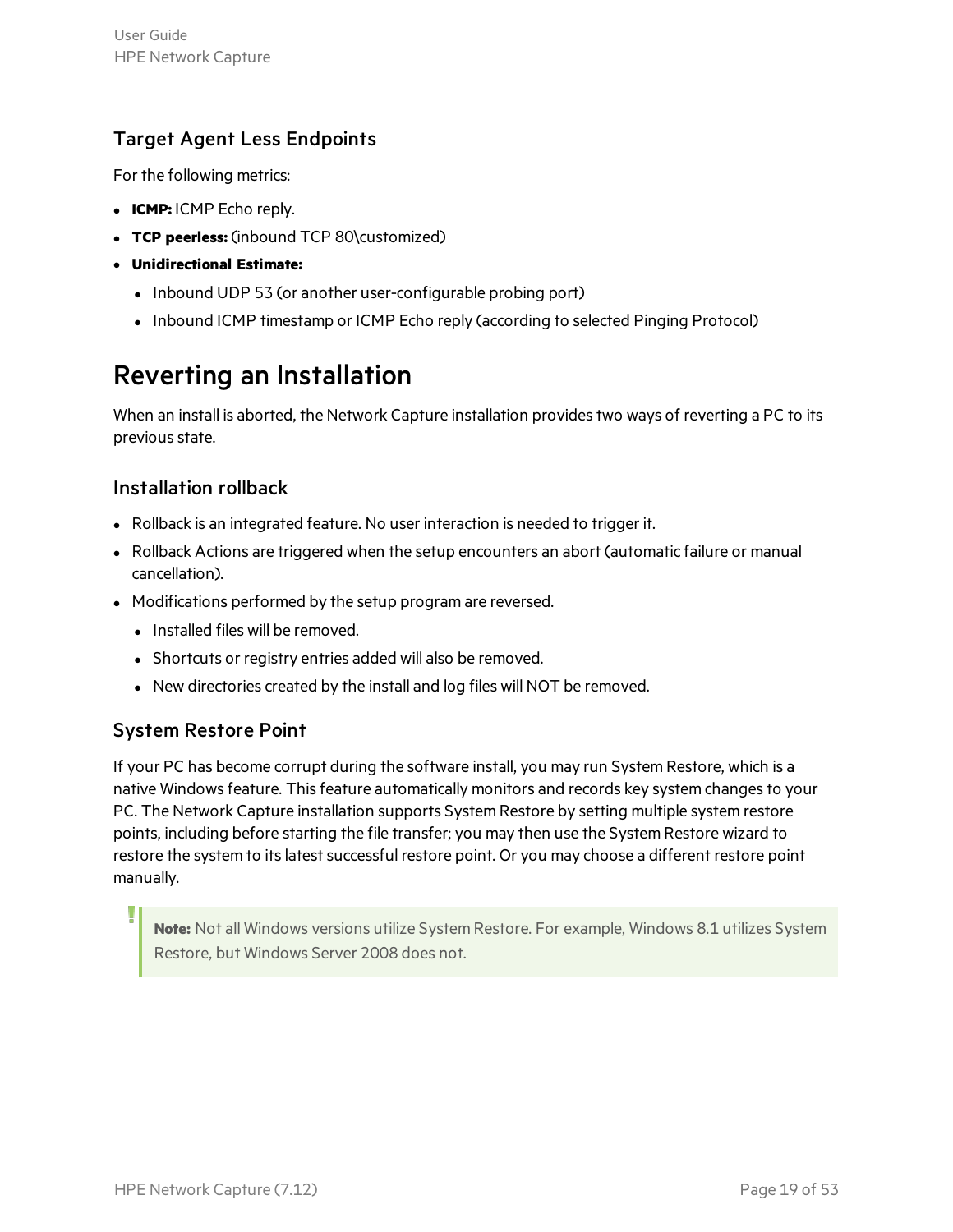#### <span id="page-19-0"></span>To initiate system restore go to **Start > System Restore**.

### Upgrade Compatibility

#### Upgrading from Network Capture v6.0 or v7.x to v7.12

**Note:** Previous versions of HPE Network Capture were formerly Shunra NetworkCatcher v6.0 or v7.x.

#### **To upgrade the Network Capture Server:**

**Note:** When upgrading from a previous version of HPE Network Capture to Network Capture v7.12 all Agents must be given the Name and Addressin the exact format with the same values that were defined in v6.0 or v7.x.

- 1. Backup the MySQL 'NC' and 'Security' databases to ensure that you can access the original data if required. By default, the database is located in:
	- On Win 2003: C:\Documents and Settings\All Users\Application Data\MySQL\MySQL Server 5.1\Data
	- On Win 2008, Win 8.1, and Win 2012 R2: C:\ProgramData\MySQL\MySQL Server 5.1\data
- 2. Log in to Network Capture and stop all running monitors.
- 3. Uninstall all Network Capture components, refer to "Uninstalling Network Capture [Components"](#page-14-1) on [page](#page-14-1) 15.
- 4. Install the Network Capture Server v7.12. For details, see ["Installing](#page-7-1) Network Capture" on page 8. Ensure that you install the Network Capture Server in the original installation path, to avoid difficulties with licensing.

**Note:** If the existing database is very large, the install may be a time-consuming process. To avoid data corruption, do not interrupt the install procedure.

5. Restart the host computer.

#### **Upgrading the Remote Agent**

- 1. Backup the file **NC.Agent.Host.exe.GUID** (when upgrading from v7.x), by default located in **\<AgentRootFolder>\Bin**.
- 2. Uninstall the Network Capture Agent, refer to ["Uninstalling](#page-16-0) the Network Capture Agent" on page [17.](#page-16-0)
- 3. Log in to the newly installed Network Capture user interface; from the Options menu select **Download Agent** and download the **NC.Agent.Setup.exe** file. Thisfile is also available in the installation package.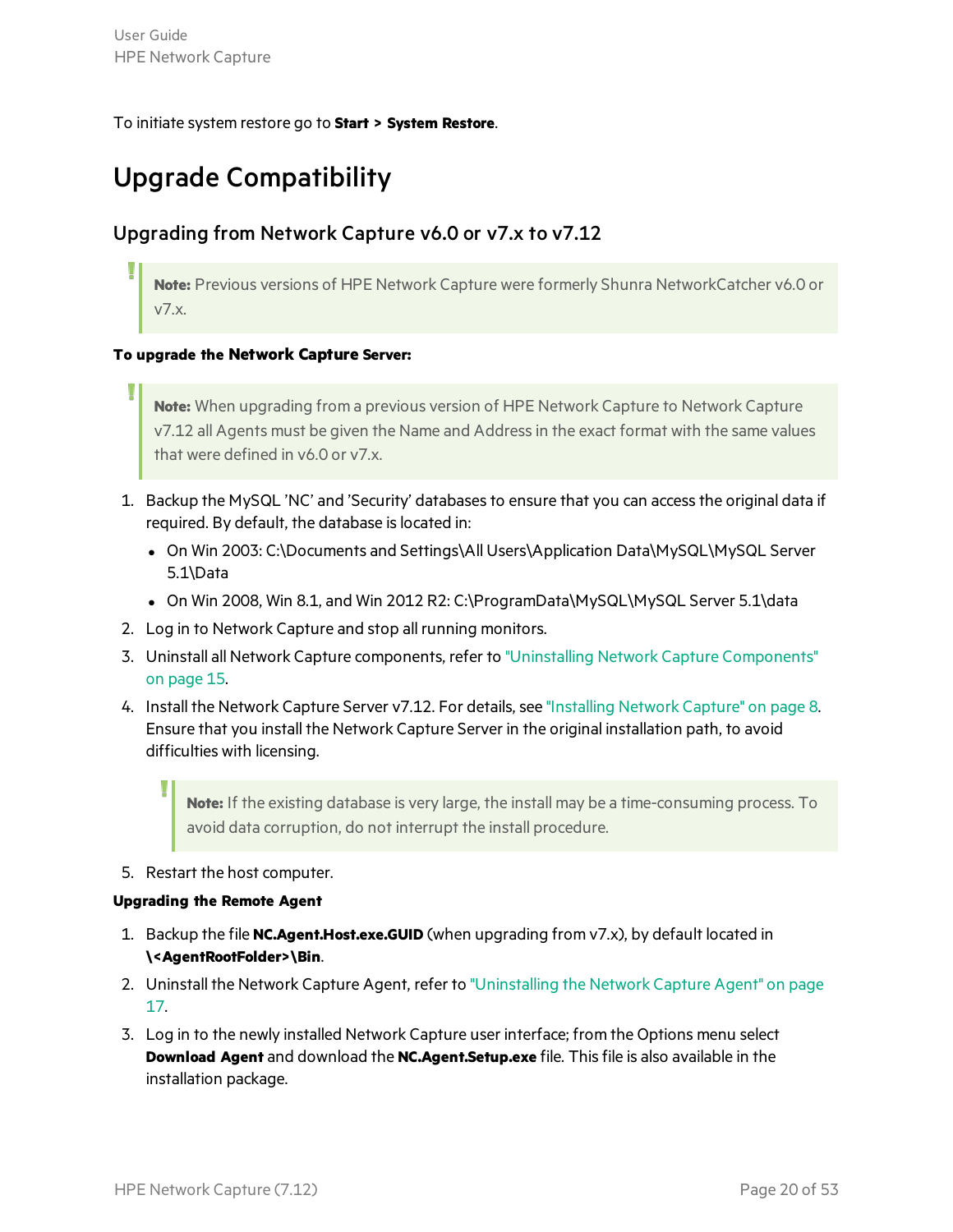- 4. Install the Network Capture Agent. For details, see ["Installing](#page-15-0) the Network Capture Agent" on page [16.](#page-15-0)
- 5. Replace the file **NC.Agent.Host.exe.GUID** with the original file that was backed up (when upgrading  $from v7.x$ ).
- 6. Log in to the Network Capture UI.
- 7. In the Endpoint page'stoolbar, click **Scan All Endpoints Availability**. Two Endpoints with the same address are displayed; delete the Endpoint with the Status of 'Unreachable' (red icon).

### <span id="page-20-0"></span>Log and Configuration Files

By default, the logging level is 'Info' which just notes the problem without any explanation. You can adjust the level to 'Error' or other choicesin the configuration file per component.

#### Configuration Files

The configuration files in which you can change the logging levels are found by default in:

- <sup>l</sup> **Server: NC.Server.Host.exe.config** (in ...\HPE\Network Capture\Server\Bin)
- **.** Agent: NC.Agent.Host.exe.config (in ...\HPE\Network Capture\Agent\Bin)
- **Web Server:** web.config (in ...\HPE\Network Capture\Web Server\)

#### Log Files

The supported log levels are (from the most to the least detailed):

- **DEBUG:** highly detailed information, that logs each database operation; slows down the Server considerably
- **INFO:** provides information that is usually sufficient to troubleshoot ordinary issues
- **WARN:** warnings only
- **ERROR:** indicates the origin of a problem origin, usually does not contain sufficient information for troubleshooting

Log files are located by default in 64 bit systems in this folder:

<sup>l</sup> C:\Program Files(x86)\HPE\Network Capture\Server (or Agent or Web Server)\Logs

Log files are located by default in 32 bit systems in this folder:

• C:\Program Files\HPE\Network Capture\Server (or Agent or Web Server)\Logs

Log files overwrite previous files once the allotted memory has been exceeded.

#### Logs in the MS Windows Installer

Certain installation errors may be displayed in the MS WindowsInstaller logs and not in the Network Capture logs. These logs are usually only required when troubleshooting is necessary: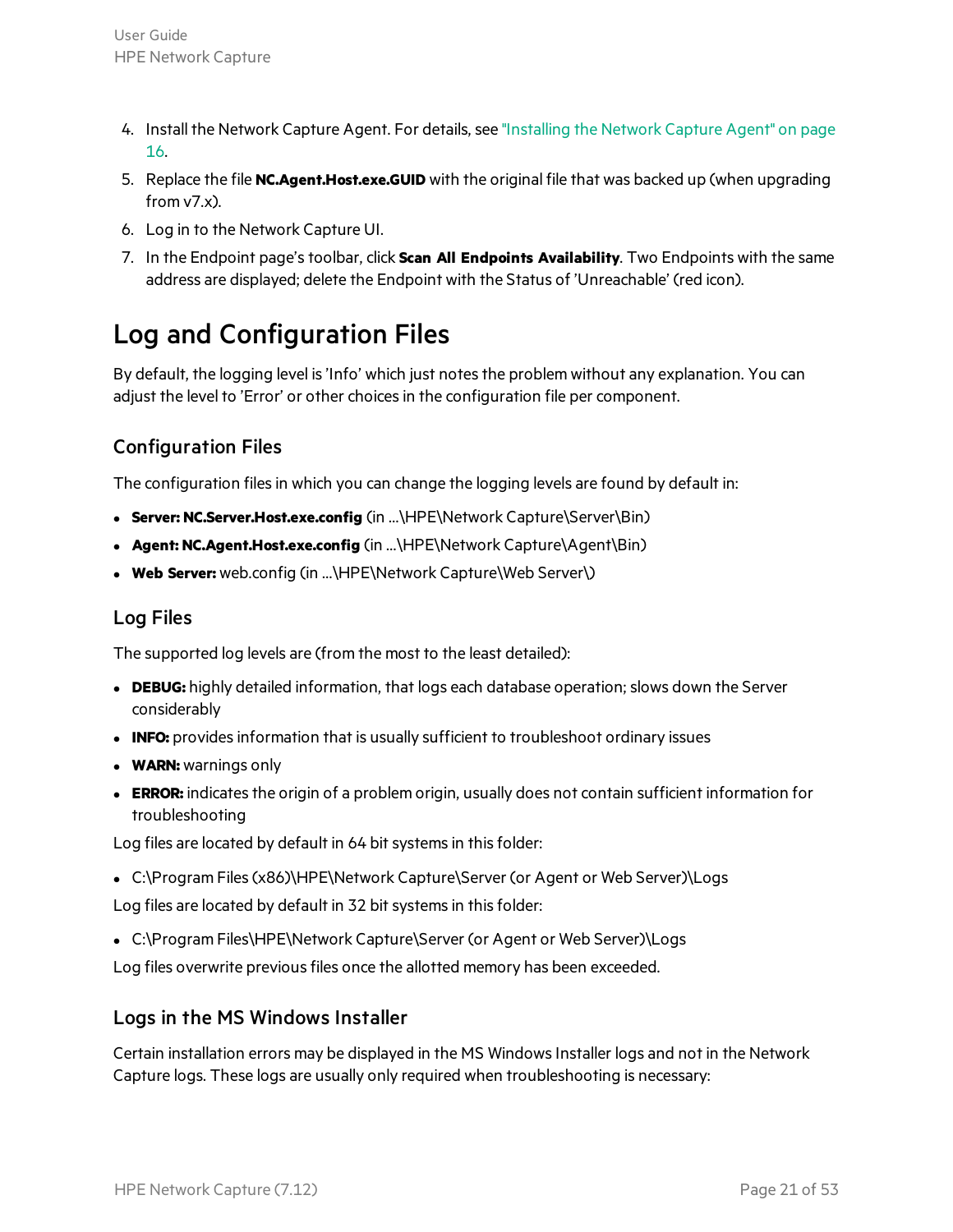- The setup logs are located in the  $\frac{8}{2}$ Temp% folder
- Windows Installer logs are not generated by default. To view these logs in the \Temp folder, this key should be added to the Registry prior to installation:

[HKEY\_LOCAL\_MACHINE\SOFTWARE\Policies\Microsoft\Windows\Installer] "Logging"="voicewarmupx"

### <span id="page-21-0"></span>Login

Once the Network Capture Server isinstalled, in your browser navigate to: **http(s)://<Network Capture Server address>/network\_capture**

Use **Administrator/Administrator** asthe user name and password, then change the username and/or password to restrict access.

**Note:** Microsoft Silverlight will be installed when opening the Network Capture user interface the first time. The first login may take a few minutes until the content is transferred from the Web Server component.

### <span id="page-21-1"></span>Licensing Network Capture

The Network Capture **Trial License** provides:

- Up to 10 concurrently running monitors
- Up to 100 endpoints
- 30 days usage; each run can record for up to 7 days

The Network Capture **Standard License** provides:

- Up to 25 concurrently running monitors
- Up to 100 endpoints
- Analysis
- Scheduling
- Export
- Can be used indefinitely; each run can record for up to 31 days

#### Requesting and Installing a License Key

After the trial license expires, you will have to obtain a license by sending your Host ID to HPE, where it is used to generate the License Key. The License Key is sent back to you by email within 1 business day, and you enter it in the Network Capture License Manager.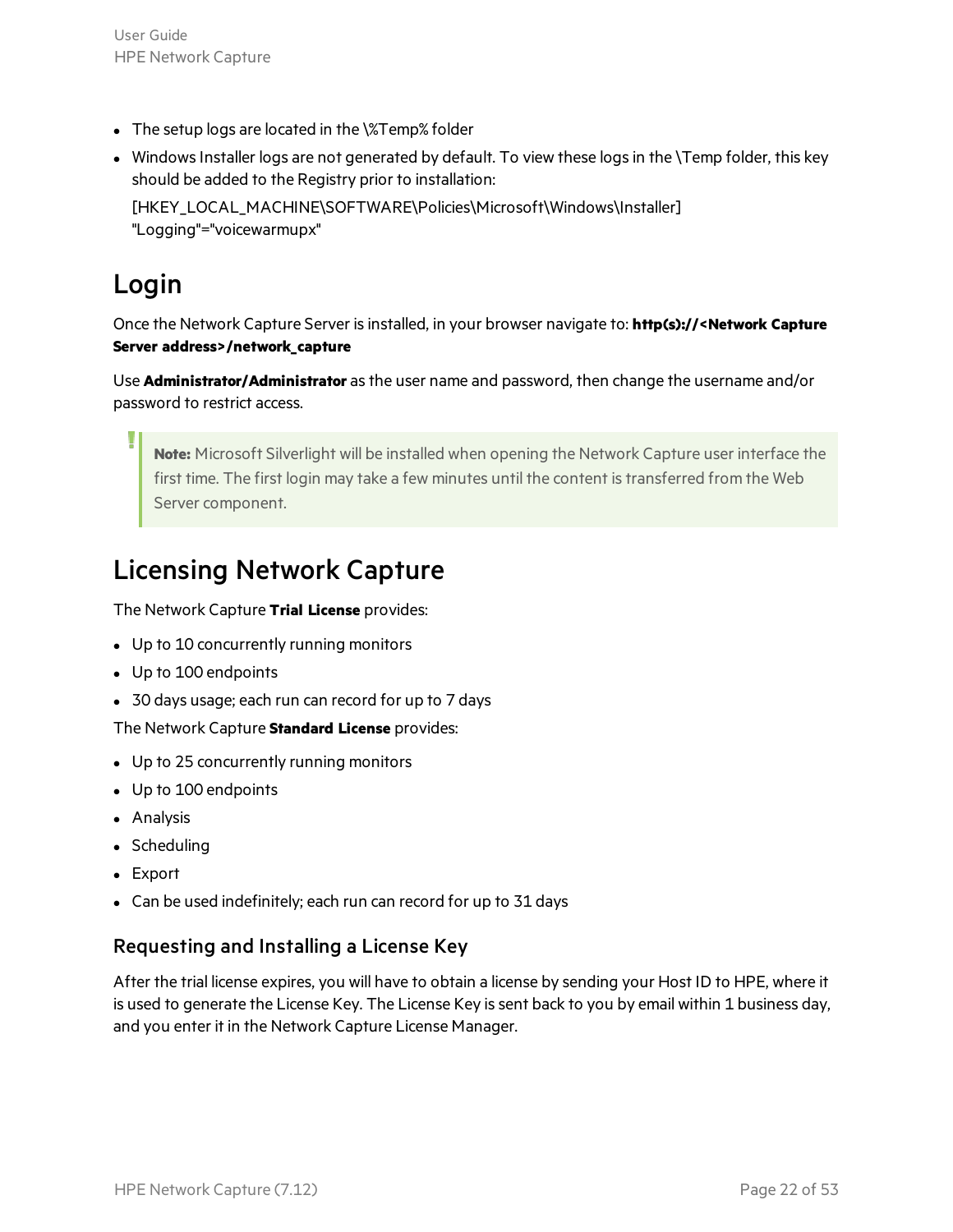#### To request a License Key:

- 1. Log in to the Network Capture UI as a Network Capture Administrator.
- 2. From the toolbar, click **Options > License manager**.

| Obtain License        |                                    |               |  |
|-----------------------|------------------------------------|---------------|--|
| Host ID               | E24B04D804D804D8E2                 |               |  |
|                       | Press Ctrl+c to copy               |               |  |
| License Key           | Enter License Key here             |               |  |
|                       | Press Ctrl+v to paste              |               |  |
|                       | <b>Activate</b>                    |               |  |
| License: Professional |                                    |               |  |
| Features              | Expiration Date: 17-Jun-17 0:00:00 | <b>Status</b> |  |
|                       | Maximum Concurrent Measurements    | 10            |  |
| Maximum Endpoints     |                                    | 100           |  |
| Export to NTX         |                                    | Enabled       |  |
| Enable Analysis       |                                    | Enabled       |  |
| Monitor Scheduling    |                                    | Enabled       |  |

- 3. Record the Host ID.
- 4. Accessthe HPE Licensing site [\(http://enterpriselicense.hpe.com/](http://enterpriselicense.hpe.com/)) and do one of the following:
	- If you have a valid license Entitlement Order Number (EON), enter your EON to activate your license.
	- To obtain a new license, click Contact HPE Licensing to locate a Regional Licensing Support Center.

Your license activation request will be routed to the HPE licensing team for processing. The licensing team will contact you to request the Host ID of your Network Capture machine.

#### To install a License:

- 1. As a Network Capture Administrator, from the toolbar, click **Options > License manager**.
- 2. In the License Key text field, enter the License Key provided to you by HPE; the Activate button becomes active.
- 3. Click **Activate**, then click **Close**.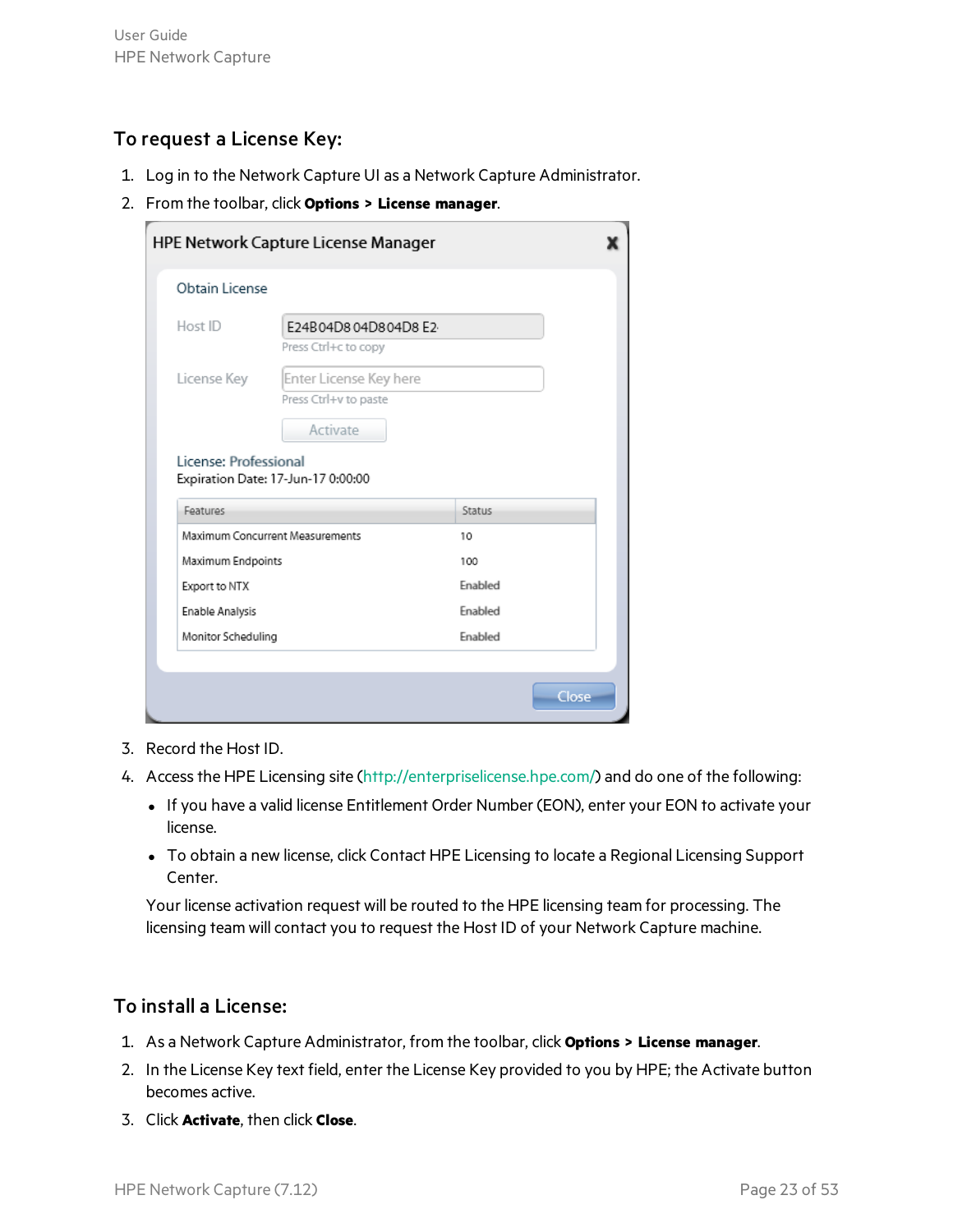### <span id="page-23-0"></span>Changing between Secure and Non-Secure Communication Post Installation

#### <span id="page-23-1"></span>Enabling Secure Communications

#### **To enable secure communication on the Network Capture Server:**

1. In the Network Capture UI, stop all running monitors.

**Note:** "IIS 6 Metabase Compatibility", an IIS role service must be installed.

- 2. Open a command window (Start > Run > CMD).
- 3. Change directory to <Server root directory>\bin directory, and run:

```
SimpleNCServerSecurity.exe -m=all -s -p=<customized port (default is 443)>
```
#### **Note:**

It is recommended to first run this command as a 'trial run' before executing the configuration as follows:

SimpleNCServerSecurity.exe -m=all -s -p=<customized port/default is 443> -n Ensure that no errors are present in the output window.

If you enable HTTPS on a non-default port, you must perform the following steps after installation.

In IIS Manager, in the Site Bindings dialog box, add an additional binding for the IIS Default Web Site using the following parameters:

Type: https

IP Address: All Unassigned

Port: <your custom port>

SSL certificate: < select the certificate created by Network Capture>

- 4. Restart the HPE Network Capture Server service.
- 5. To change the local Agent mode, see the following section.

#### **To enable secure communication on the Agent:**

- 1. Log in to the UI and stop all running monitors.
- 2. Uninstall the Network Capture Agent. For details, see ["Uninstalling](#page-16-0) the Network Capture Agent" on [page](#page-16-0) 17.
- 3. Install the Agent according to ["Installing](#page-15-0) the Network Capture Agent" on page 16 and select the **Secure communication** checkbox.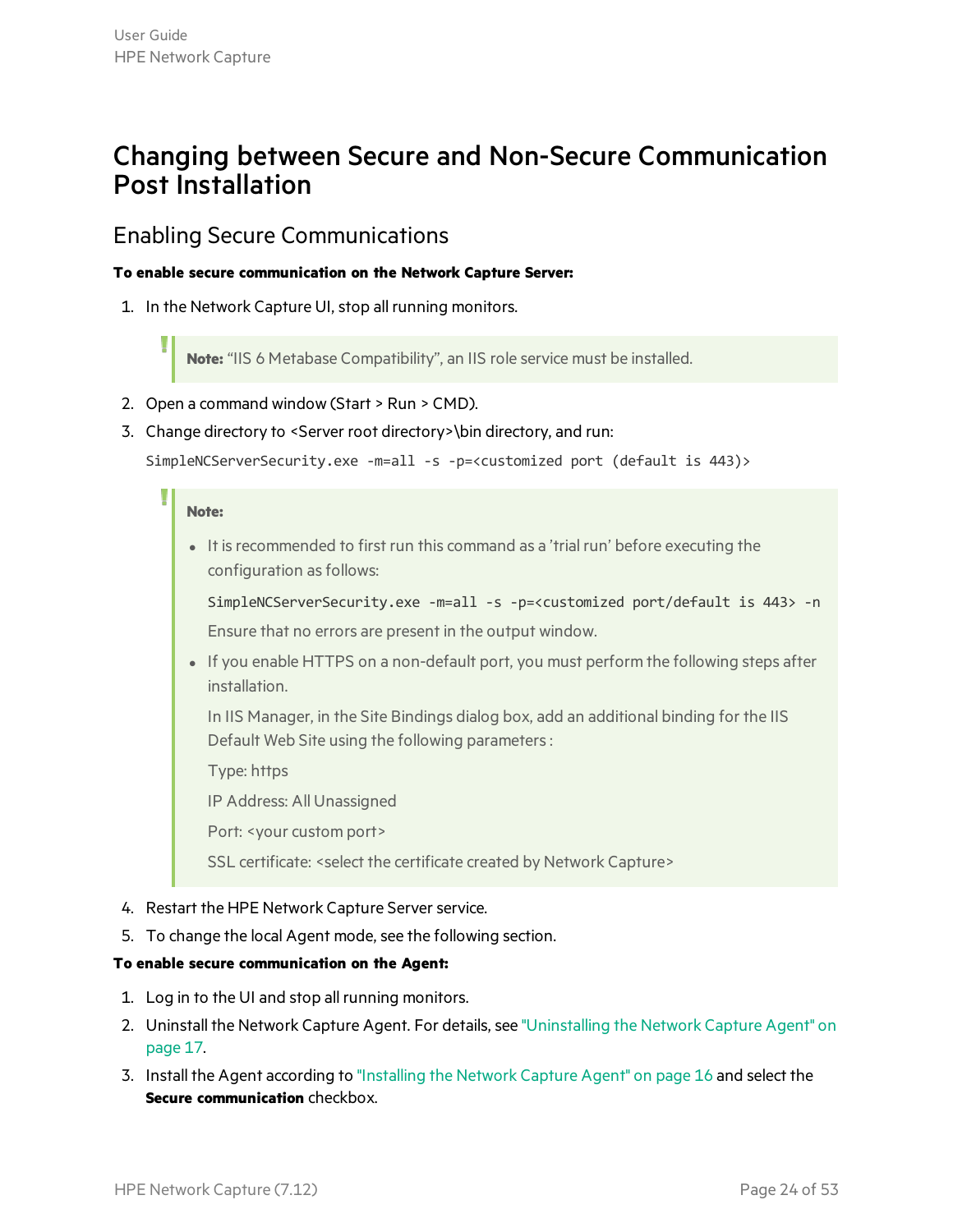**Note:** It is possible to enable secure communication on the Agent without reinstalling the Agent; however, it involves manual configuration of system files and may results in corrupted data. Therefore, before attempting this procedure, backup any Network Capture Agent files that will be modified. For instructions about how to conduct this procedure, contact support at <https://softwaresupport.hpe.com/>.

4. Restart the Network Capture Agent Service.

#### <span id="page-24-0"></span>Disabling Secure Communications

#### **To disable secure communication on the Server:**

- 1. In the Network Capture UI, stop all running monitors.
- 2. Open a command window (Start > Run > CMD).
- 3. Change directory to <Server root directory>\bin directory, and run:

```
SimpleNCServerSecurity.exe -m=all -p=<customized port/default is 80>
```
Note: It is recommended to first run this command as a 'trial run' before executing the configuration as follows:

SimpleNCServerSecurity.exe -m=all -p=<customized port/default is 80> -n

Ensure that no errors are present in the output window.

- 4. Restart the HPE Network Capture service.
- 5. To change the local Agent mode, see the following section.

#### **To disable secure Communication (HTTPS) on the Agent:**

- 1. Log in to the UI and stop all running monitors.
- 2. Uninstall the Network Capture Agent. For details, see ["Uninstalling](#page-16-0) the Network Capture Agent" on [page](#page-16-0) 17.
- 3. Install the Agent according to ["Installing](#page-15-0) the Network Capture Agent" on page 16 and do not select the **Secure communication** checkbox.

**Note:** Secure communication on the Agent can be disabled without reinstalling the Agent; however, this involves manual configuration of system files and may results in corrupted data. Therefore, before attempting this procedure, backup any Network Capture Agent files that may be modified. For instructions about how to conduct this procedure, contact support at [https://softwaresupport.hpe.com/group/softwaresupport/home.](https://softwaresupport.hpe.com/group/softwaresupport/home)

4. Restart the Network Capture Agent Service.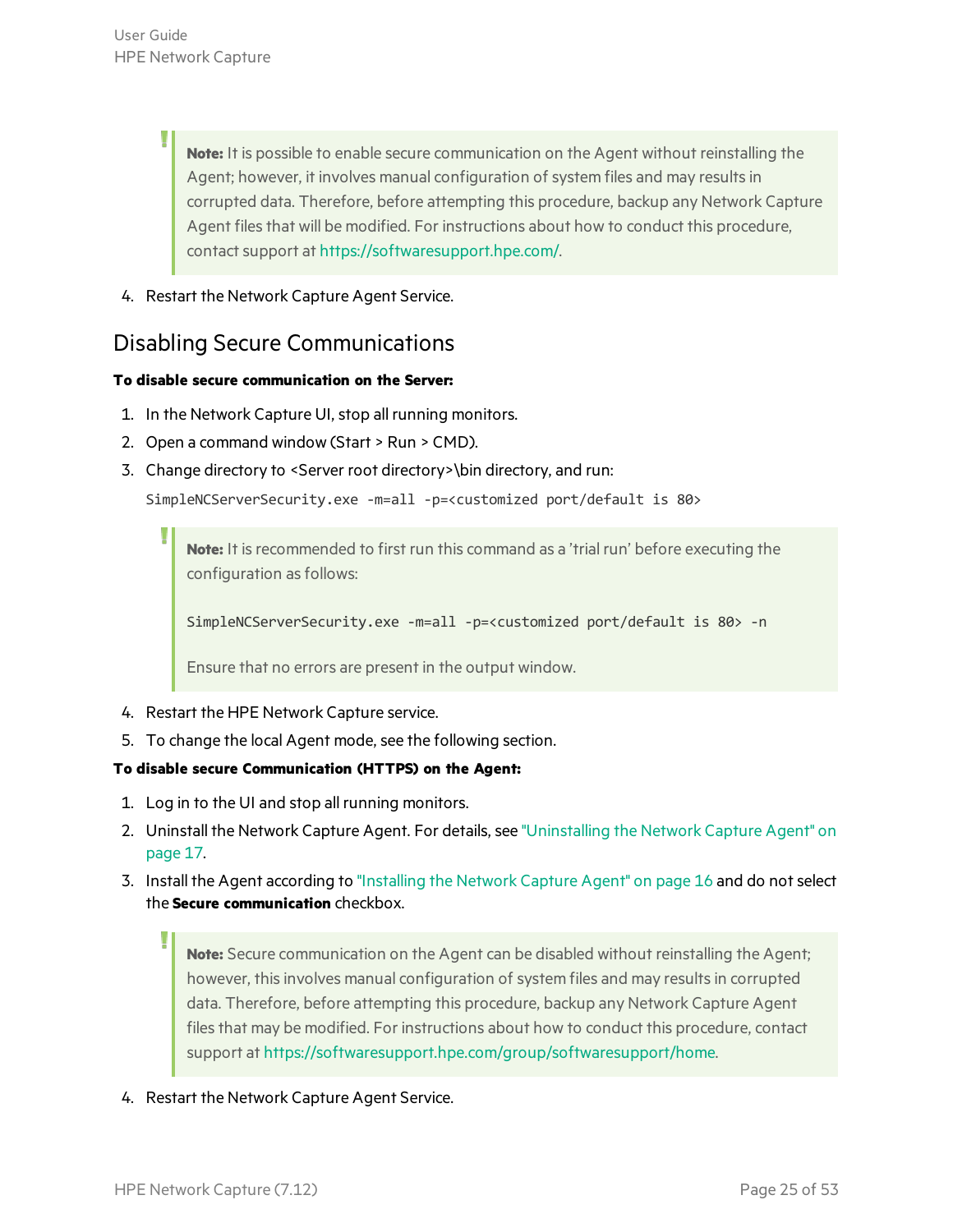<span id="page-25-0"></span>For additional details regarding secure communication components, "Secure [Communication](#page-10-0) in Network [Capture"](#page-10-0) on page 11.

# Using Network Capture

HPE's Network Capture monitors network conditions by sending and receiving data packets between one or more destinations. In addition, create Network Profiles to provide network conditions for specific networks. For an overview, see ["Network](#page-3-0) Capture" on page 4.

Let's get started with HPE's Network Capture and find out how to record, analyze and export network conditions, including: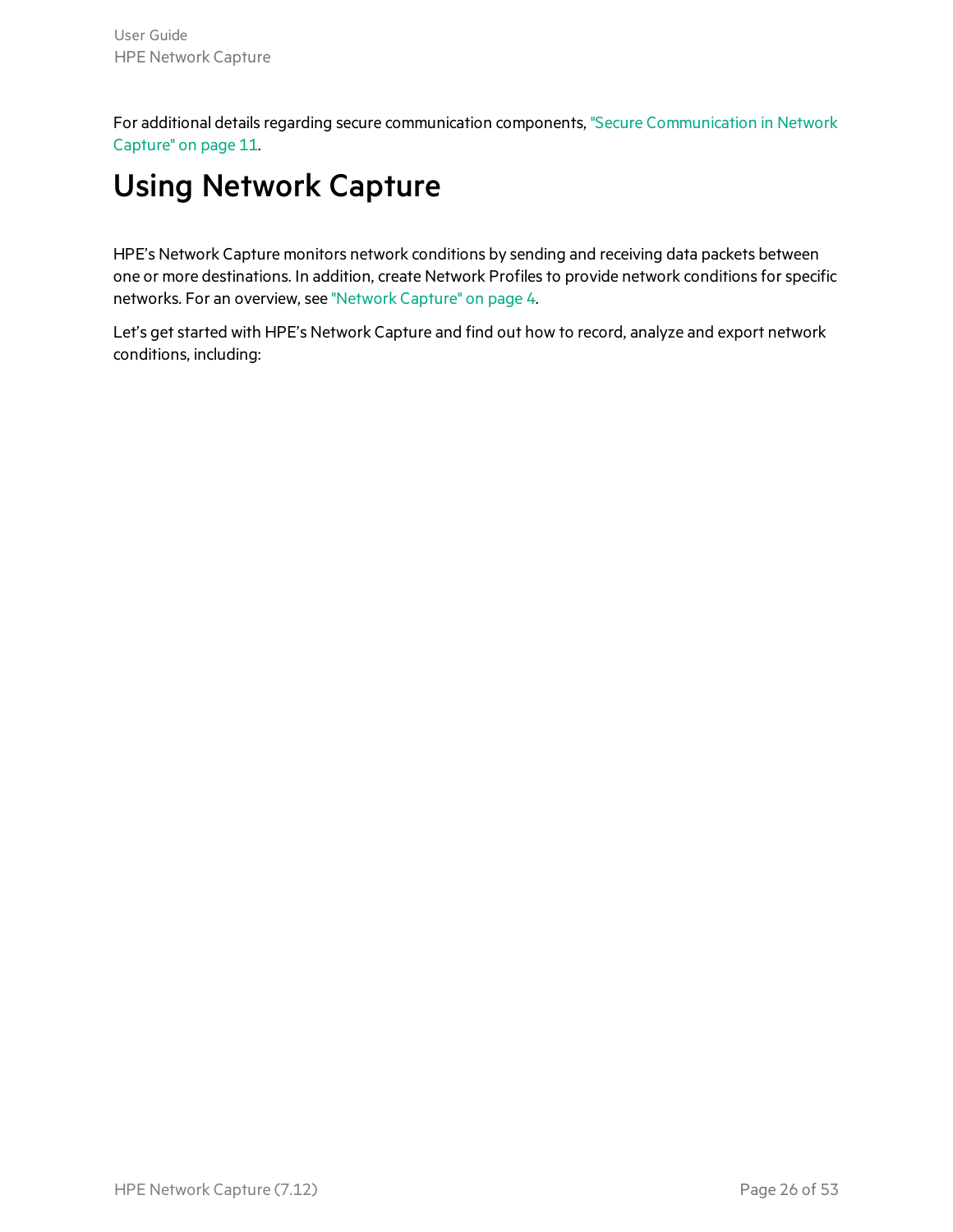### <span id="page-26-0"></span>Moving Around

#### It is recommend that the screen resolution be set to  $1280 \times 800$  (or higher) with zoom level of **100%. The Network Capture interface can only be viewed in the 32-bit browsers.**

Network Capture provides a number of waysto customize how you view and input information:

- **To select items, click on them, for example, when viewing Results of a Monitor, click <b>ICMP** to view the ICMP results, or click again to hide the results.
- Choose to display monitors and results in either Tree or List view, with or without the Map.
- View the details about a particular Endpoint, Monitor, Profile or User, by selecting the Tree or Grid icon.

#### Drag And Drop

In the "Monitors" and "Profiles" view, you can add folders drag and drop folders and subfolders within the tree.

#### Map View

You can display or hide the map when you are configuring Monitors or Endpoints, by clicking the **map** icon.

#### Save

When you leave an item, such as a Monitor, your additions and updates are automatically saved. In addition, you can manually save any modifications by selecting the **Save** button.

#### Undo

To cancel any modifications, select the **Undo** button, which revertsthe data to the previously saved data.

#### Refresh All

Use **Refresh All** to display the most updated data from the Network Capture Server in the user interface. The UI is updated automatically every 15 minutes.

### <span id="page-26-1"></span>Creating Endpoints

An Endpoint represents a network node at a given address. Within a monitor, an Endpoint is either the Source Endpoint (the location from which you are measuring) or the Target (the destination to which you are measuring). Endpoints can be defined as a Data Center, Web Server, Application Server, Network Element, etc. The Source Endpoint must have a Network Capture Agent installed; on the Target Endpoint it is only required for certain metrics.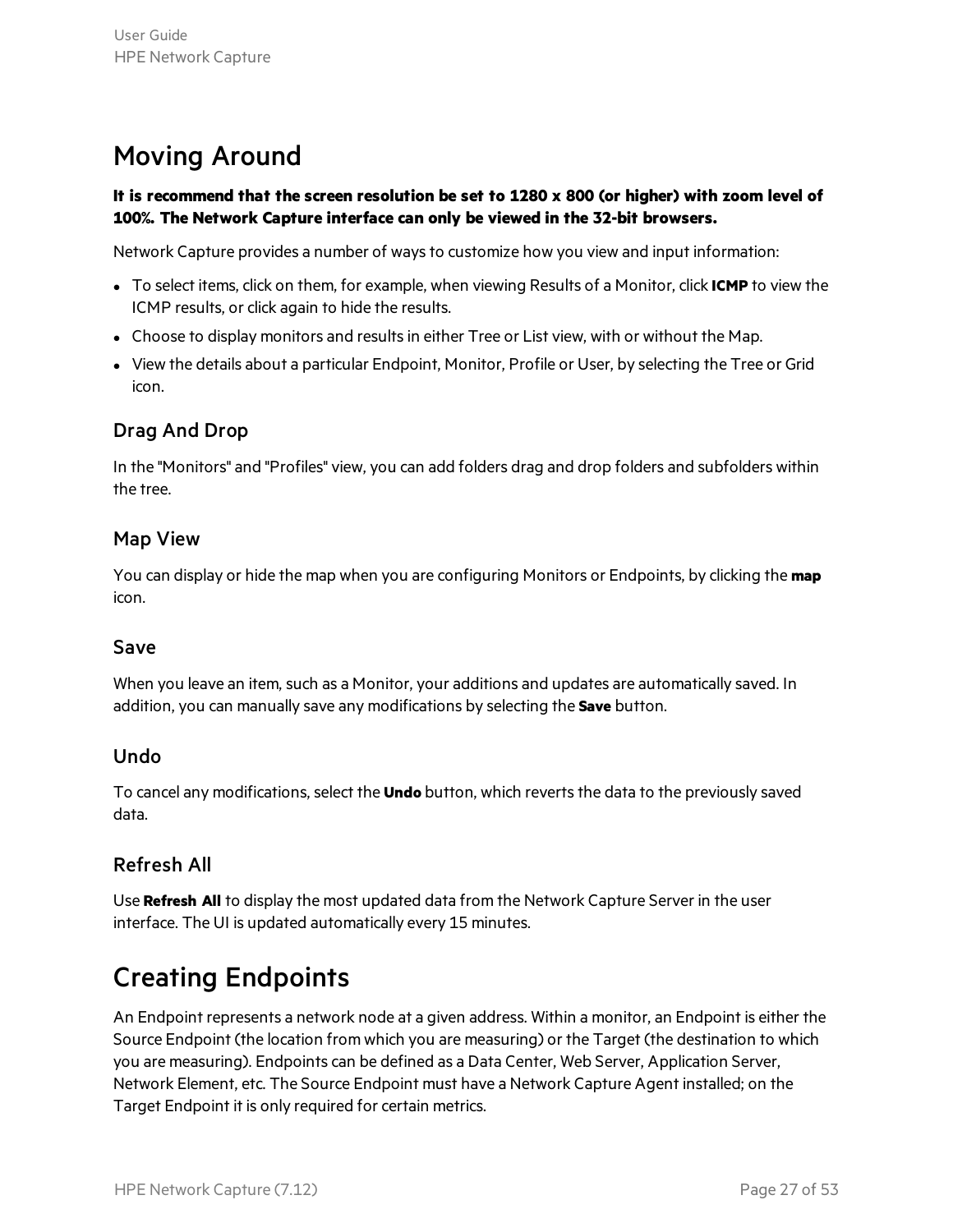Once an Agent isinstalled on a machine, it will appear in the UI as an Endpoint; therefore **it is recommended not to create an Endpoint before installing the Agent**.

#### **To create an endpoint manually (not recommended):**

- 1. As Administrator, from the Monitors page, select **Endpoints**.
- 2. Click the **New Endpoint** icon, then type:
	- Name: up to 100 alpha-numeric characters
	- Address: the machine's address; it can be a host name, FQDN, IP, or URL of up to 255 characters.

#### **Note:**

- If the Endpoint is behind NAT, provide the address of the NAT device behind which the Endpoint islocated and configure the Internal Address using the Advanced Settings icon. It represents the Endpoint's machine address, it can be a Host name or FQDN of up to 255 characters.
- If, when initializing a Monitor, the Server does not recognize the Source Agent, this may be due to issues with DNS Resolution. Since the Server must be able to recognize the Source Agent, use one of the following:
	- <sup>o</sup> Fully-Qualified Domain Name, such as"server1.company.com" (To verify this property, right-click the **My Computer**icon, select **Properties** and scroll to the **Full Computer Name**)
	- o IP Addresses are not recommended if dynamic IP Addresses are used, as they can change when the machine is rebooted
- <sup>l</sup> Type: select one of the categoriessuch as **Data Center**, **Remote Office**, **etc.**; the location on the map displays the icon of the selected Type
- Description: provide relevant details that identify the endpoint (optional) up to 255 characters
- HPE Agent Installed: select if the Network Capture Agent is to be installed at this location; mandatory for Source Endpoints

**Note:** If you define an Endpoint prior to installing it, during the installation of the Agent, make sure to enter the Agent address and name as you defined it when creating an Endpoint in the Network Capture UI.

#### To edit an Endpoint:

In the list of Endpoints, select an Endpoint, then edit the details. The modified data can be saved manually, or is saved automatically when you leave the modified Endpoint.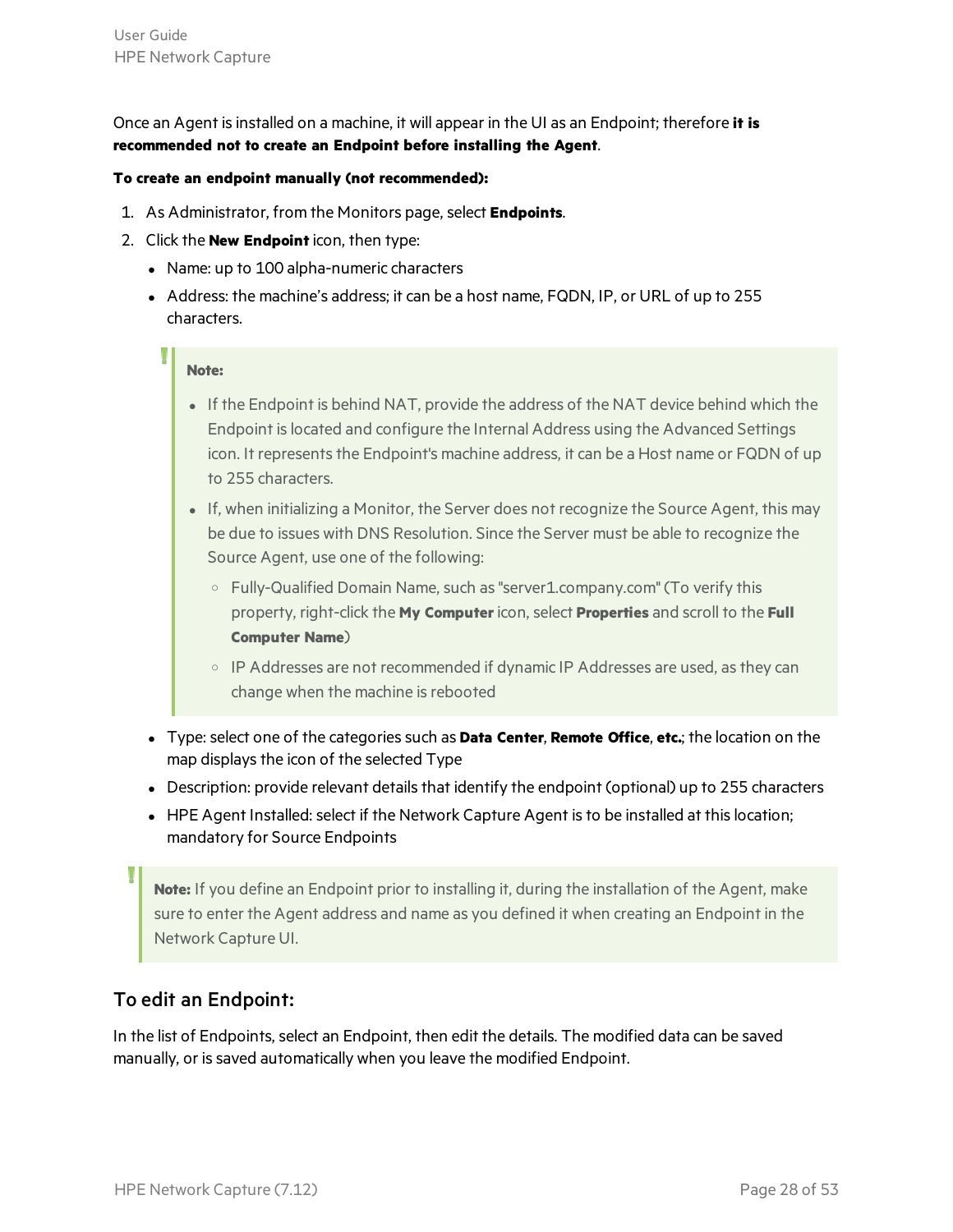#### To delete an Endpoint:

Select the Endpoint you wish to delete and click the **Delete** icon.

**Note:** Endpoints cannot be deleted and Endpoint addresses cannot be edited when they are used in existing monitors.

#### Endpoint statuses

| - 123 | Unresolved: the Endpoint was added in UI before it was installed on a host machine |
|-------|------------------------------------------------------------------------------------|
| 思     | Reachable: the Agent can poll the Network Capture Server and obtain commands       |
| 思     | Unreachable: the Agent cannot poll and receive commands from the Server            |
| 悪     | Agentless: An agent has not been installed and configured                          |

The status of the Endpoint is updated approximately every 5 minutes; the green icon indicates that it is reachable and able to access the Network Capture Server.

**Note:** Although both peerless and peer-based Endpoints can be defined on the same machine, this may reduce the accuracy of concurrent measurements. For more information, see ["Tipsto](#page-6-0) Improve [Measurement](#page-6-0) Accuracy" on page 7.

### <span id="page-28-0"></span>Configuring a Monitor

You can run up to 25 monitors simultaneously (license dependent).

#### <span id="page-28-1"></span>Adding and Deleting Monitor Folders

The Tree view contains the "Monitors" root folder. You can add folders and subfolders to this or any other folder, and also drag and drop folders within the tree. Folder names can be up to 255 characters.

#### To add a folder:

Click the **New Folder**icon and provide the relevant details.

#### To add subfolders:

Select the parent folder and click the **New Folder**icon and provide the relevant details.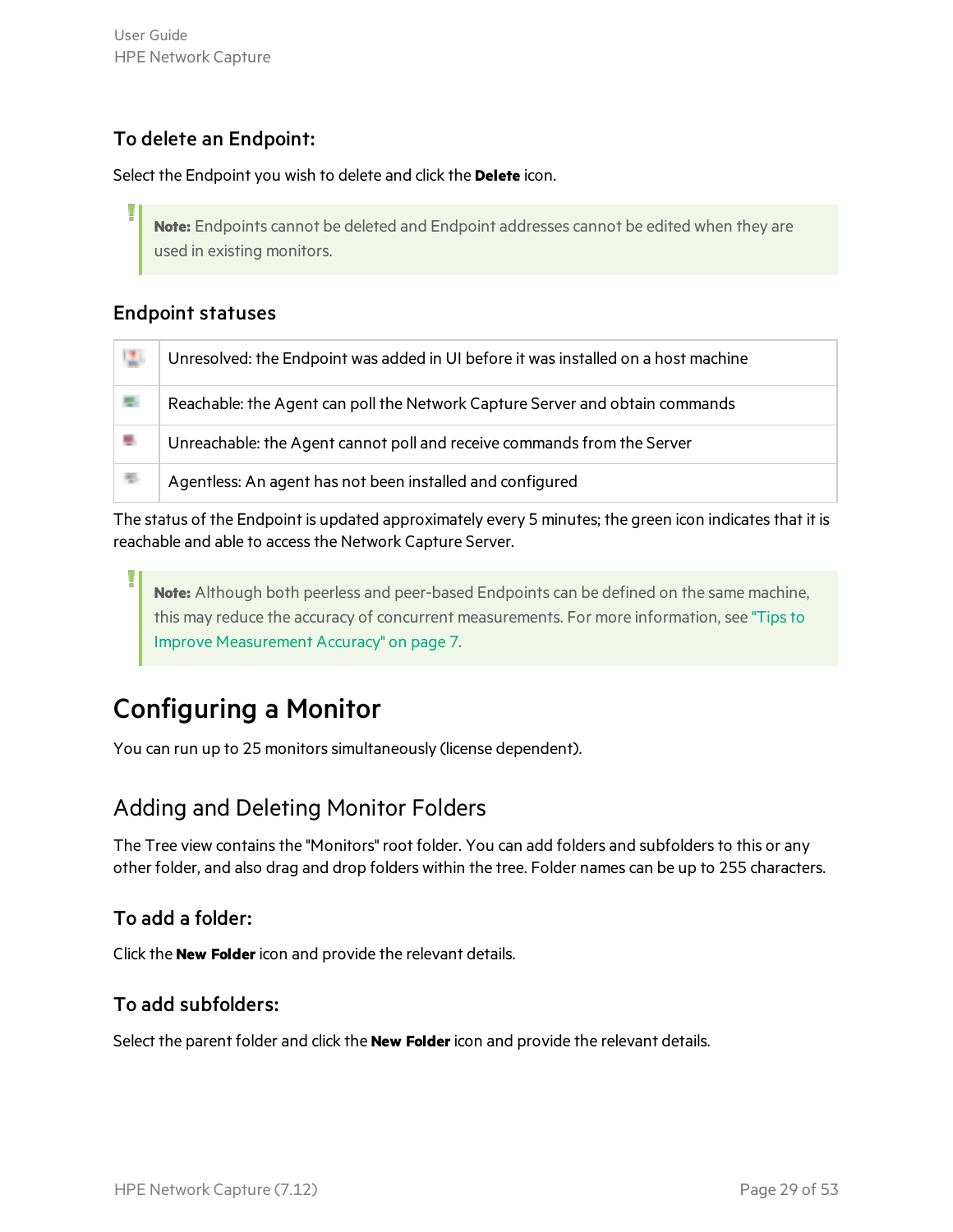#### To delete a folder:

Aslong asthe folder or itssubfolders do not have any active runs, select the folder and select the **Delete** icon in the toolbar or the keyboard **Delete** button.

#### To configure a monitor:

- 1. In the Monitors view, click the **New Monitor**icon.
- 2. Define the following:
	- **Name:** Type a name, up to 100 alphanumeric characters.
	- **Source:** Select an endpoint (only those endpoints that have an Agent installed are visible).
	- **Target:** Select an endpoint from the list.
	- **Duration:** Scroll or use the arrows to set the time period for the recording.
	- For Latency and Bandwidth settings, select the checkbox beside the required metric. To adjust the settings, click the **Settings** button beside the metric. For more information, see ["Configuring](#page-31-0) [Latency](#page-31-0) and Packet Loss" on page 32 and ["Configuring](#page-33-0) Bandwidth" on page 34.
	- **Description:** optional (up to 255 characters).
- 3. Click **Save** (or will be saved automatically when you leave Monitor). The parameters are validated during the 'Save' operation.
- 4. To begin measuring, click the **Run Monitor**icon.

**Note:** If the following metrics are measuring to the same Target Agent, even if they are not in the same monitor, they should not be configured to use the same port:

Robust Bidirectional Sample Bandwidth and

- TCP (peer-based)
- TCP (peerless)
- HTTP

TCP (peer-based) and

- TCP (peerless)
- HTTP

#### To delete a monitor:

Click the **Delete Monitor**icon in the toolbar when the Monitor is not running.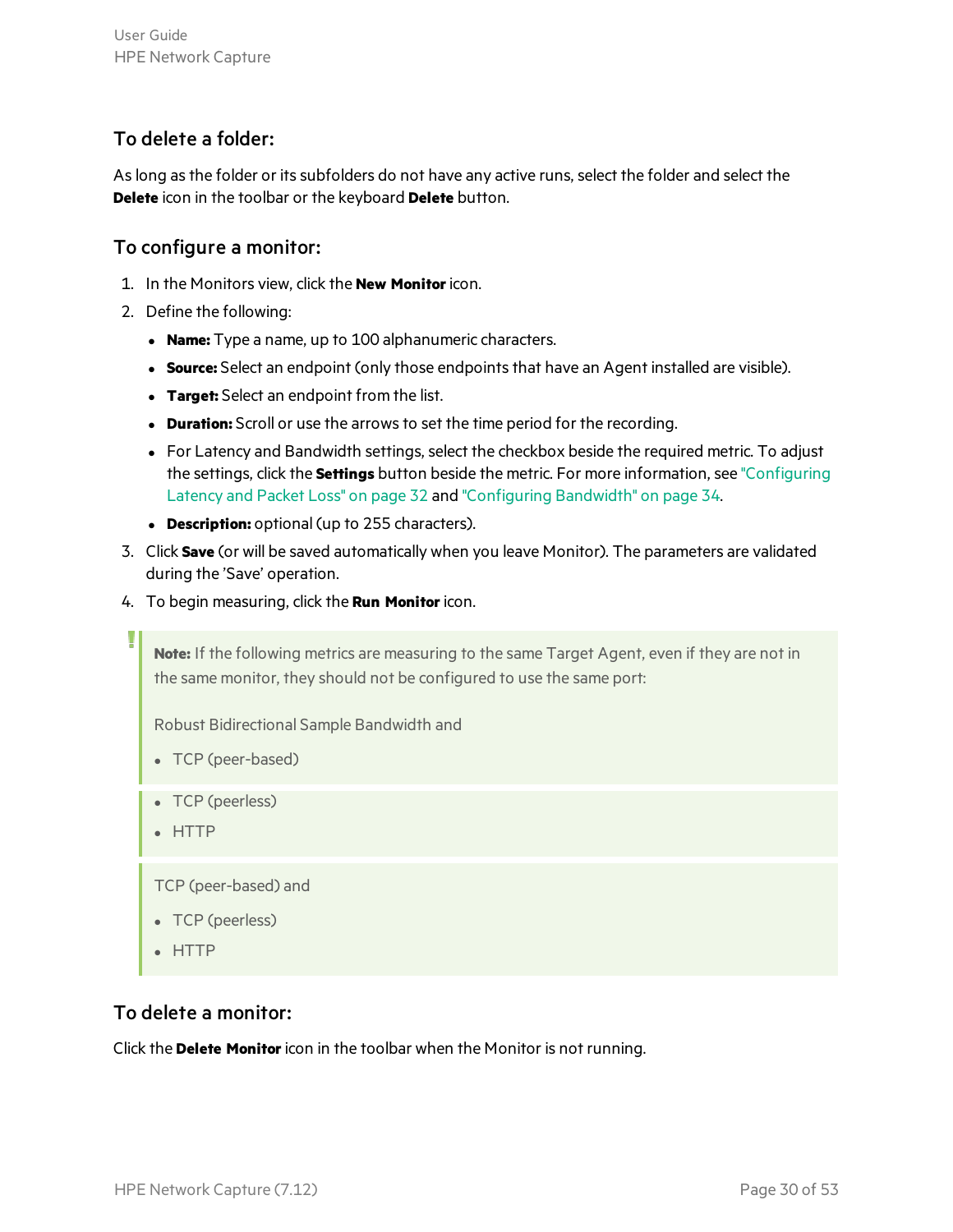#### To delete a run:

Click the **Delete Run** (trash can) icon in the Results view.

#### <span id="page-30-0"></span>Defining the Interval for Concurrent Bandwidth Monitors

Peerless Bandwidth measurements block the Source Agent, and peer-based bandwidth metrics block both the Source and Target Agents from conducting other measurements while they probe.

This causes a delay in the execution of any other monitor the Agent has queued. To avoid congestion, the Agent redefines the Bandwidth Interval setting of its active monitors, keeping a ratio of 75% latency and packet loss to 25% bandwidth.

This ratio determines the calculation of the 'Time Window' which correlates to the bandwidth interval. The Time Window is determined by the types and number of bandwidth metrics to and from a specific Agent. The probing time of Unidirectional Bandwidth takes about 20 seconds. Therefore, if the same Agent is a Source for three Unidirectional Bandwidth Monitorsthat are defined to measure every 20 seconds, for any given minute no other measurements will occur. To prevent this situation, the actual Bandwidth Interval for each Source Agent is defined as:

Interval =  $No \times TW$ 

Each bandwidth metric uses a different coefficient (C) to calculate the Time Window (TW).

Where:

No=Number of outgoing bandwidth measurements from the specific Agent

TW (Time Window) =  $C \times (Ni + 1)$ 

C=80 for Unidirectional Bandwidth

C=20 for Bidirectional Bandwidth

C=120 for Robust Bidirectional

Ni=number of incoming bandwidth measurements to the specific Agent

For the example above with three Unidirectional Bandwidth monitors, the Time Window will equal 80 seconds (20 seconds for bandwidth probing and 60 seconds for latency and packet loss measurements. Each bandwidth monitor will have an Interval of 240 seconds.

**Note:** The Time Window is calculated per Agent, and the maximal value determines the Time Window for all running Monitors.

To reduce the actual probing interval (time between probing samples) the following are recommended:

- Use the default bandwidth metric (Bidirectional Bandwidth).
- Avoid running multiple monitors to and from the same Agent. Instead, either spread the Monitors between more Agents, or have the Monitors run one after the other.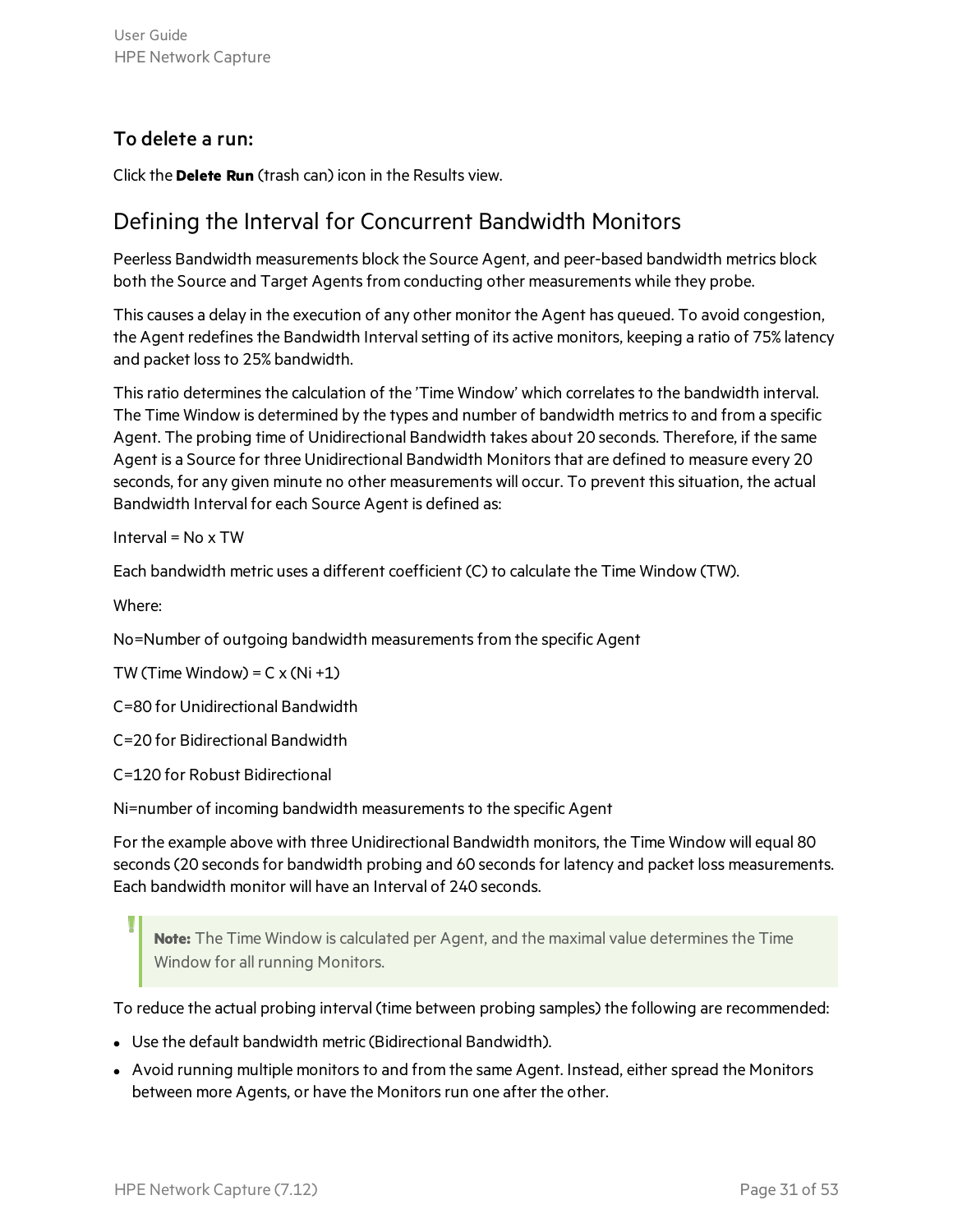Note: Installing several agents in the same location could create conflicts if they use the same physical link.

### <span id="page-31-0"></span>Configuring Latency and Packet Loss

To measure the latency and packet loss, select one of the following probing metrics:

- "TCP [\(Peer-based\)"](#page-31-1) below
- "TCP [\(Peerless\)"](#page-31-2) below
- ["UDP"](#page-32-0) on the next page
- <span id="page-31-1"></span>• ["ICMP"](#page-32-1) on the next page

#### TCP (Peer-based)

The Source Endpoint sends packets via a TCP connection to the Peer, and measures the TCP response time. Less accurate results are obtained when high jitter is present.

- **Interval:** Select a value or use the default of 5 seconds.
- **Packet Size:** The packet size to be used when probing (in bytes).
- <sup>l</sup> **Peer Port:** Type the number of an available port on which no server islistening, or use **Auto Select** to scan a predefined list of ports and to locate an available port.

**Note:** Due to an issue in MS Windows XP'simplementation of the TCP/IP stack, TCP Available Bandwidth may measure inaccurate packet loss rates. If possible, avoid Monitors that use TCP when the endpoint's operating system is Windows XP. If only one endpoint machine runs XP, it is preferable that this endpoint be the Target.

#### <span id="page-31-2"></span>TCP (Peerless)

Measures the time it takes to establish a new TCP session (sending a SYN packet and receiving a SYN ACK packet). For network measurement, using agent-less TCP, a TCP/HTTP server is required on the Target Endpoint.

**Note:** If a network accelerator or a proxy service isin the network path, the network measurements may not be accurate, as the accelerator or proxy may respond to the request instead of the required server.

- **Interval:** Select a value or use the default of 3 seconds
- Peer Port: Type the port number for the port that connects to the Target server.
- **Include DNS Resolution:** Select to include the domain name IP address resolution as part of the measurement.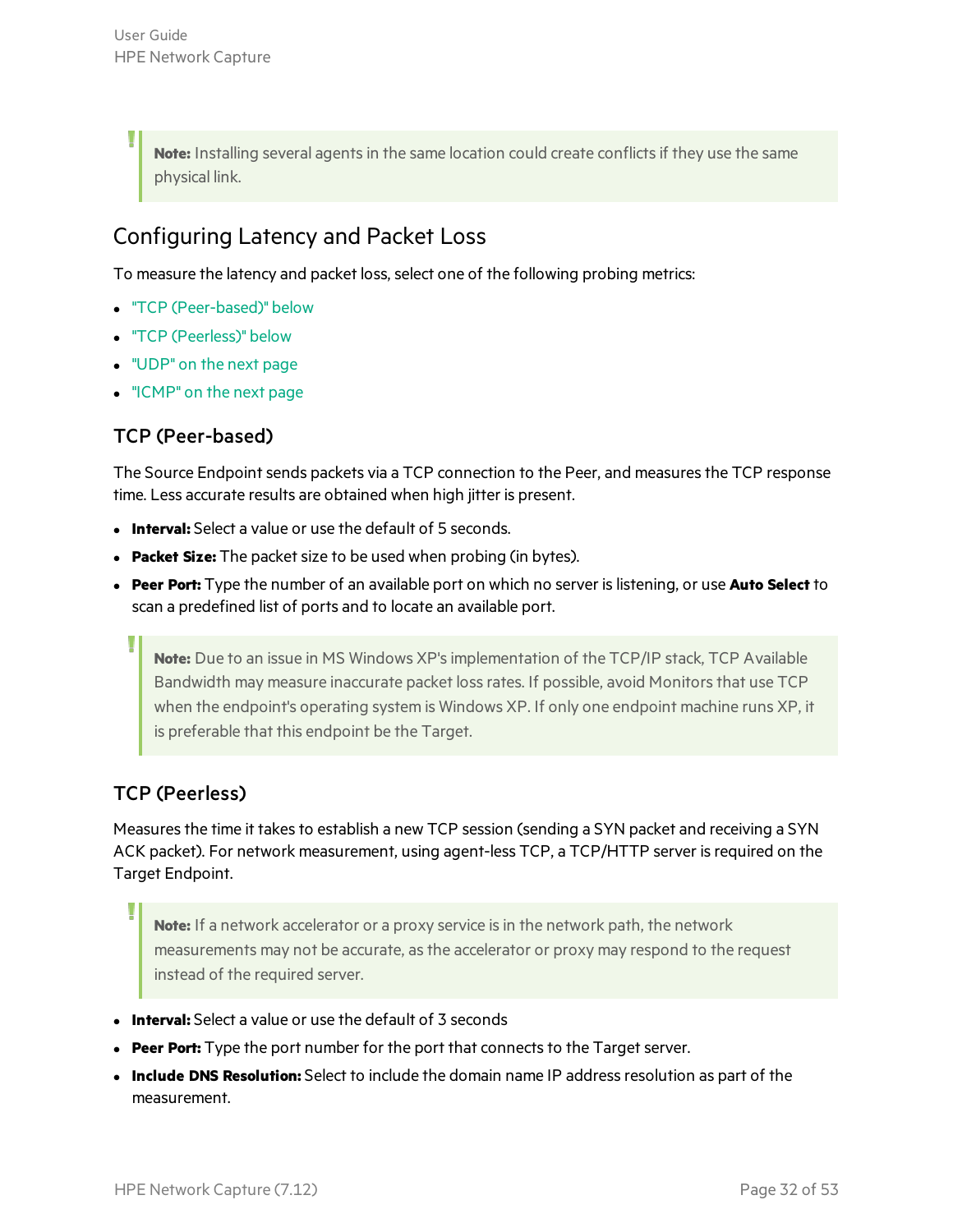**Note:** Due to an issue in MS Windows XP'simplementation of the TCP/IP stack, TCP may measure inaccurate packet loss rates. If possible, avoid Monitors that measure using TCP when the endpoint's operating system is Windows XP. If only one endpoint machine runs XP, is preferable that this endpoint be the Target.

#### <span id="page-32-0"></span>UDP

U

This protocol measures the Echo response received when packets are sent over UDP. UDP uses specified port numbers and checksums to check if the packets have arrived correctly, but does not guarantee reassembly of packetsin the correct order.

- **Interval:** Set a value or use the default of 3 seconds.
- **Packet Size:** Select a value in bytes by defining the size of packets sent by the Source Endpoint to be used as probes.
- **Timeout:** Defines the period after which the sent packet is considered lost if not received by the recipient host, or use the default.
- **Peer port:** Only ports that are open on firewalls between the source and target machine can provide accurate results; if a port is closed the measurement will display complete packet loss. Choose **Auto Select** for Network Capture to scan a list of predefined list of ports to locate a port that's available.
- **Specific port:** Type or select a port number. Autoscan selects ports based on the defaults set in the **NC.Protocols.config** file located in **<Network Capture Agent home directory>\Bin\AgentImplementation**. You can modify this file to define alternate ports to be scanned.

#### <span id="page-32-1"></span>ICMP

The Source Endpoint sends an ICMP Echo Request (ping) to the Target Endpoint; if the target is available, the target host responds by sending an ICMP reply back to the Source Endpoint. The Latency measurement is the round trip time.

**Note:** Ensure that the operating system on the Target Endpoint is configured properly to receive and process ICMP Echo Request and Reply messages, so that the ICMP Echo Request/Reply messages can travel along the path between the Source and the Target machines.

**Interval:** Select a value greater than 100 ms, or use the default of 1 second. When selecting a values less than 1 second use a short duration for the monitor, otherwise many samples are taken and the database may fill to capacity. Bandwidth may be measured with multiple concurrent monitors. For more information, see "Defining the Interval for [Concurrent](#page-30-0) Bandwidth Monitors" on page 31.

**Packet Size:** Select a value in bytes; the value includes the IP and ICMP headers.

**Timeout:** Defines the period after which the sent packet is considered lost if a response is not received by the agent.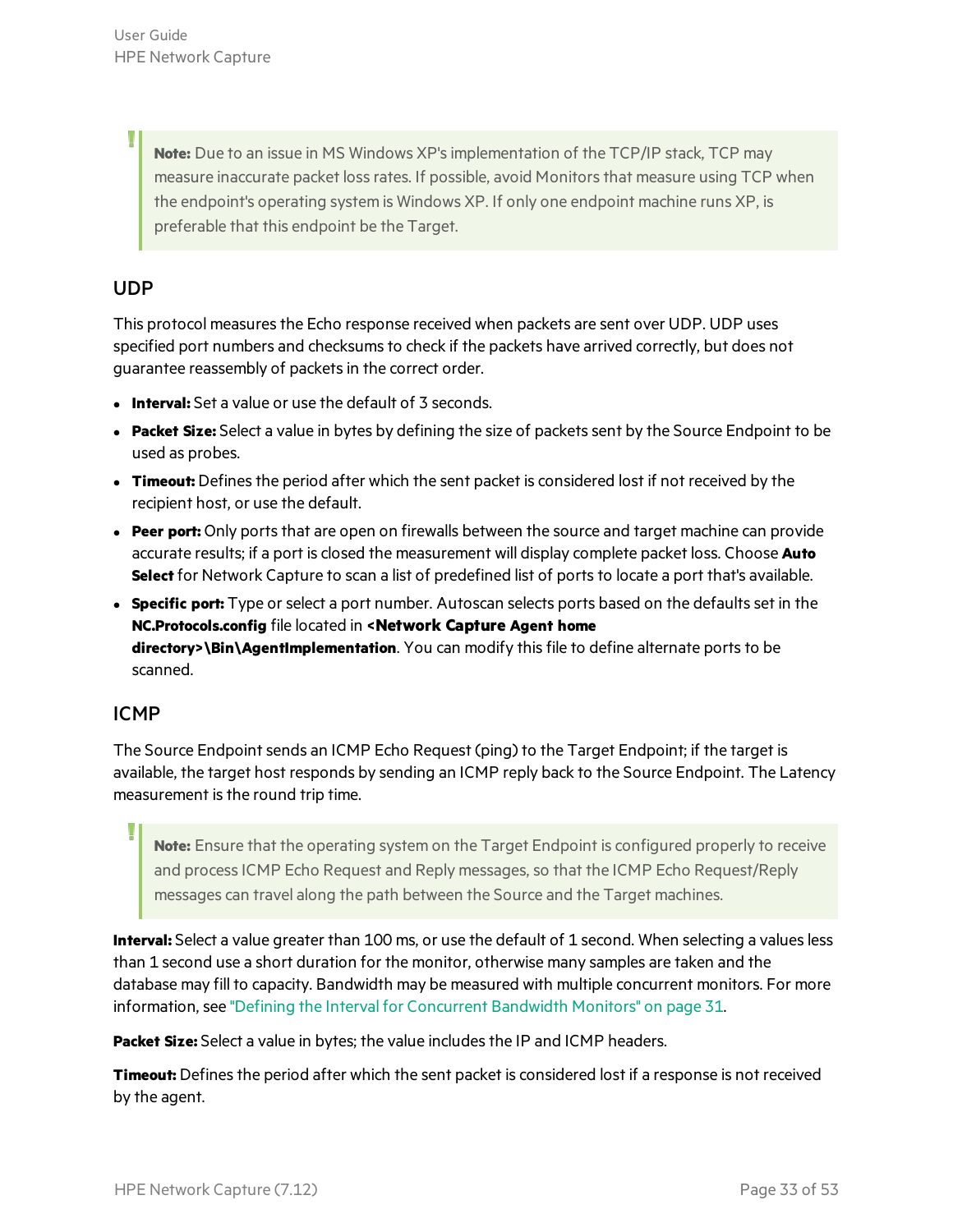### <span id="page-33-0"></span>Configuring Bandwidth

Bandwidth measurement can be of outbound and/or inbound traffic. When unidirectional bandwidth is recorded, the outbound bandwidth is measured and the incoming bandwidth is estimated according to a predefined ratio. When the bidirectional metrics are measured, both the outbound and inbound metrics are measured.

Three metrics can be recorded:

- Unidirectional Bandwidth
- **•** Bidirectional Estimate Bandwidth
- Robust Bidirectional Sample Bandwidth

#### Unidirectional Bandwidth

Measures the outbound bandwidth availability and estimates the inbound bandwidth availability. Use this metric when you are unable to place an agent at the Target endpoint, for example a web server such as http://www.example.com. This protocol may place a moderate load on the network. Note that results may not be fully accurate when the network is undergoing heavy traffic conditions.

- **Interval:** Set to 2 minutes or higher, as each probe usually requires about 15 seconds. Bandwidth may be measured with multiple concurrent monitors. For details, see "Defining the Interval for [Concurrent](#page-30-0) [Bandwidth](#page-30-0) Monitors" on page 31.
- **Pinging Protocol:** Recommended to choose **Auto Select**, which selects the first available protocol in the following order: NTP, ICMP Timestamp and then ICMP Echo. Each of these can also be selected individually. Both NTP and ICMP Timestamp provide more accurate results, and the response on the return trip is not influenced by the network conditions.

**Note:** To measure unidirectional bandwidth using the NTP pinging protocol, the NTP service must be enabled.

<sup>l</sup> **Port:** Type a valid Port number, or choose **Auto Select** for Network Capture to scan a list of predefined list of ports to locate an available port. Network Capture validates that the selected port is indeed available (i.e., not blocked by firewalls); and if not, the run is aborted. Autoscan selects ports based on the defaultsset in the **NC.Protocols.config** file located in **<Network Capture Agent home** directory>\Bin\AgentImplementation. You can modify this file to define alternate ports to be scanned.

#### Bidirectional Estimate Bandwidth

This protocol measures bidirectional bandwidth availability. Both the Source and Target Endpoints require an installed HPE Agent. Select Bidirectional Estimate to measure both upstream and downstream bandwidth availability; polling usually occurs at three second intervals.

**Interval:** Set to 2 minutes or higher. Bandwidth may be measured with multiple concurrent monitors. For more information, see "Defining the Interval for [Concurrent](#page-30-0) Bandwidth Monitors" on page 31.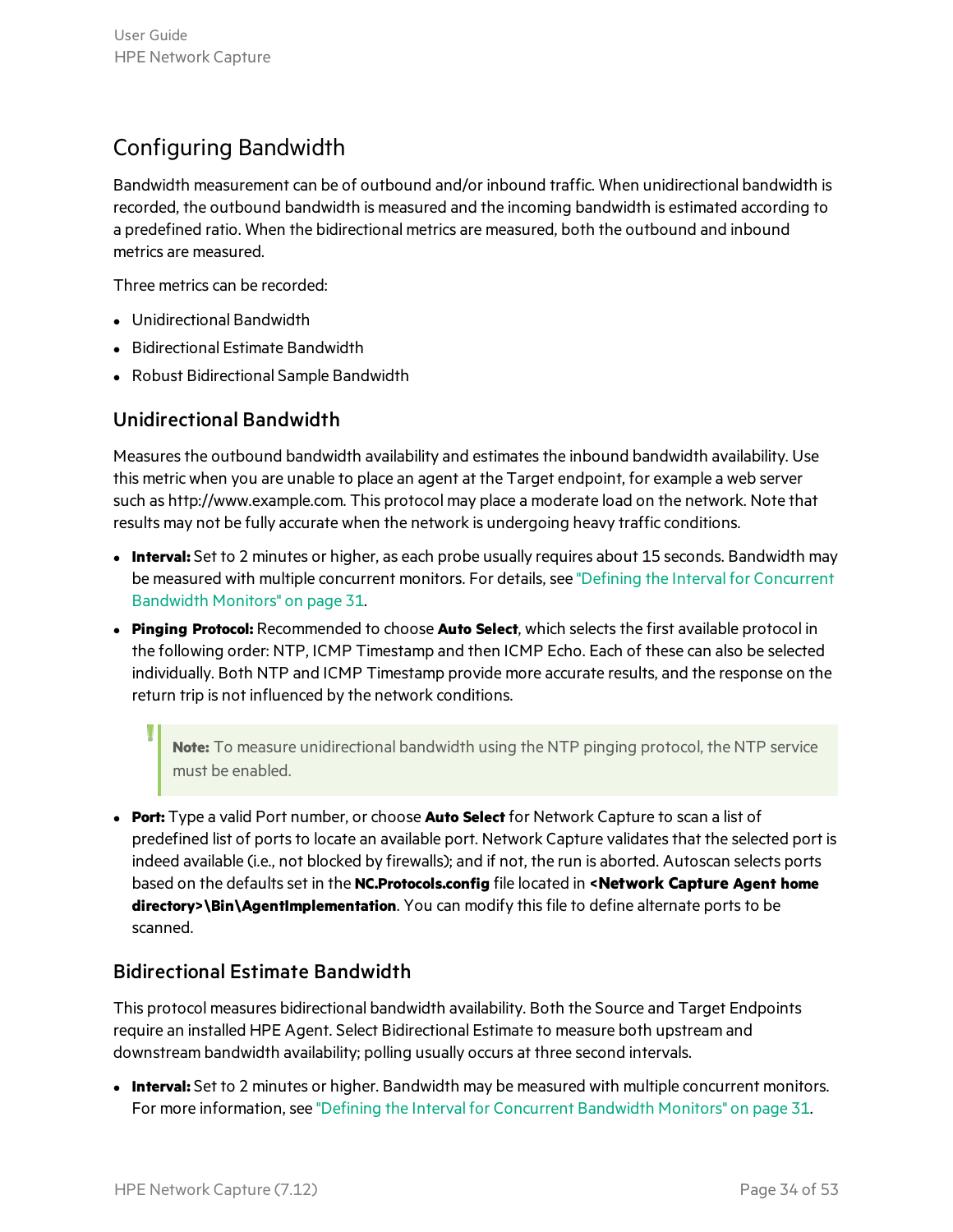- **Port:** Choose Auto Select for Network Capture to scan a list of predefined list of ports to locate an available port. To select a specific port, type a valid Port number, or use the up/down arrows. Network Capture validates that the selected port is indeed available (i.e., not blocked by firewalls), and if not, the run is aborted.
- **Probing Protocol:** This displays the protocol that is used to generate network traffic.

#### Robust Bidirectional Sample Bandwidth

Measures bidirectional bandwidth availability. Both the Source and Target Endpointsrequire an installed HPE Agent. Accurate measurements are obtained when the bandwidth capacity is less than 50 Mbps and the Round Trip Time islessthan 120 seconds. Bidirectional Sample places a substantial traffic load on the network.

**Note:** Due to a issue in MS Windows XP'simplementation of the TCP/IP stack, Robust Bidirectional may measure lower than available bandwidth when the round-trip packet lossrate is high (higher than 2%) and the probing machine is Windows XP. This means that downstream available bandwidth results when Windows XP runs on the Target endpoint, and upstream results when XP runs on the source endpoint may be affected.

- **Interval:** Set to 2 minutes or higher. Bandwidth can be measured with multiple concurrent monitors. For more information, see "Defining the Interval for [Concurrent](#page-30-0) Bandwidth Monitors" on page 31.
- <sup>l</sup> **Port:** Both the Source and Target require an installed HPE Agent. Or Choose **Auto Select** for Network Capture to scan a list of predefined list of ports to locate an available port. To select a specific port, type a valid port number, or use the up/down arrows. Network Capture validates that the selected port is indeed available (i.e., not blocked by firewalls); and if not, the run is aborted. Autoscan selects ports based on the defaultsset in the **NC.Protocols.config** file located in **<Network Capture Agent** home directory>\Bin\AgentImplementation. You can modify this file to define alternate ports to be scanned.
- <span id="page-34-0"></span>**Probing Protocol:** This displays the protocol that is used to generate network traffic.

#### Configuring Web Server Parameters

HTTP Response Time measures the length of time required for the HTTP response to be received from the Target Endpoint. This includes DNS lookup time, TCP connection establishments, server processing time and network latency.

#### HTTP Response Time

Requires a web server at the Target Endpoint.

- **Interval:** Select a value, or use the default of 30 seconds.
- **HTTP Method:** Select Get or Head (Head usually provides more accurate results).
- **Timeout:** Defines the period after which the request is considered lost if no response is received from the web server. Select a value or use the default.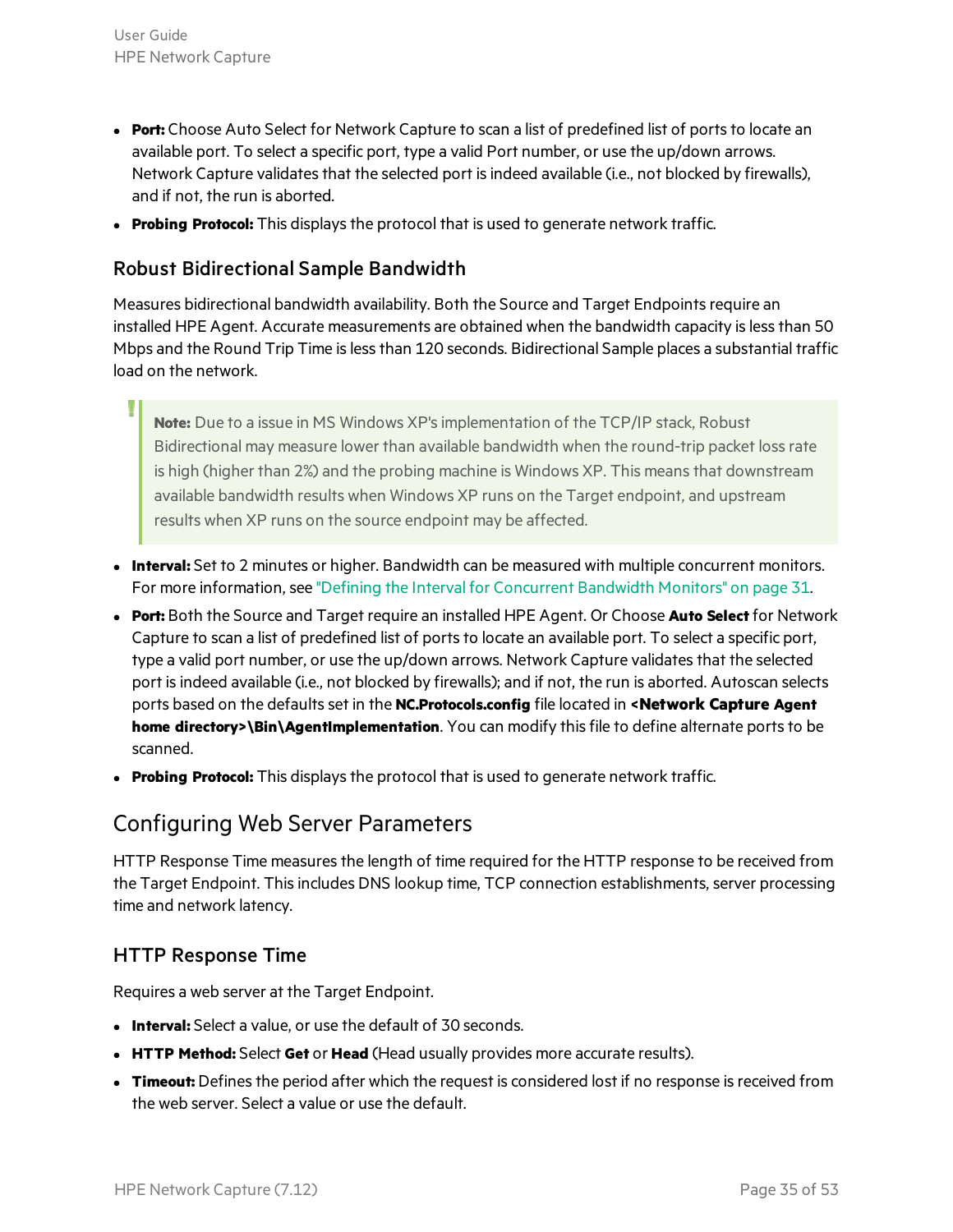- **Resource Path:** The path to the requested resource, e.g. / or /index.html.
- **Port:** Select the port number on which a TCP/HTTP server is listening for incoming requests (by default 80 or 443) or type a specific port number.
- **Max Redirections:** The number of redirections to follow. Usually "0" since a reply from the Target Server is expected.
- **User Agent:** The user agent string to be used when contacting the web server. Some web servers may only reply to predefined agents. The default value uses the Firefox 4.0 user agent string.
- **Status Code:** Select the Status Code that is expected to be received from the web server. When a received status code does not match the one specified, the request is considered lost. Select a specific status code, or to accept any type of status code that does not indicate an error should be accepted by selecting **Any status code**.
- <span id="page-35-0"></span><sup>l</sup> **Schema:** Select **secure (HTTPS)** or **non-secure (HTTP) communication**.

### Start Monitoring

After configuring the Monitor, begin recording by clicking the **Run Monitor** button in the toolbar. Validation of various components occurs in this order:

- 1. Source Endpoint can poll the Network Capture Server and obtain commands
- 2. Clock synchronization between the Network Capture Server, involved Agents and the host on which you are viewing results
- 3. Source Endpoint is able to send results to the Network Capture Server
- 4. Source Endpoint can communicate with the Target Endpoint (for peer-based monitors' only)
- 5. Port collisions do not occur

**Note:** If the Monitor does not start after the Initialization, see "FAQs and [Troubleshooting"](#page-47-0) on [page](#page-47-0) 48.

### <span id="page-35-1"></span>Viewing Data

When you click **Results** from the Monitors page, Network Capture displaysruntime results of the selected run for that monitor; by default the latest 15 minutes results are shown in the Line Chart view. To view offline results, click **Max** to view the entire time span.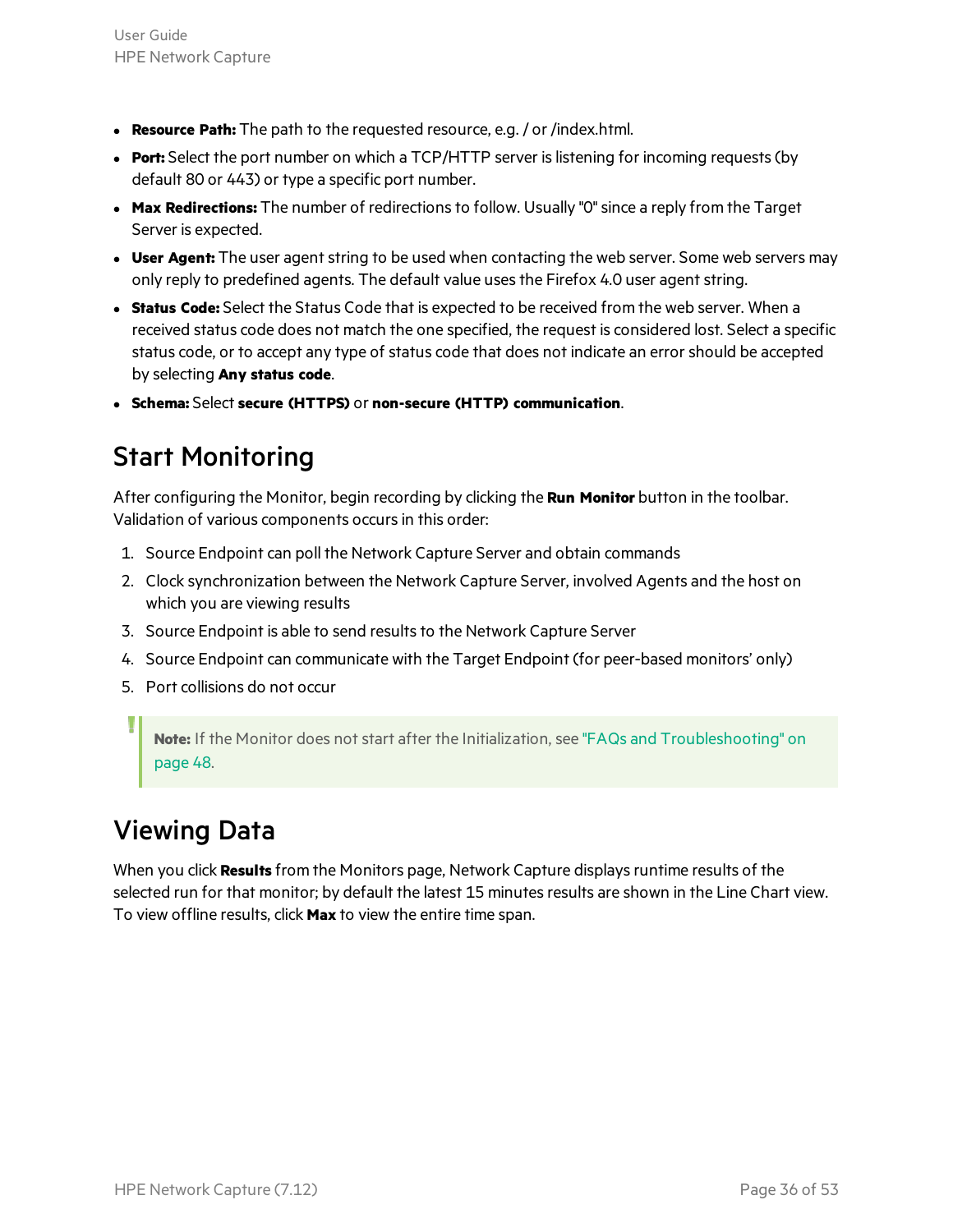U



The progress bar at the top indicates the Start and End time, and the percentage of time that has elapsed. You can view current and previous recordings.

Note: If the Source Agent is not accessible for a certain period, the results curve connects the point where the last data was obtained with the result after the timeout, so that a continuous line is displayed.

Click the **Percentile Distribution Graph** icon **IIII** to display the data in a percentile distribution graph format.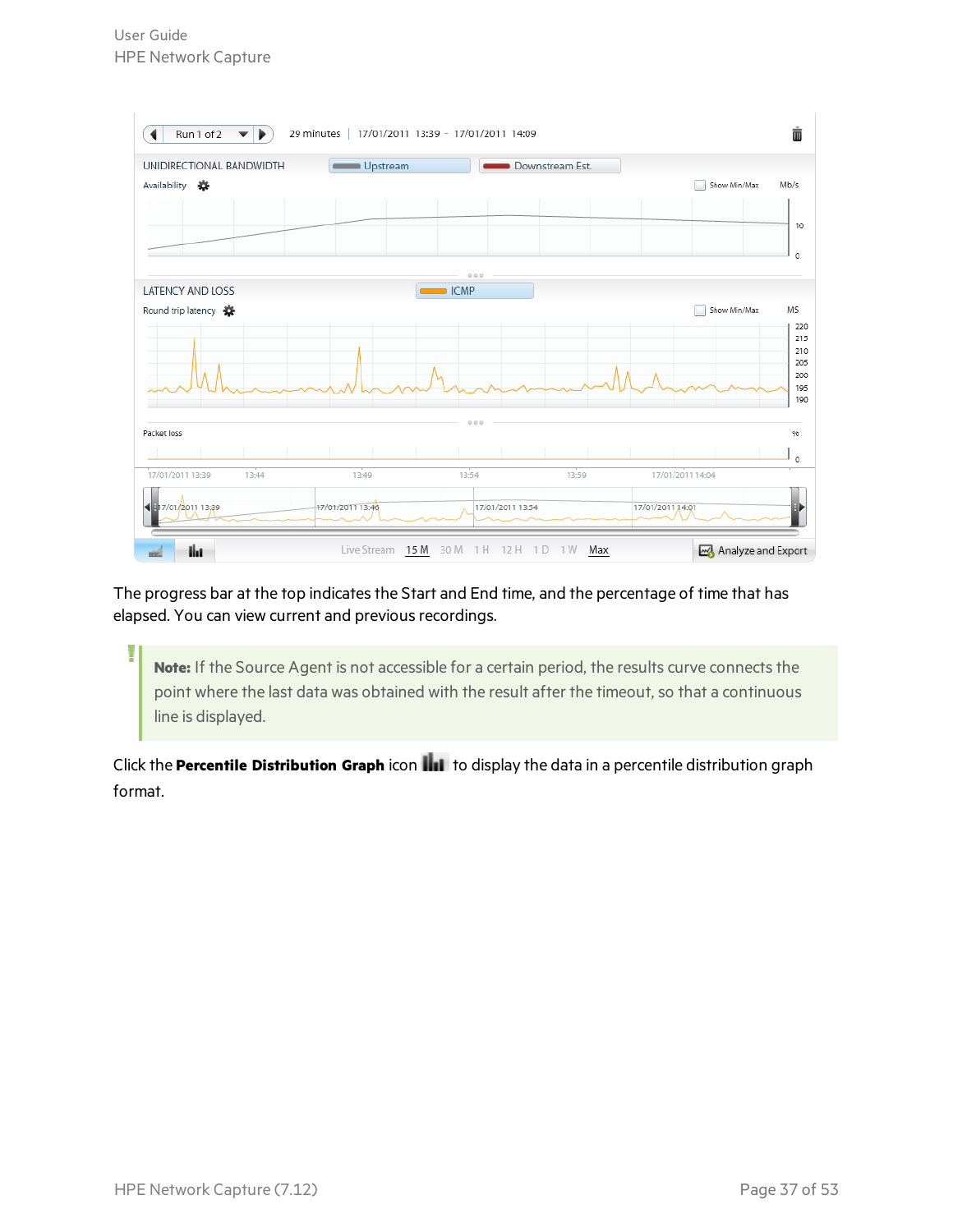

If the monitor has run more than once, select the required run using the arrows.

You can open current and previous recordings (the progress bar is only visible for monitors that are currently running).

|                              | 94%                        |  |
|------------------------------|----------------------------|--|
| Start Time: 01/12/2010 18:43 | End Time: 05/12/2010 18:43 |  |

The status of each monitor is visible according to the icon beside the monitor's name:

| Currently running                                                                |
|----------------------------------------------------------------------------------|
| Indicates that a metric in the last run of this monitor did not run successfully |
| Idle; not currently running or has completed successfully                        |
| Currently running but some of the protocols have stopped running                 |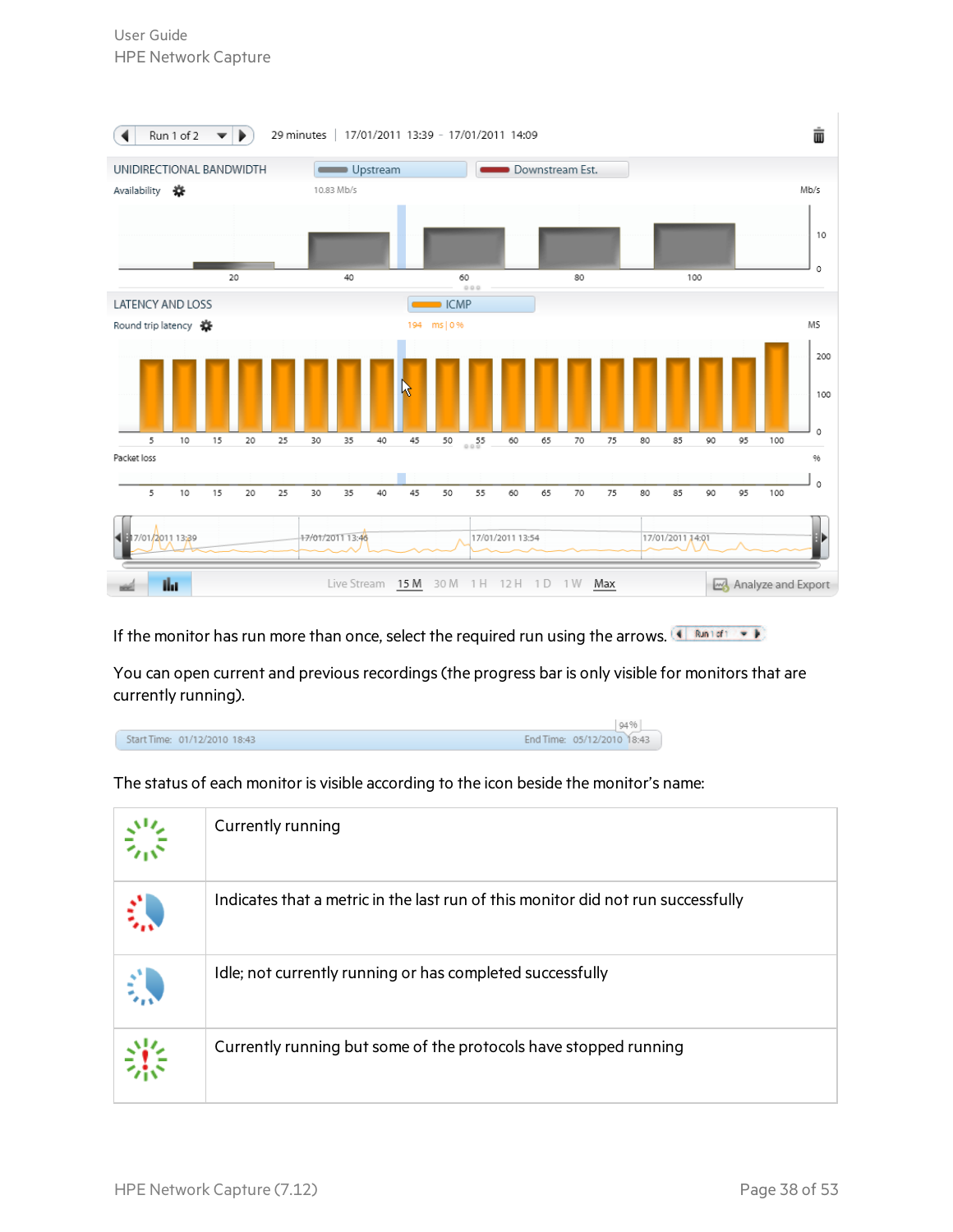Error: only appears under the **Results** button if the run stopped with errors. Select this icon to view an explanation of the issue.

**Note:** If the Network Capture Server, Agent and the host on which you are viewing results clocks are not synchronized, the time displayed in the Results will not be correct; however, the results are still valid. To synchronize your clocks, in each host computer, ensure that the "Synchronize with an Internet Time Server" option is selected in the Time Settings.

### <span id="page-38-0"></span>Zoom In and Zoom Out

The granularity of the results shown depends on the length of the recording. Therefore for recordings of longer duration, to view more detailed results, use the Zoom to select a specific time period. By default the most recent results are shown, so that selecting a 12 hour period shows the last 12 hours, not the first 12 hours of the recording. Most of the following options are available in both Line charts and Percentile Distribution chart views.

#### **To select a time range:**

• At the bottom of the Results page click a Time Period, from 15 minutes to Maximum (the full range of the recording). Live Streaming: refreshes every with each new sample.

| 12/02 09:04 | 17:38                                                             | 12/03 02:13 | 10:47 | 19:21 | 12/04 03:56 | 12/04 12:30        |
|-------------|-------------------------------------------------------------------|-------------|-------|-------|-------------|--------------------|
|             |                                                                   |             |       |       |             |                    |
|             | Live Streaming 15 Min 30 Min 1 Hour 12 Hours 1 Day 1 Week Maximum |             |       |       |             | Analyze and Export |

Use the following methods to select a specific time period:

• To find the exact instance of an event in a run, use the tooltip on the vertical blue line in the Results display to indicate the date and time.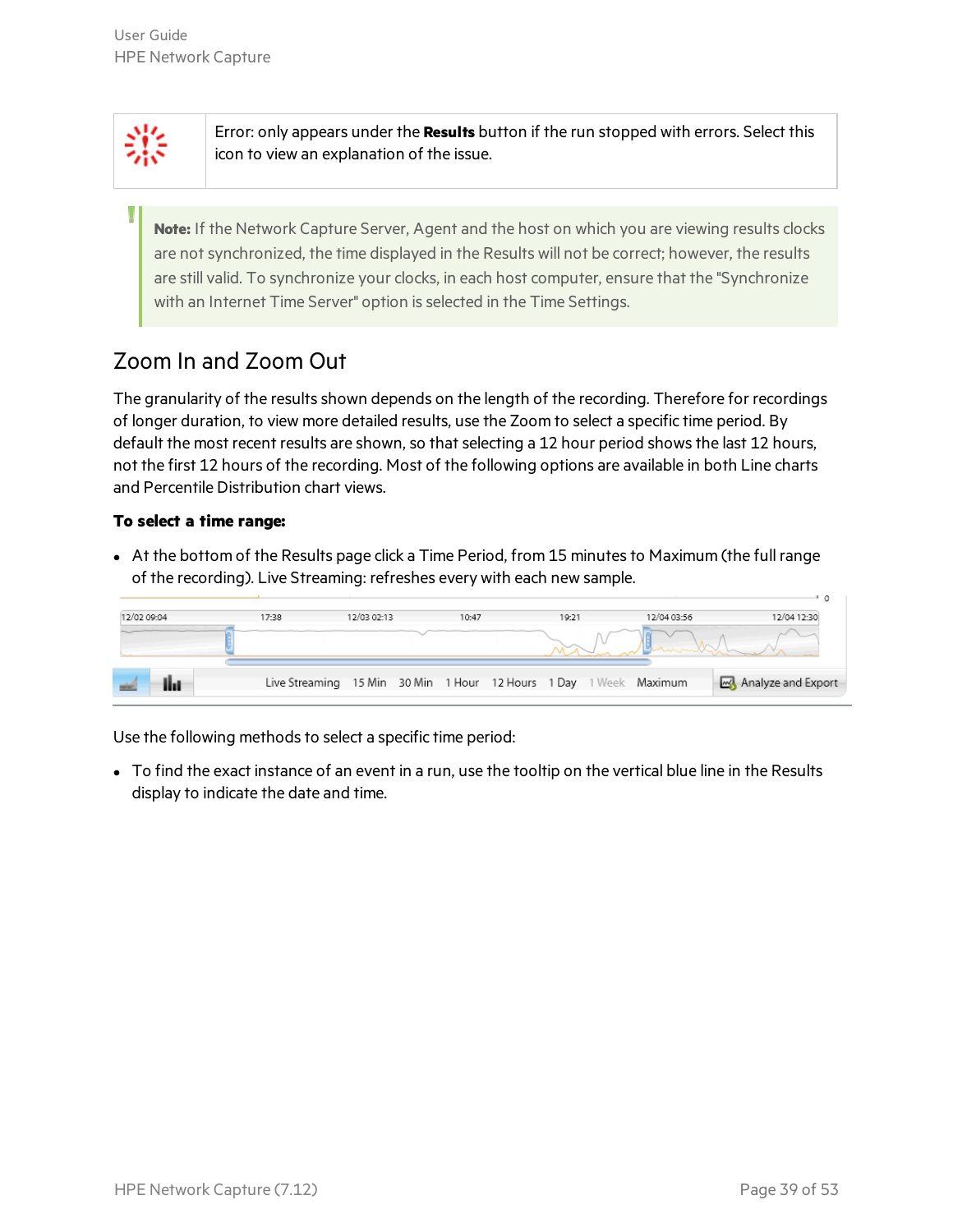

• Adjust the range using the left and right slider bars to adjust the graph to the selected range.

| 12/02 09:04 | 17:38 | 12/03 02:13 | 10:47 | 19:21 | 12/04 03:56                                                       | 12/04 12:30        |
|-------------|-------|-------------|-------|-------|-------------------------------------------------------------------|--------------------|
|             |       |             |       |       |                                                                   |                    |
|             |       |             |       |       | Live Streaming 15 Min 30 Min 1 Hour 12 Hours 1 Day 1 Week Maximum | Analyze and Export |

• Slide the magnifier across the slider to the required time period.

![](_page_39_Picture_5.jpeg)

• Jump to previous time/next time frame using the arrows at the far left and far right of the slider.

![](_page_39_Figure_7.jpeg)

Double-click the graph and use the mouse wheel to select the required time frame.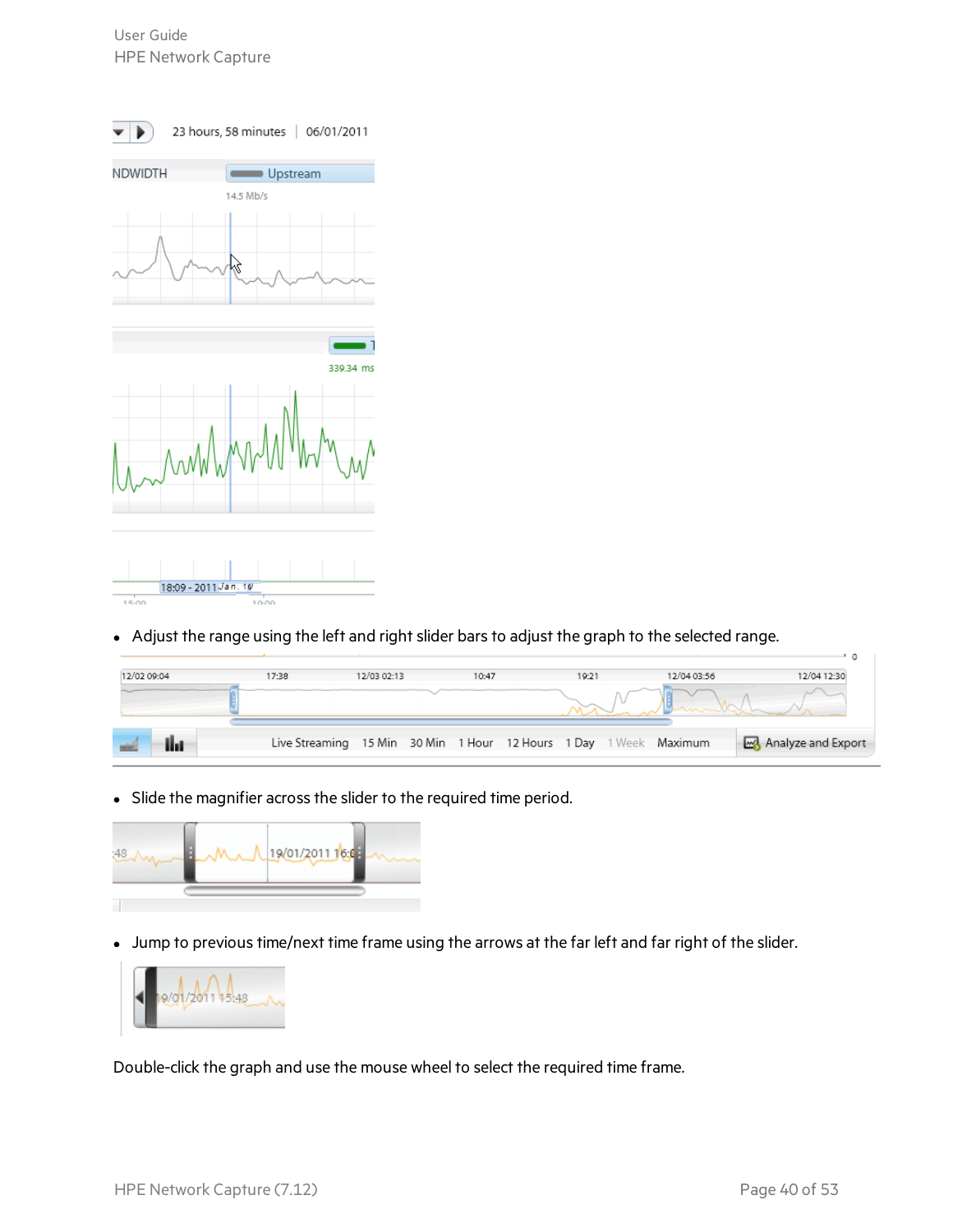User Guide HPE Network Capture

![](_page_40_Picture_1.jpeg)

#### **To display Bandwidth as Availability or Utilization:**

- 1. In the Results page, click the **Bandwidth Settings** icon.
- 2. In the Bandwidth Settings window, select **Availability** or **Utilization**. If you select Utilization, supply the value for the Link Capacity.

| Show as | Availability             | <b>Utilization</b> |    |
|---------|--------------------------|--------------------|----|
|         | Upstream Link Capacity   | 5                  | Mb |
|         | Downstream Link Capacity | 5                  | Mb |

#### **To configure Latency and Loss Settings:**

1. In the Results page, click the **Latency and Loss Settings** icon.

![](_page_40_Picture_8.jpeg)

<span id="page-40-0"></span>2. In the Latency Settingsselect **Roundtrip** or **One-way measurements**.

### Searching for Data

You can search for data in the current view by entering either free text, or by selecting one of the dropdown options. A pre-defined search displays all those monitors with a specific status.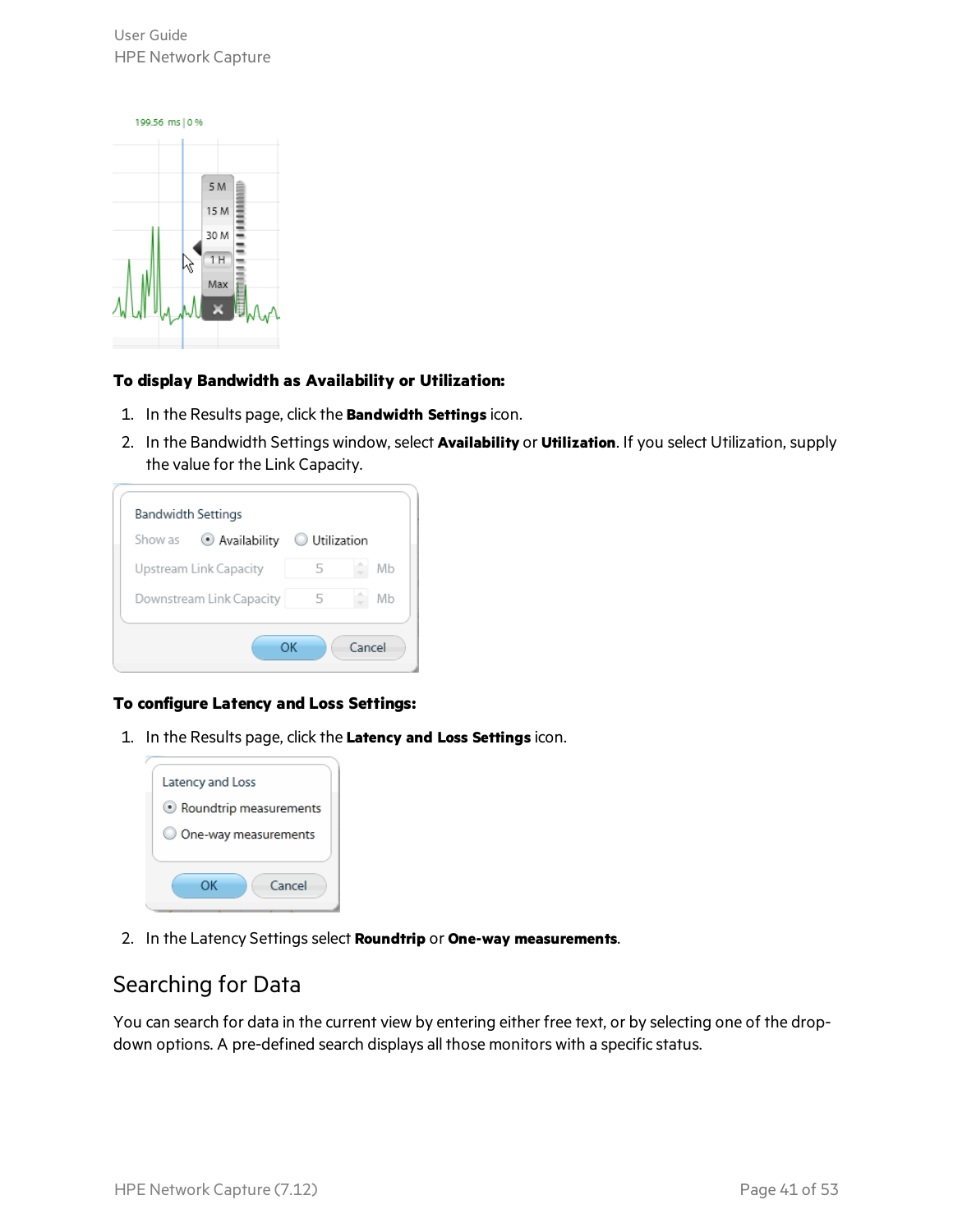### <span id="page-41-0"></span>Analyzing Data

As Network Capture collects data, you will probably be wondering how to use the data to best advantage when emulating these conditionsin HPE's performance applications. You'll be exporting a file that contains about a half hour of data, so you'll want to ensure that each file provides a picture of the network at crucial periods.

#### **To analyze the data:**

- 1. In the Results page, click **Analyze and Export** below the graphs.
- 2. To quickly view specific time periods, select a time period in the **Analyze** section.

Select the time period for which to show these conditions; 1 or 5 minutes are often sufficient. For a longer time span, select 15 or 30 minutes. To export the results, choose the displayed time period or the entire run, according to either latency or bandwidth calculations. For more information, see ["Exporting](#page-44-0) Data" on page 45.

<span id="page-41-1"></span>3. For more detailed statistics, select **Performance Statistics**.

#### Performance Statistics

#### Bandwidth

The results display the available bandwidth.

The Lowest displays lowest observed bandwidth results for selected period.

The **5th Percentile** displayslowest measured bandwidth conditionsforselected period excluding rare occurrences.

The **95th Percentile** displays highest observed bandwidth resultsforselected period, excluding rare bursts or outermost conditions.

The **Typical** displays the geometric mean of the selected period, which indicates the most representative bandwidth conditions.

The **Highest** value displays highest observed bandwidth conditionsforselected period.

#### Latency (Round Trip) and Packet Loss

Low identifies the period with the lowest latency/loss conditions during the selected time-frame.

The 95th Percentile displays results with the lowest observed latency and packet loss for selected period, ignoring infrequent dips.

The **Mean** value showsthe geometric mean of the latency and packet loss(default) or bandwidth measurements, and indicates the most common network conditions in your network. When testing application response time, use this value to simulate typical transaction response.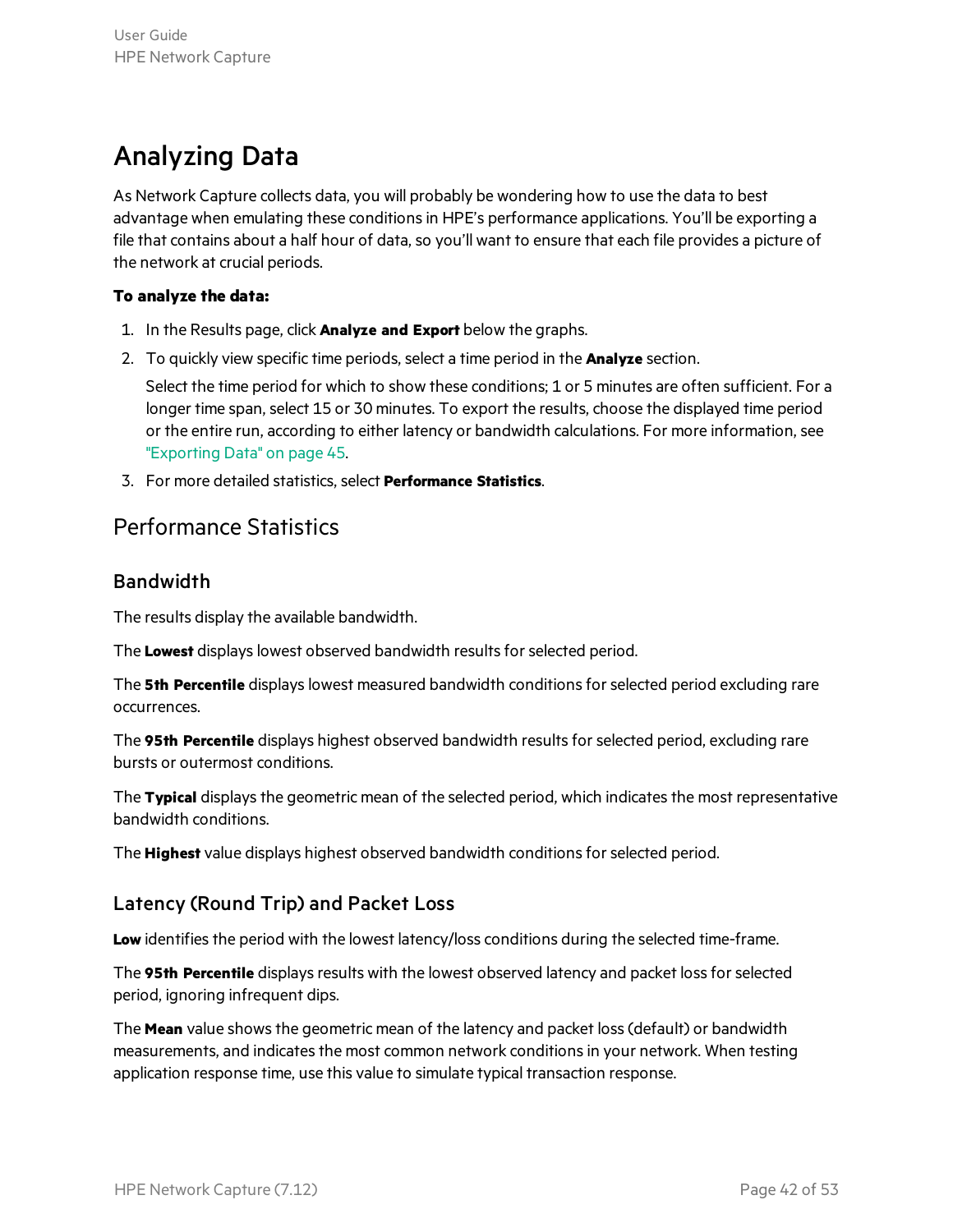The **5th Percentile** displays the highest observed latency and packet loss for selected period, but ignores rarely occurring peaks.

Highest identifies the period with highest latency/loss conditions during the selected time-frame.

The **Average Loss** (relevant only for Packet Loss) displaysthe calculated average of the packetslost in the defined period.

#### **Tips**

Use the slider bar to find network conditions for a specific time of day, or use the analyses to find the lowest, mean or highest 1, 5, 15 or 30 minute time frames.

### <span id="page-42-0"></span>Using Network Profiles

Network Profiles utilize data from monitors that were recorded by Network Capture, or from external sources. These recording can be analyzed so that best, worst or typical conditions obtained during the recording period can be isolated. These conditions can be exported in .ntx format to be used in testing emulations.

**Note:** When importing a recording in the HPE Network Virtualization Modeler's Cloud Shape, the Network Profile is present instead of Monitors, which were present in previous versions of HPE Network Capture (formerly Shunra NetworkCatcher).

Network Profiles provide actual recorded network conditionsfor these types of monitors:

- Mobile
- Stationary
- Monitor-based

The data can be selected according to the Geographic Source and Target, Type of communication, and Duration.

#### **To create a Mobile Profile:**

1. Select the **New Profile** icon : by default a Mobile profile is created. The Profile name can be up to 255 characters.

**Note:** To create a Stationary or Monitor-base profile, select the required option in the dropdown list, see below.

- 2. Select the Source and Target cities in the From and To lists.
- 3. Select the type of connection, either WiFi or Cellular (additional options are available by clicking the **Settings** icon).
- 4. Select the Device.
- 5. Select Latency and/or Bandwidth and one of these conditions: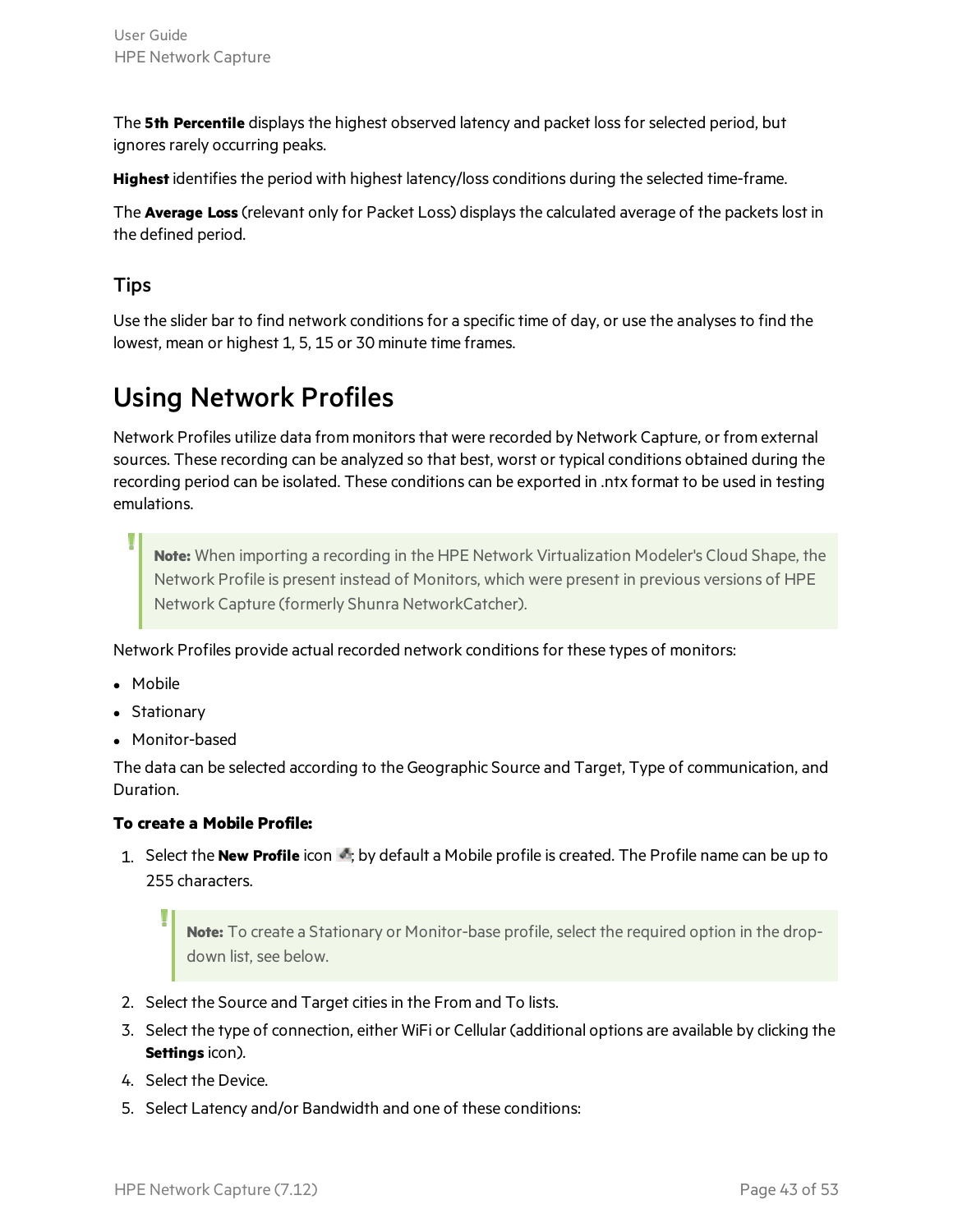- **Best:** most favorable observed conditions for selected period
- **Typical:** geometric mean; displays the most representative conditions
- **Worst:** displays lowest observed conditions for selected period
- 6. Select the Emulation Time (duration) of the recording, from one minute to two hours.
- 7. Select **OK**, or **Save and Add Another**. Network Capture calculatesthe conditions according to the selected parameters and the results are displayed.

#### **To create a Stationary Profile:**

- 1. Select **Stationary** from the drop-down list beside the **New Profile** icon.
- 2. Select the Source (client or data center); the Target is a data center.
- 3. Select **Latency** and/or **Bandwidth** and one of these conditions:
	- **Best:** most favorable observed conditions for selected period
	- **Typical:** geometric mean; displays the most representative conditions
	- **Worst:** displays lowest observed conditions for selected period
- 4. Select the Emulation Time (duration) of the recording, from one minute to two hours.
- 5. Select **OK**, or **Save and Add Another**. Network Capture calculatesthe conditions according to the selected parameters and the results are displayed.

#### **To create a Monitor-based Profile from the Profiles module:**

- 1. Select the Monitor-based from the drop-down list beside the **New Profile** icon.
- 2. Select the Monitor and then **Run**.
- 3. Select the Latency metric, such as TCP or HTTP.
- 4. If Bandwidth was measured, select the Bandwidth metric, such as Bidirectional Estimate.
- 5. Select one type of conditions:
	- **Best:** most favorable observed conditions for selected period
	- **Typical:** geometric mean; displays the most representative conditions
	- **Worst:** displays lowest observed conditions for selected period
- 6. Select the Emulation Time (duration) of the recording, from one minute to two hours.
- 7. Select **Find by Latency** to display the interval with the required conditions according to the latency values, or **Find by Bandwidth** to display the interval in which the required conditions are displayed according to the bandwidth measurements.
- 8. Select **OK**, or **Save and Add Another**. Network Capture calculatesthe conditions according to the selected parameters and the results are displayed.

#### **To create a Monitor-based Profile from the Monitoring module:**

- 1. Select the Monitor and **Run**.
- 2. Analyze according to the required conditions, or manually select the requested time interval.
- 3. Ensure that other than Bandwidth, only one metric is selected.
- 4. Open **Analyze and Export**.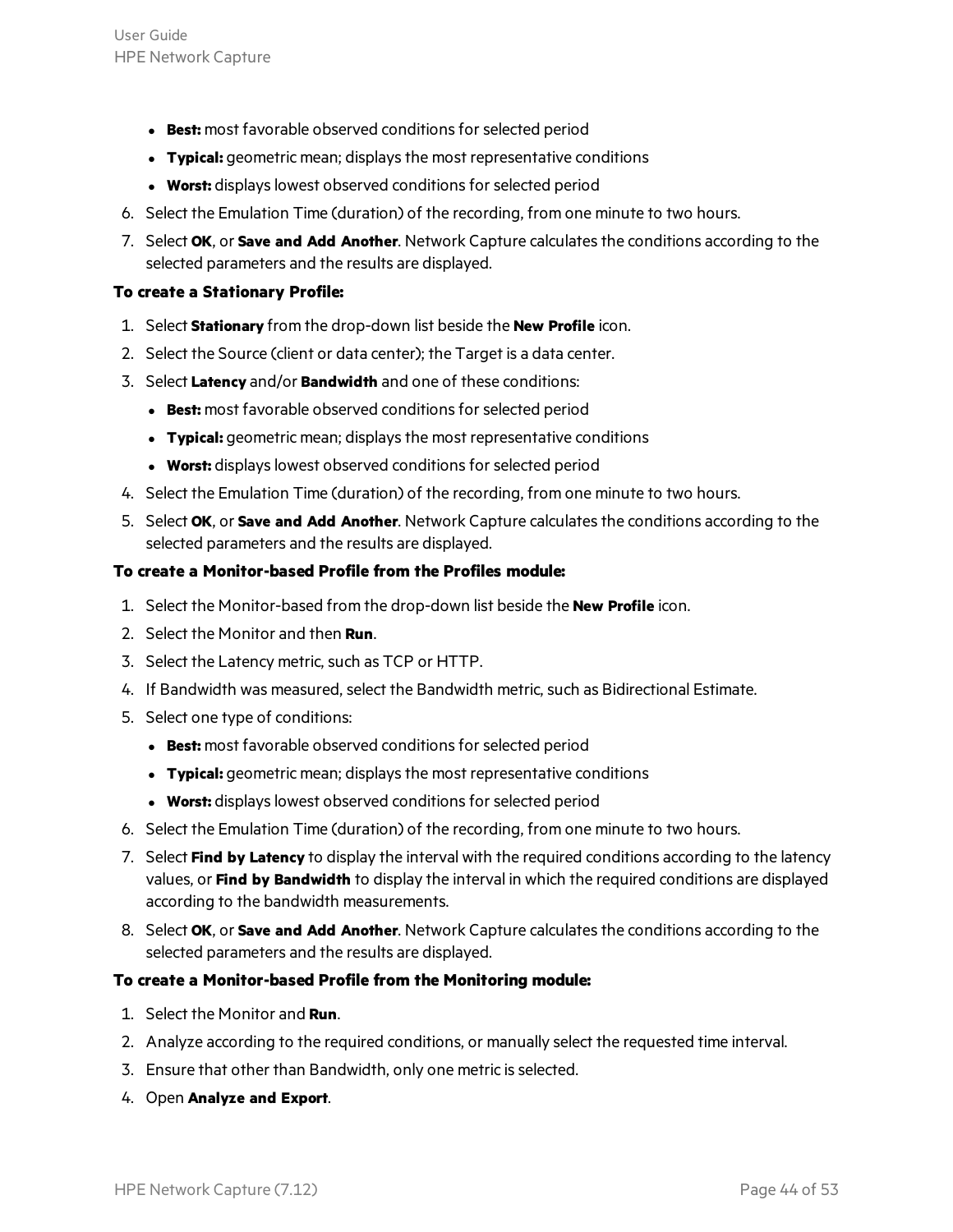- 5. Select **Save as Network Profile**.
- <span id="page-44-0"></span>6. Select a Profilesfolder, enter a name for the Profile and click **Save**.

### Exporting Data

To conduct a network emulation using your actual network conditions, export data from Network Capture in an .ntx file. Then, in the HPE Network Virtualization network appliance, or HPE Network Virtualization desktop applications, import the file and emulate your network conditions with the recording. Only one metric of either latency and packet loss, or of bandwidth can be present in each .ntx file.

To emulate with the HPE Network Virtualization desktop applications, up to 900 Latency and Packet Loss samples can be exported per metric. The number of samples present in the Export file also depends upon the default Interval settings per metric. To alter this Interval in the data that is being exported, using zoom bar, select the time frame for which to export the data.

To emulate with the the HPE Network Virtualization network appliance, up to 90,000 samples can be exported. Thissetting can be modified in the Administration module, Settings.

**Note:** The Export option may appear to be disabled at first, until the data updates. Export requires supplementary licensing.

#### **To export data:**

- 1. In the Results or Network Profile page, click **Analyze and Export** below the graphs.
- 2. Select an Export option:
	- Export viewed time frame (when the current view shows a specific portion of the complete run) OR
	- Save as network profile (from HPE Network Virtualization emulation applications, these profiles can be uploaded)
- 3. Save the file to the required location.

#### **To modify the Export settings:**

- 1. In the Results or Network Profile page, click **Analyze and Export** below the graphs.
- 2. Select **Settings**, which links to Administration > Settings > Export. These settings can also be accessed directly in the Administration module.

### <span id="page-44-1"></span>Defining and Updating Users

New users can only be defined, modified and deleted by users with Administrator permissions. Operator can view their own and others' details but not modify them; they can only change their own passwords. For details, see ["Account](#page-45-0) Settings" on the next page.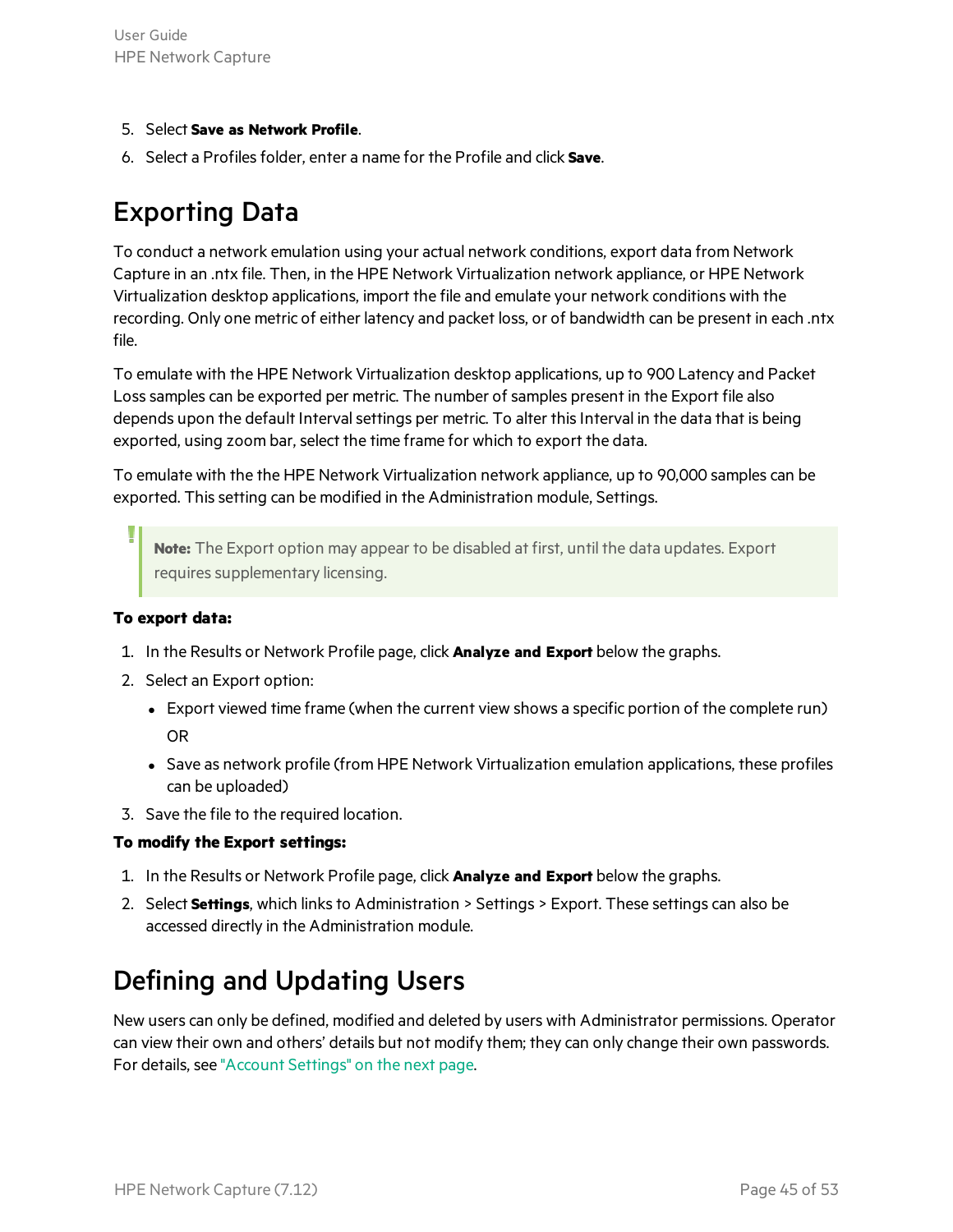#### To define a new user:

- **Note:** Only Administrators can add Users.
- 1. In the Administration module, click **Users**.
- 2. Click the **New User**icon and define the properties. Select the account type:
	- Administrator: full permission
	- Operator: can create and modify monitors but cannot create or modify users, endpoints or other settings
- 3. Define a password of up to 20 alphanumeric characters.

#### To change the user details or password of a user:

**Note:** Only Administrators can modify User details.

- 1. On the Administration page, click **Users** in the Network Capture toolbar.
- 2. Double-click a user and modify the User's properties as required. Only the User Name, Phone number and Password can be modified.

#### To delete a user:

**Note:** Only Administrators can delete users; however the system-defined Administrator cannot be deleted.

- 1. On the Administration page, click **Users**.
- 2. Select a User and click the **Delete User**icon.

<span id="page-45-0"></span>All users can reset their own passwords by clicking the "**Regenerate and send password by email**" icon.

#### Account Settings

To view your account details, click the **Account Settings** icon in the toolbar. The Name and User Name cannot be modified, but the other fields can be updated.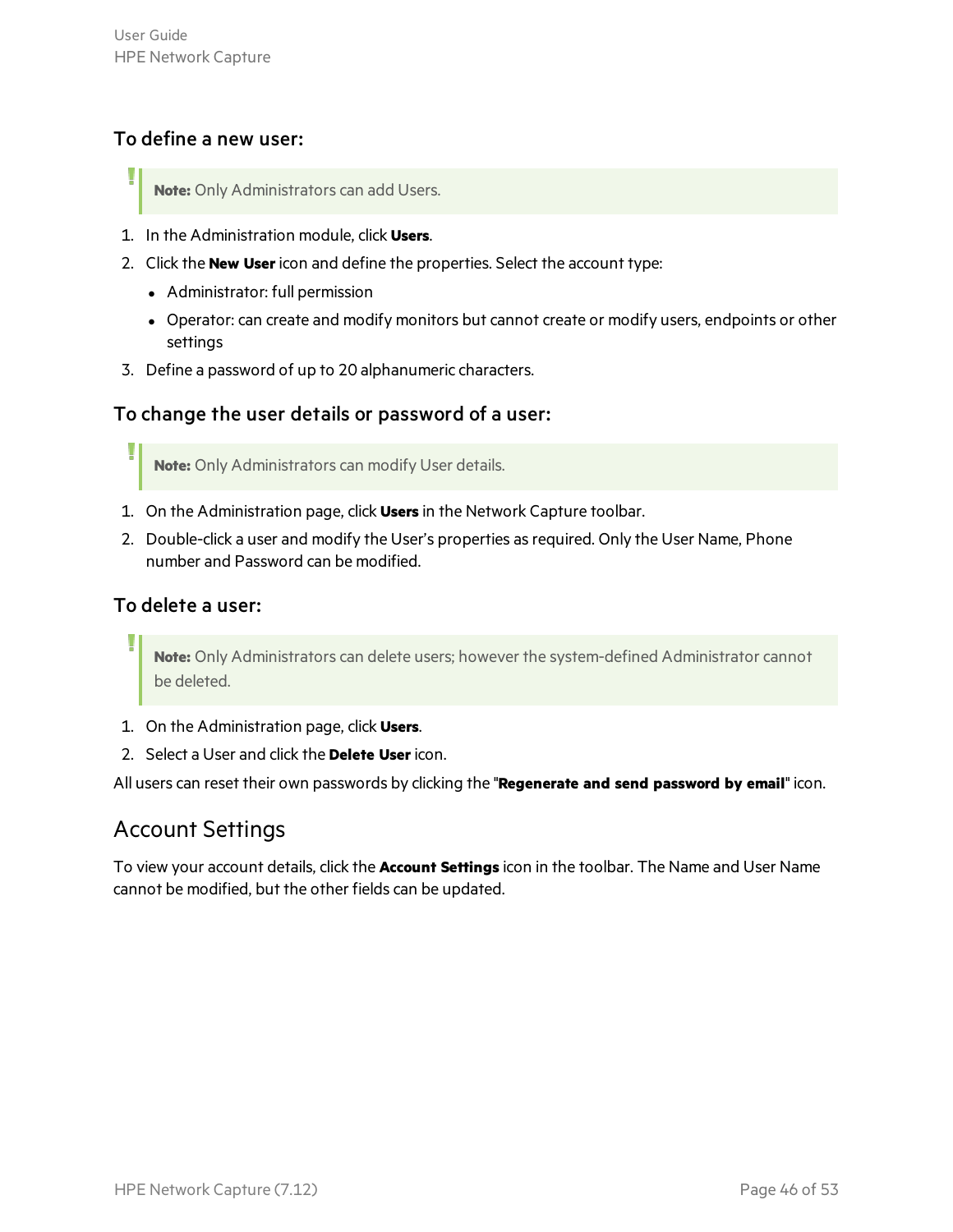| Name<br>Admin              |              |                 |
|----------------------------|--------------|-----------------|
|                            | Email        | a@adminland.com |
| User Name<br>Administrator | Phone Number | 1-800-admin     |
| Change password            |              |                 |

#### Outgoing Email Settings

To reset a password or conduct certain other account updates, valid SMTP Mail Settings must be set. These settings can be configured during installation, or post-installation by selecting **Administration module > Settings > Outgoing Email Server**.

- Sender Email Address: type the email address from which the emails are sent.
- SMTP Server: type the DNS or IP address of the SMTP Server which sends the email.
- Port: by default port 25, or type a different port number.

This configuration does not guarantee that the email will be sent, since networking, authorizations and other factors may prevent this operation. For these issues, contact your System Administrator.

| <b>Outgoing Email Server</b>               |                  |
|--------------------------------------------|------------------|
|                                            |                  |
| ■ Configure Outgoing Email Server Settings |                  |
| Sender's Email Address                     | post@company.com |
| SMTP Server Address or IP                  | mail.company.com |
| SMTP Server Port (1-65534)                 | 25               |

### <span id="page-46-0"></span>Setting Schedules

Use the Scheduler to start and end a Monitor's recordings according to specific timetables. Schedules can be created when defining a Monitor, or later, but not while the Monitor isrunning. The Scheduler sets the time according to the time on the machine on which you are defining the Monitor.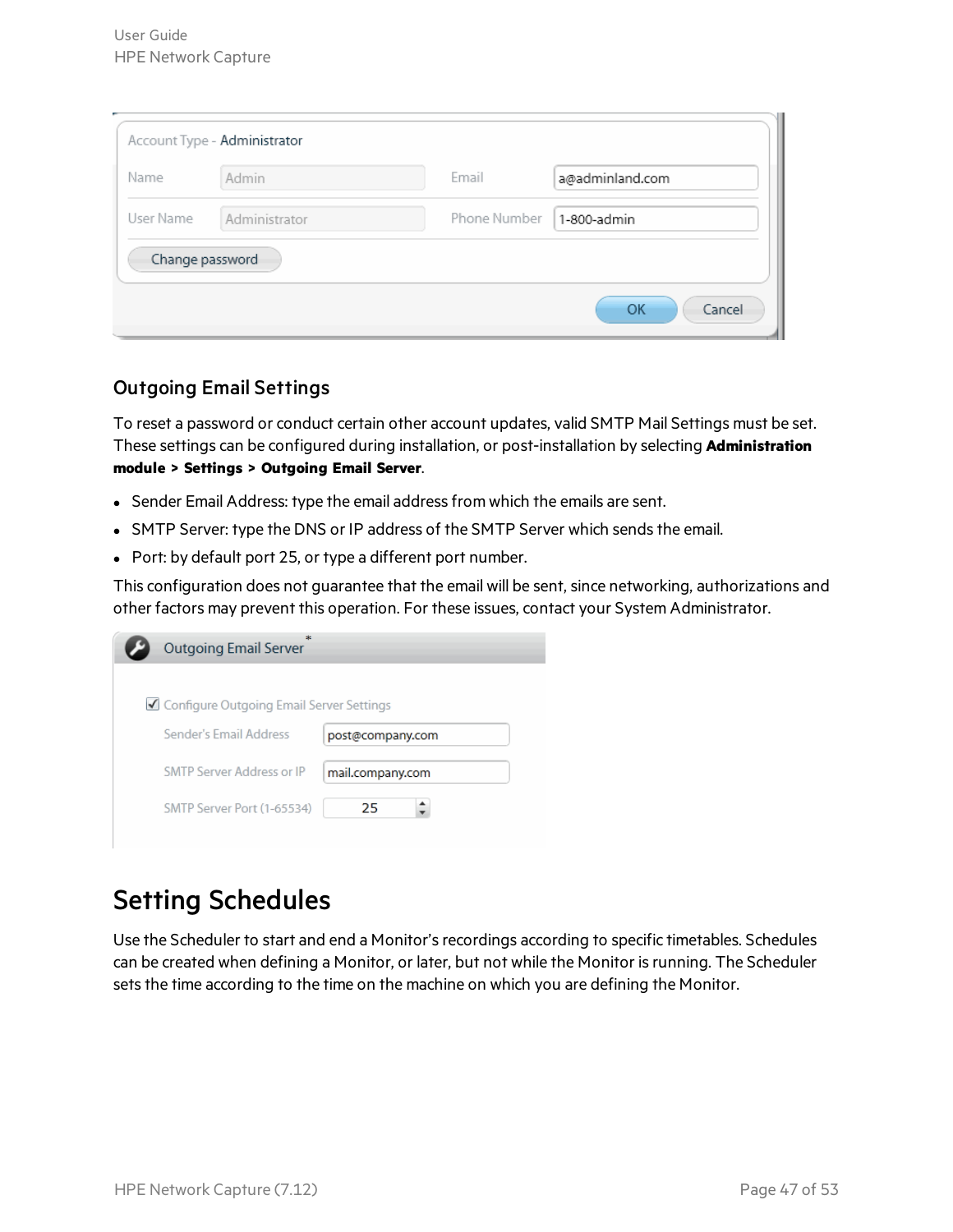#### To set a Schedule:

- 1. When defining or editing a Monitor, click the **Scheduling** button.
- 2. Define the Start and End Times, Set the recurrence if required. The recordings can be set to recur daily, weekly or monthly.
- 3. Define the duration of each recording.

## <span id="page-47-0"></span>FAQs and Troubleshooting

#### I am not able to create a new network profile. The From and To dropdown lists are empty. What should I do?

This occurs when the Network Capture server is behind a proxy.

Locate the HPE Network Capture Serverservice. Go to the service properties, and on the **Log on** tab select **This account**. Enter the administrator user name and password, and restart the service.

#### I installed the Network Capture Server, and I'm able to open the Network Capture webpage, but I can't log in. Instead I get this error "Communication with Server failed". What should I do?

Start by verifying that the Network Capture Server Service is Started.

Validate that ASP.NET 4.0.30319 is Allowed (depending upon the operating system, in the Web Server (IIS), IIS Manager.

Validate that the .svc file type is mapped to aspnet\_isapi.dll. For further information, refer to: <http://msdn.microsoft.com/en-us/library/ms752252.aspx>.

Installation of a secured Network Capture Server fails with this error in the log "ERROR: The input is not a valid Base-64 string as it contains a non-base 64 character, more than two padding characters, or a nonwhite space character among the padding characters."

- 1. For information regarding a bug in IISCertObj component on Windows 2008R2, refer to: <http://support.microsoft.com/kb/982386/en-us>.
- 2. Install the hotfix as recommended in the article listed above.
- 3. Reinstall the Network Capture Server.

#### The Network Capture Server does not start - what next?

Open the MySQL Instance Configuration Wizard and configure a Standard Instance.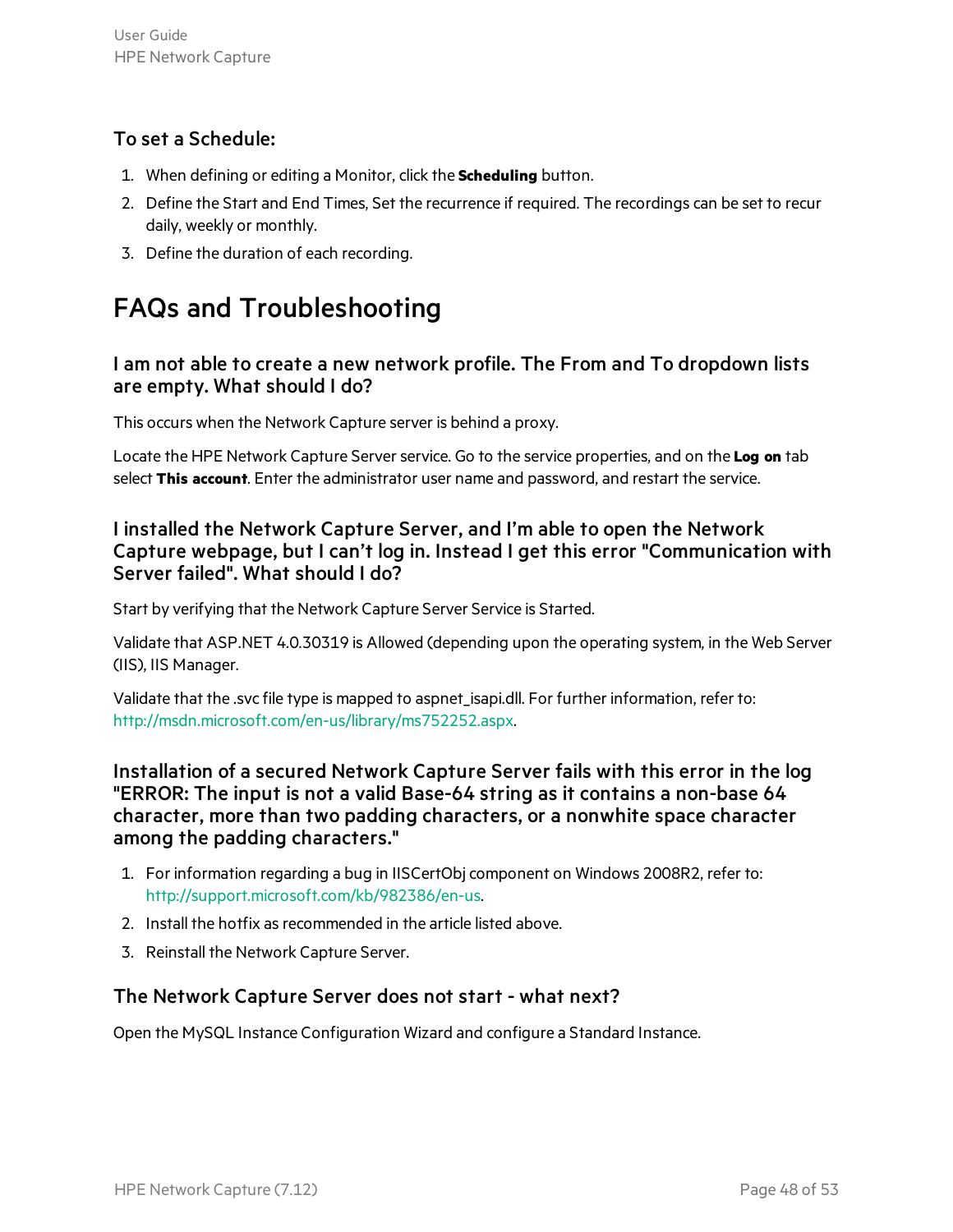#### An Endpoint is unreachable (red) - what can I do?

First click the **Scan all endpoints** button  $\bullet$ . The issue may have been resolved since the last scan, or the **Endpoint** icon could be red if no scans have been conducted yet. If it's still showing as inaccessible after the scan, check:

- That the Network Capture Agent Service is active.
- Firewall settings (for details, see "Firewall [Configuration"](#page-16-1) on page 17).
- For Remote Agents, validate that the Server host name can be 'pinged' from the Agent host.
- To test to see if the problem is from the Source to the Target, or from the Target to the Source, you can start two different monitors in which both the Source and Target. The error message will list the element in the connection in which the problem occurs.
- You may have noticed a message during the installation that Port 80, which is required by the Network Capture Agent is already in use. To remedy this situation, determine which component is utilizing this port and assign another port to the component. Restart the HPE NC Agent Service, then click **Scan all Endpoints** and the issue should be resolved.
- If this is not successful, contact support at <https://softwaresupport.hpe.com/group/softwaresupport/home>.

#### I'm using Internet Explorer and I can't download the Network Capture Agent

To be able to download the agent via the browser, you'll have to adjust the following settings:

- 1. In Internet Explorer, open Tools > Internet Options, and select the Security tab.
- 2. Select **Internet** under **Select a zone to view or change security settings**.
- 3. Select the **Custom** level.
- 4. Select **Downloads** in these settings and enable the following:
	- Automatic prompting for file downloading
	- $\bullet$  File download

#### Why won't my peer-based measurement start?

When you select a peer-based protocol, if the port that you have selected on the Target machine is already in use, Network Capture is unable to conduct the measurement.

#### The Initializing Monitor page is stuck on one of the steps, what should I do?

Close the Initializing Monitor page, click **Refresh All** and restart the monitor.

#### How can I look for information?

Network Capture provides extensive search capability, whether you are looking for monitors, endpoints, results and so on. For details, see ["Searching](#page-40-0) for Data" on page 41.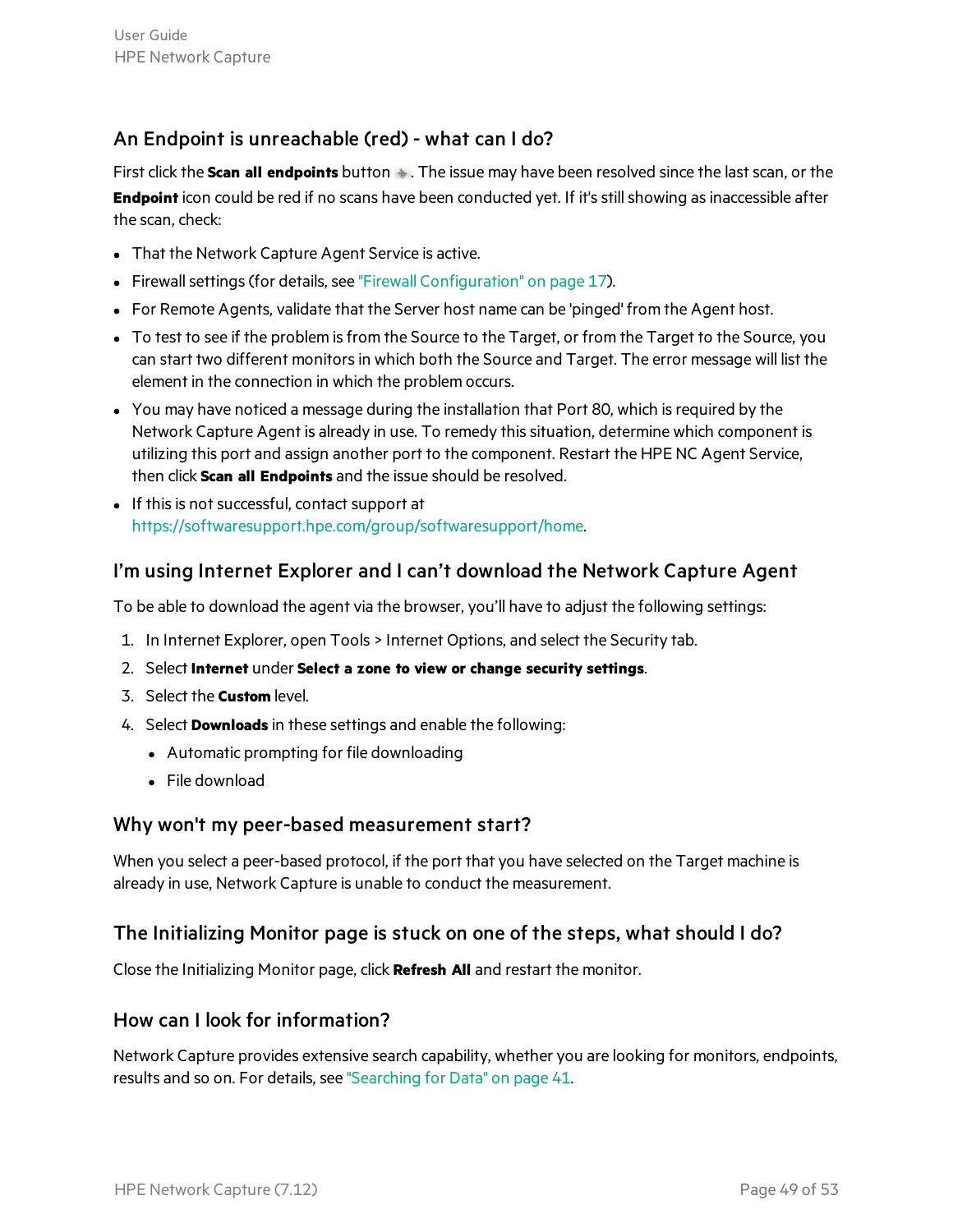#### I've set Monitors to measure Unidirectional and Bidirectional Bandwidth, but the Monitors are aborted. What could be causing this problem?

Although a number of issues could cause this problem, a common reason isthat IPv6, which is not supported in NetworkCatcher v7.0, is enabled. To resolve thisissue, on the Source Agent host, deselect **IPV6** (depending upon your operating system, usually located in the **Local Area Connection Properties, Networking tab**).

#### I reset a password but the email with the new password was not received?

Check the Outgoing Email Server settings (Administration module) to ensure that they are up to date. If this does not solve the problem, contact your system administrator as this issue may be related to SMTP configuration issues.

#### I really like the user interface design, but something got messed up, the buttons are on top of each other and some of the images are crooked. What's going on?

Set your screen resolution to 1280x800 or higher, with a zoom level of 100%.

#### How can I save the results?

In the Results view, select **Analyze and Export**, and then save the data in an .ntx file format. For more information, see ["Exporting](#page-44-0) Data" on page 45.

#### I'm running Network Capture on Windows 2008 and some Monitors are aborted, the error says something about "packet duplication". What can I do?

- 1. To conduct certain peer-based measurements, ensure that IP Routing is disabled. To disable IP Routing (advanced users only): In the registry editor, navigate to HKEY\_LOCAL\_MACHINE \SYSTEM\CurrentControlSet\Services\Tcpip\Parameters Select the **IPEnableRouter** entry.
- 2. To disable IP routing for all network connectionsinstalled and used by this computer, assign a value of 0.

OR

In the **regedit.exe**, right-click the entry, and then click **Modify**. In **regedt32.exe**, click the required entry > click **Edit** > click the appropriate menu entry.

3. Close the registry editor, then reboot.

#### Can I view results while Network Capture is recording?

Of course! Assoon as you hit the Run Monitor icon, the Results view appears. You might have to wait just a bit until the results are shown in the graph as Network Capture collects the data. Soon you should be able to see a line graph or percentile distribution graph of the latency, packet loss and/or bandwidth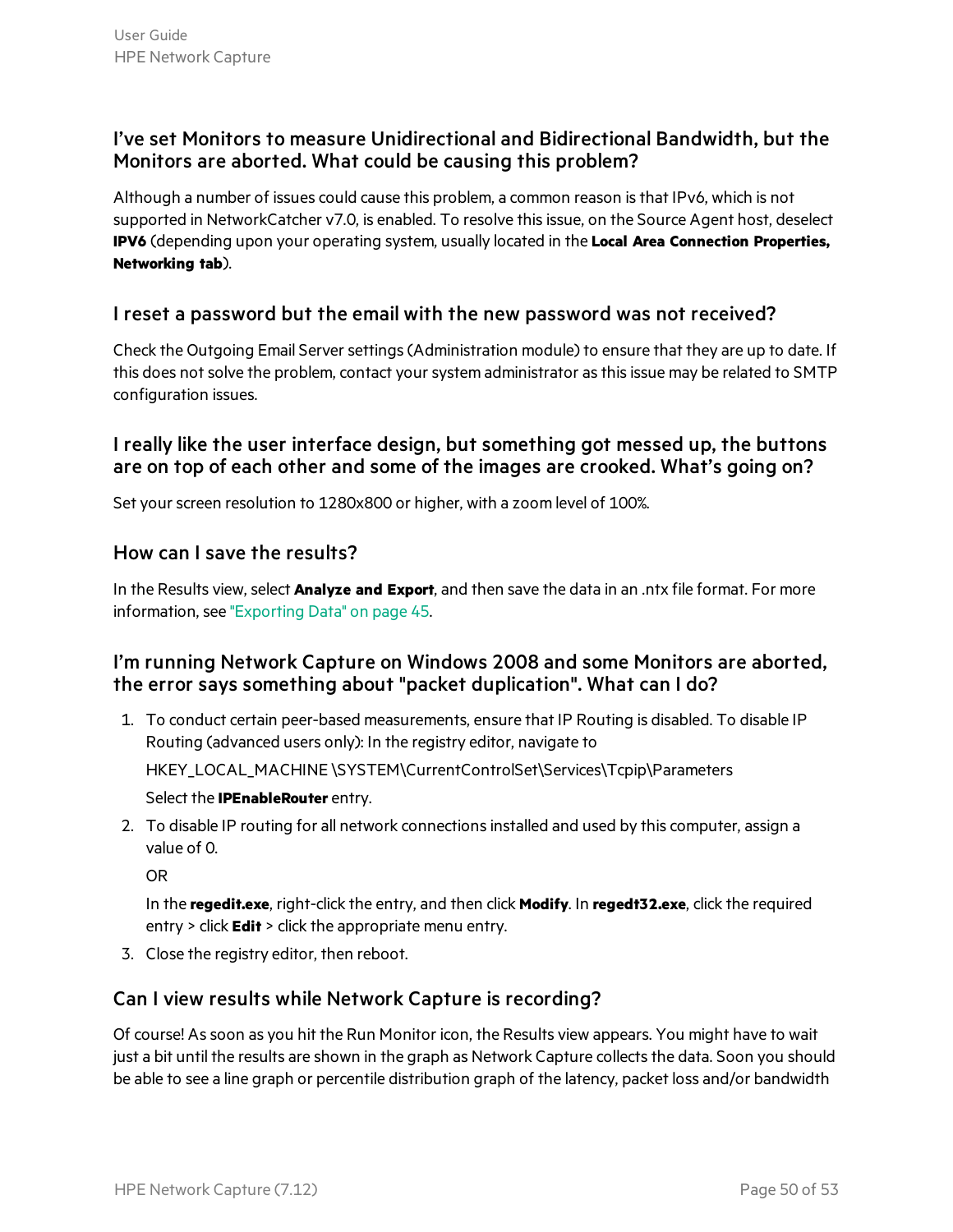until the monitor has run the full duration. After some time has elapsed you can view a specific period, or the entire duration. For details, see ["Viewing](#page-35-1) Data" on page 36.

#### I selected "Refresh All" or "Scan Endpoints" and it won't stop.

Check the Network Capture Service, if it's Stopped, start it. Then select **F5** to refresh the browser page. If this is unsuccessful, contact support at <https://softwaresupport.hpe.com/group/softwaresupport/home>.

#### How many monitors can I run concurrently?

If you have a professional license you can run up to 25 Monitors concurrently.

#### Why do I need folders?

Well, you might not, you can keep all your monitors in the default folder that is present when you first open Network Capture. However, folders keep your monitors organized, and as you use Network Capture you may have many scenarios. You can choose to group your monitors according to various criteria, such geographic locations, types of applications, etc.

- **•** To add a folder, click the **Add Folder** icon and rename the folder.
- <sup>l</sup> To add subfolders, under each folder, click the **New Folder**icon when the Folder isselected and rename it.
- You can also drag and drop Monitors from one folder to another.

#### Can I delete a folder?

Yes, as long as the folder or its subfolders do not have any active runs that are currently recording.

#### How many Agents should I install?

The Network Capture Agent is installed as part of the Network Capture Server.

Therefore, you can measure latency, packet loss, or upstream bandwidth availability from the Server without installing the Network Capture Agent in any other location.

For example, if you have installed Network Capture in a datacenter in New York and need to measure latency, packet loss, and upstream bandwidth to any other location addressable over the network, you can do so without deploying additional Network Capture Agents. If the Network Capture Server is behind NAT, it can partake in both peerless and peer-based monitoring.

However, there are a couple of scenarios where additional agents are required:

- ["Measuring](#page-51-1) from a Secondary Location" on the next page
- "Measuring [Bidirectional](#page-51-2) Bandwidth Availability" on the next page
- "Defining the Interval for [Concurrent](#page-30-0) Bandwidth Monitors" on page 31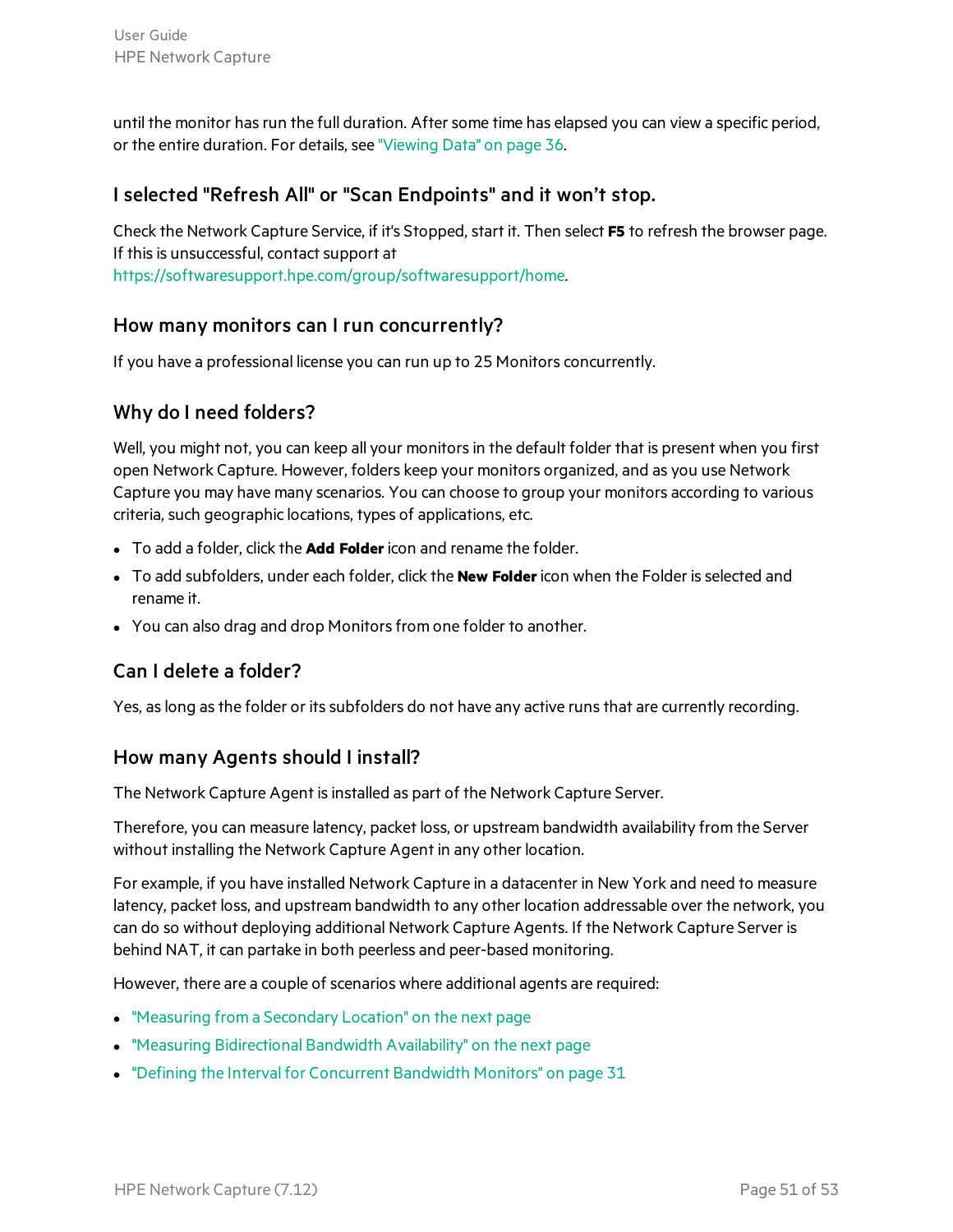#### <span id="page-51-1"></span>Measuring from a Secondary Location

For example, if you have a Network Capture Server installed in your data center in New York, but you require latency, packet loss and upstream measurementsfrom London to a destination in Tokyo, you could install a Network Capture Agent in London. Then you could measure these metrics from London to Tokyo.

![](_page_51_Figure_3.jpeg)

#### <span id="page-51-2"></span>Measuring Bidirectional Bandwidth Availability

To measure bidirectional bandwidth measurements to any location, you will also need an Agent at the Target location. For example, to measure from New York to Tokyo, you will have to install an agent in Tokyo. This also applies to measurements from London to Tokyo.

Note that the same Agent may be the Target for one measurement, yet be the Source for another.

![](_page_51_Figure_7.jpeg)

### <span id="page-51-0"></span>Obtaining Technical Support

You can find technical support at [https://softwaresupport.hpe.com/group/softwaresupport/home.](https://softwaresupport.hpe.com/group/softwaresupport/home)

Check out these websites to learn more and connect with other Network Capture practitioners.

- Network Virtualization at hpe.com [\(https://saas.hpe.com/en-us/software/network-virtualization\)](https://saas.hpe.com/en-us/software/network-virtualization)
- Network Virtualization on LinkedIn [\(https://www.linkedin.com/groups?gid=8478174\)](https://www.linkedin.com/groups?gid=8478174)
- Network Virtualization Community [\(http://community.hpe.com/t5/Network-Virtualization/ct-p/hp](http://community.hpe.com/t5/Network-Virtualization/ct-p/hp-network-virtualization)[network-virtualization\)](http://community.hpe.com/t5/Network-Virtualization/ct-p/hp-network-virtualization)